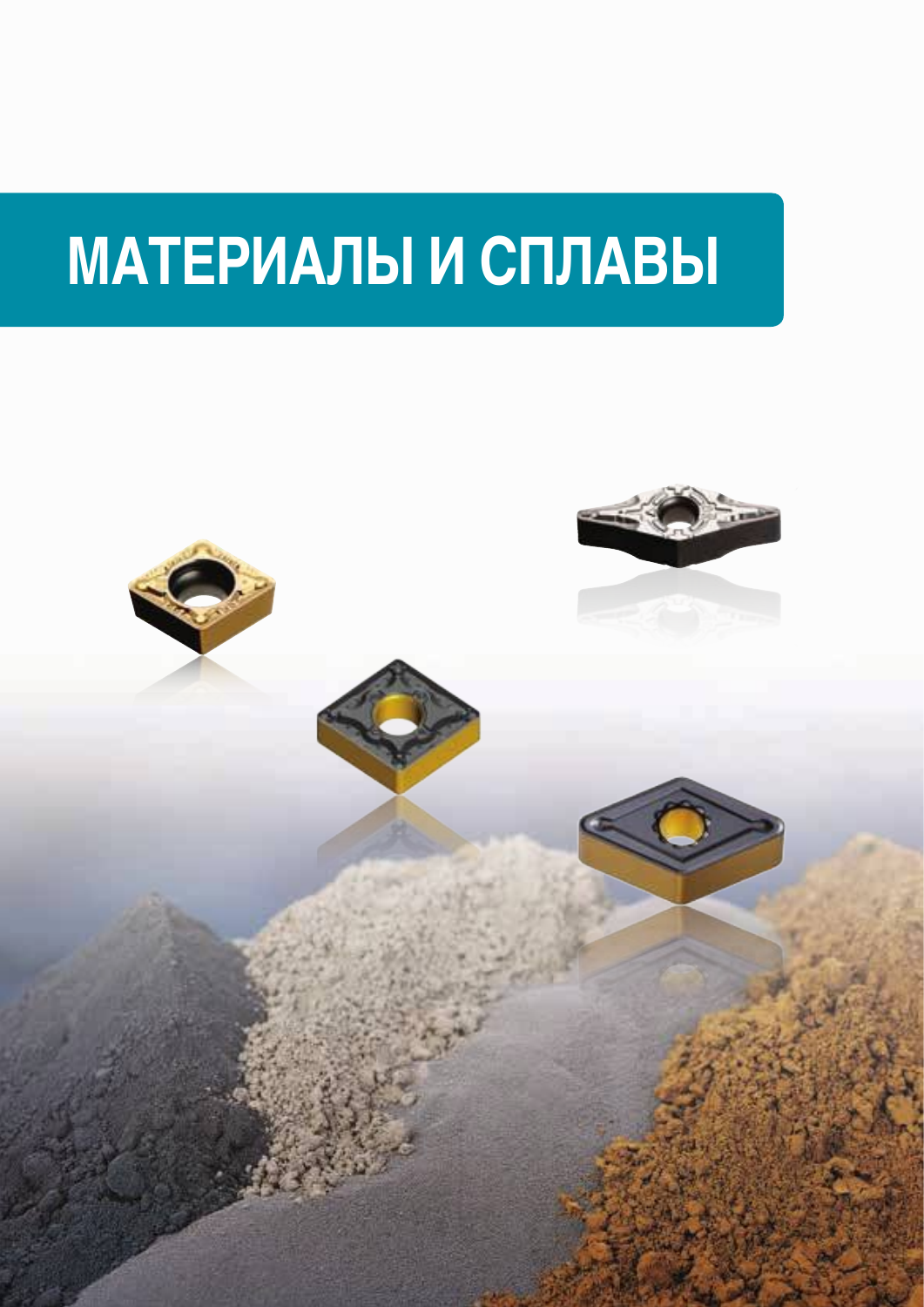#### **Сплавы для точения**

| <b>ISO</b> | TaeguTec                          | Sandvik                                        | Walter                                                                              | Seco                                                                             | lKennametal                                                         | MMC                                                                                               | Sumitomo                                                                   | Tungaloy                                                     | Kyocera                                                                | Korlov                                                                        | <b>Iscar</b>                                    |
|------------|-----------------------------------|------------------------------------------------|-------------------------------------------------------------------------------------|----------------------------------------------------------------------------------|---------------------------------------------------------------------|---------------------------------------------------------------------------------------------------|----------------------------------------------------------------------------|--------------------------------------------------------------|------------------------------------------------------------------------|-------------------------------------------------------------------------------|-------------------------------------------------|
|            | TT8105B                           | GC4305<br>GC4205                               | WPP05S<br>WPP05                                                                     | <b>TP0501</b><br><b>TP0500</b>                                                   | KCP05                                                               | UE6105<br><b>UE6005</b>                                                                           | <b>AC810P</b>                                                              | T9105<br>T9005                                               | CA510<br>CA5505                                                        |                                                                               |                                                 |
|            | TT8115B                           | GC4315<br>GC4215                               | WPP10S<br>WPP10<br>WPV10                                                            | TP1501<br>TP1500                                                                 | KCP10<br>KCP10B                                                     | MC6015<br><b>UE6110</b>                                                                           | AC8015P<br>AC820<br>AC1000                                                 | T9215<br>T9115<br>T9015                                      | <b>VP5115</b><br>CA515<br>CA5515                                       | <b>NC3215</b><br><b>NC3010</b>                                                | IC8150<br>IC9150                                |
| P          | TT8125B<br>TT5100                 | GC4325<br>GC4225                               | WPP20S<br><b>WMP20S</b><br><b>WPV20</b>                                             | TP2501<br>TP2500                                                                 | KCP25<br>KCP25B                                                     | MC6025<br>UE6020                                                                                  | AC8025P<br>AC2000                                                          | T9125<br>T9025                                               | <b>VP5125</b><br>CA525<br>CA5525<br><b>CA025P</b>                      | <b>NC3225</b><br><b>NC3220</b><br><b>NC5330</b><br><b>NC3120</b>              | IC8250<br>IC9250                                |
|            | TT8135B<br>TT7100                 | GC4235<br>GC2135                               | WPP30S<br>WPP30                                                                     | TP3501<br>TP3500                                                                 | KCP30<br>KCP40                                                      | MC6035<br><b>UH6400</b>                                                                           | AC8035P<br>AC830P<br>AC3000                                                | T9135<br>T9035                                               | CA530<br>CA5535                                                        | NC500H<br><b>NC5340</b><br><b>NC5350</b><br><b>NC3030</b>                     | <b>IC8350</b><br>IC9350                         |
|            | TT9215<br><b>TT5080</b>           | GC2015                                         | WSM01<br><b>WSM10</b><br>WSM10S<br><b>WAM10</b>                                     | <b>TM2000</b><br><b>TH1000</b><br><b>TS2000</b><br><b>TS2050</b><br><b>CP200</b> | KCM15<br>KCU <sub>10</sub><br>KCS <sub>10</sub><br>KC5510<br>KC5010 | MC7015<br>US7020<br>VP <sub>10RT</sub>                                                            | AC6020M<br>AC610M<br>AC5015S<br>AC510U<br>ACZ150<br><b>AC520U</b>          | T6120<br><b>AH110</b><br>AH120                               | <b>KX409</b><br>CA6515<br><b>PR930</b><br>AH8005<br>AH8015             | <b>NC9115</b><br>NC9020<br>PC8105<br>PC8110                                   | IC6015<br><b>IC807</b>                          |
| M          | <b>TT9225</b><br>TT9080           | GC2025<br>GC2220                               | WMP20S<br><b>WSM20</b><br><b>WSM21</b>                                              | <b>TS2500</b><br><b>CP500</b>                                                    | KCM25B<br>KCM25<br>KCU25<br>KC5525<br>KC5025                        | MC7025<br><b>US735</b><br><b>MH515</b><br>VP <sub>15</sub> TF<br>VP20MF<br>VP20RT<br><b>UP20M</b> | AC6030M<br><b>AC630M</b><br>AC5025S<br>AC6040M<br>AC1030U<br><b>AC530U</b> | T6130<br>AH630<br><b>AH725</b>                               | CA6525<br>PR1025<br><b>PR1125</b><br>PR1225<br><b>PR1425</b>           | <b>NC9125</b><br><b>NC5330</b><br><b>NC5340</b><br>PC8115<br>PC5300<br>PC9030 | IC6025                                          |
|            | TT9235<br><b>TT8080</b><br>TT8020 | GC2135<br>GC2035<br>GC <sub>30</sub>           | <b>WSM30</b><br><b>WAM30</b>                                                        | TM4000<br><b>CP60</b>                                                            | KCM35B<br>KCM35                                                     | <b>MP7035</b><br><b>UH6400</b><br><b>MP7035</b>                                                   | AC6040M                                                                    | AH6030<br>T6030<br>AH645                                     | PR1325<br>PR1535                                                       | <b>NC9135</b><br><b>NC5350</b><br>PC5400                                      | <b>IC5400</b><br>IC3028                         |
|            | TT7005                            | GC3205<br>GC3005                               | WKK10S<br>WAK10                                                                     | TK0501<br><b>TK1001</b><br><b>TK1000</b>                                         | KCK05                                                               | MC5005<br><b>UC5105</b>                                                                           | <b>AC405K</b>                                                              | T5105<br>T5010                                               | CA310<br>CA4505<br>CA4010                                              | <b>NC6205</b><br><b>NC6105</b>                                                | <b>IC5005</b><br>IC4028                         |
| Κ          | TT7015                            | GC3210<br>GC3015                               | WKK20S<br><b>WAK20</b>                                                              | TK2001<br><b>TK2000</b>                                                          | KCK15<br>KCK15B                                                     | MC5015<br><b>UC5115</b>                                                                           | <b>AC410K</b><br><b>AC415K</b>                                             | T5115<br>T5020<br>T515                                       | CA315<br>CA4515<br>CA4115                                              | <b>NC6210</b><br><b>NC6110</b><br><b>NC6315</b>                               | IC5010                                          |
|            | TT7025                            | GC3215<br>GC3225                               | <b>WAK30</b>                                                                        |                                                                                  | KCK20B<br>KCK20                                                     | MH515                                                                                             | <b>AC420K</b>                                                              | T5125                                                        | CA320<br>CA4120                                                        | <b>NC6215</b>                                                                 |                                                 |
|            | TT3005<br>TT5080<br>TT3010        | GCS05F<br>GC1105<br>GC1115                     | WSM01                                                                               | CP200<br><b>CP250</b><br>TH1000<br>TH1500<br><b>TS2000</b><br><b>TS2500</b>      | KCU10<br>KCS10<br>KC5510<br>KC5010                                  | <b>US905</b><br><b>MP9005</b><br>MP9015<br>VP05RT<br>VP <sub>10RT</sub>                           | AC5015S<br><b>AC510U</b><br>ACZ150                                         | AH8005<br><b>AH110</b><br>AH905<br>AH8015                    | AH905<br>AH8005<br>AH8015<br><b>PR1305</b>                             | PC8105<br>PC8110                                                              | IC807<br><b>IC806</b><br>IC1007<br><b>IC907</b> |
| Н<br>S     | TT3020<br>TT9080<br>TT8080        | GC <sub>15</sub><br>GC1125<br>GC1135<br>GC1515 | WSM10<br>WSM10S<br><b>WSM21</b><br>WSM20<br><b>WSM20S</b><br><b>WSM30</b><br>WSM30S | TS2500<br>CP500<br>CP600                                                         | KCU25<br>KCU30<br>KC5525<br>KC5025                                  | VP15TF<br>VP20RT                                                                                  | AC520U<br>AC5025S<br>AC6040M<br>AC1030U<br><b>AC530U</b>                   | AH9030<br>AH120<br>AH725<br><b>SH730</b><br>AH7025<br>AH6030 | PR1310<br><b>PR005S</b><br><b>PR015S</b><br>PR1125<br>PR1325<br>PR1535 | PC8115<br>PC5300<br>PC5400                                                    | <b>IC808</b><br><b>IC908</b>                    |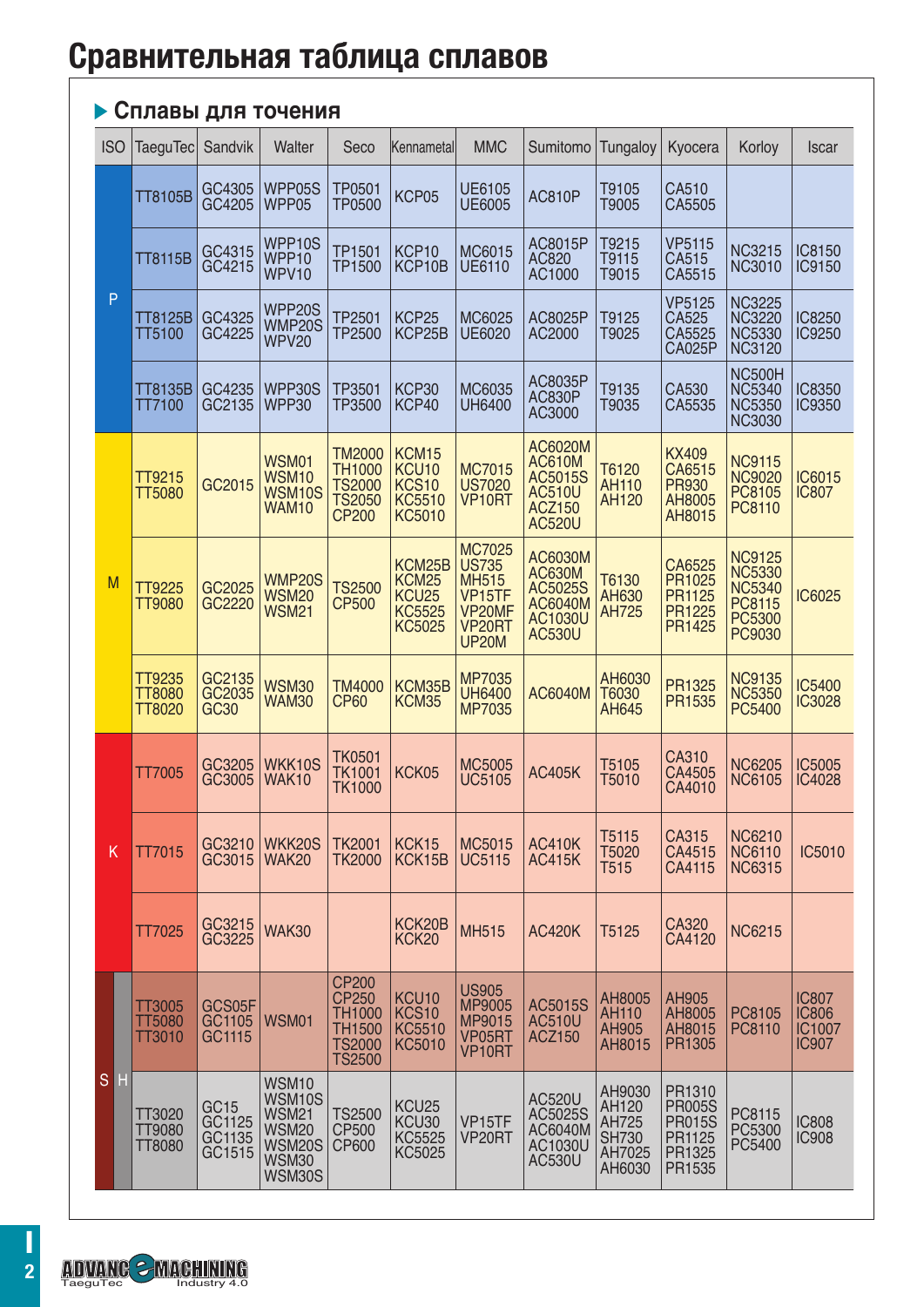#### **Сплавы для точения**

| <b>ISO</b> | <b>TaeguTec</b>                          | <b>ARNO</b>                                              | <b>Diametal</b>                                              | Kyocera                                                                                | <b>NTK</b>                                                     | Tungaloy                                                                                                | Sumitomo                                                                    |
|------------|------------------------------------------|----------------------------------------------------------|--------------------------------------------------------------|----------------------------------------------------------------------------------------|----------------------------------------------------------------|---------------------------------------------------------------------------------------------------------|-----------------------------------------------------------------------------|
| P          | TT4410<br>TT4430<br>TT9020               | AM5015<br>AM5025<br>AM5120                               | D60<br>D <sub>30</sub><br>D <sub>10</sub>                    | PR1725<br>PR1425<br>PR1005<br>PR1025<br>PR1115<br>PR1225<br>PR930<br>PR1535            | VM <sub>1</sub><br>DM4<br>DT4<br>TM4<br>ZM3<br>QM <sub>3</sub> | AH710<br><b>SH725</b><br><b>SH730</b><br>AH725<br>AH7025<br>AH730<br>AH9030<br>AH120<br>AH130<br>AH3135 | <b>AC510U</b><br><b>AC520U</b><br>AC1030U<br><b>AC530U</b><br>ACZ150        |
| M          | TT4410<br><b>TT4430</b><br><b>TT9020</b> | AM5110<br>AN5015<br>AM5025<br>AM5120<br>AM5220<br>AM5130 | D60<br>D <sub>30</sub><br>D <sub>20</sub><br>D <sub>10</sub> | PR1725<br>PR1425<br>PR1025<br>PR1125<br>PR1225<br><b>PR930</b><br>PR1535               | VM <sub>1</sub><br>DM4<br>DT4<br>TM4<br>ZM3<br>QM3             | AH710<br><b>SH725</b><br>AH725<br>AH120<br>AH130                                                        | <b>AC510U</b><br><b>AC520U</b><br>AC1030U<br><b>AC530U</b><br><b>ACZ150</b> |
| S          | TT4410<br><b>TT4430</b><br>TT9020        | AM5110<br>AM5015<br>AM5025<br>AM5120<br>AM5220<br>AM5130 | D60<br>D <sub>30</sub><br>D <sub>20</sub>                    | <b>PR1725</b><br>PR1425<br>PR1025<br><b>PR1125</b><br>PR1225<br><b>PR930</b><br>PR1535 | DM4<br>DT4<br>TM4<br>QM <sub>3</sub>                           | AH905<br>AH8005<br>AH8015<br>AH110<br><b>SH730</b><br>AH725<br>AH120                                    | <b>AC510U</b><br><b>AC520U</b><br>AC1030U<br><b>AC530U</b><br>ACZ150        |

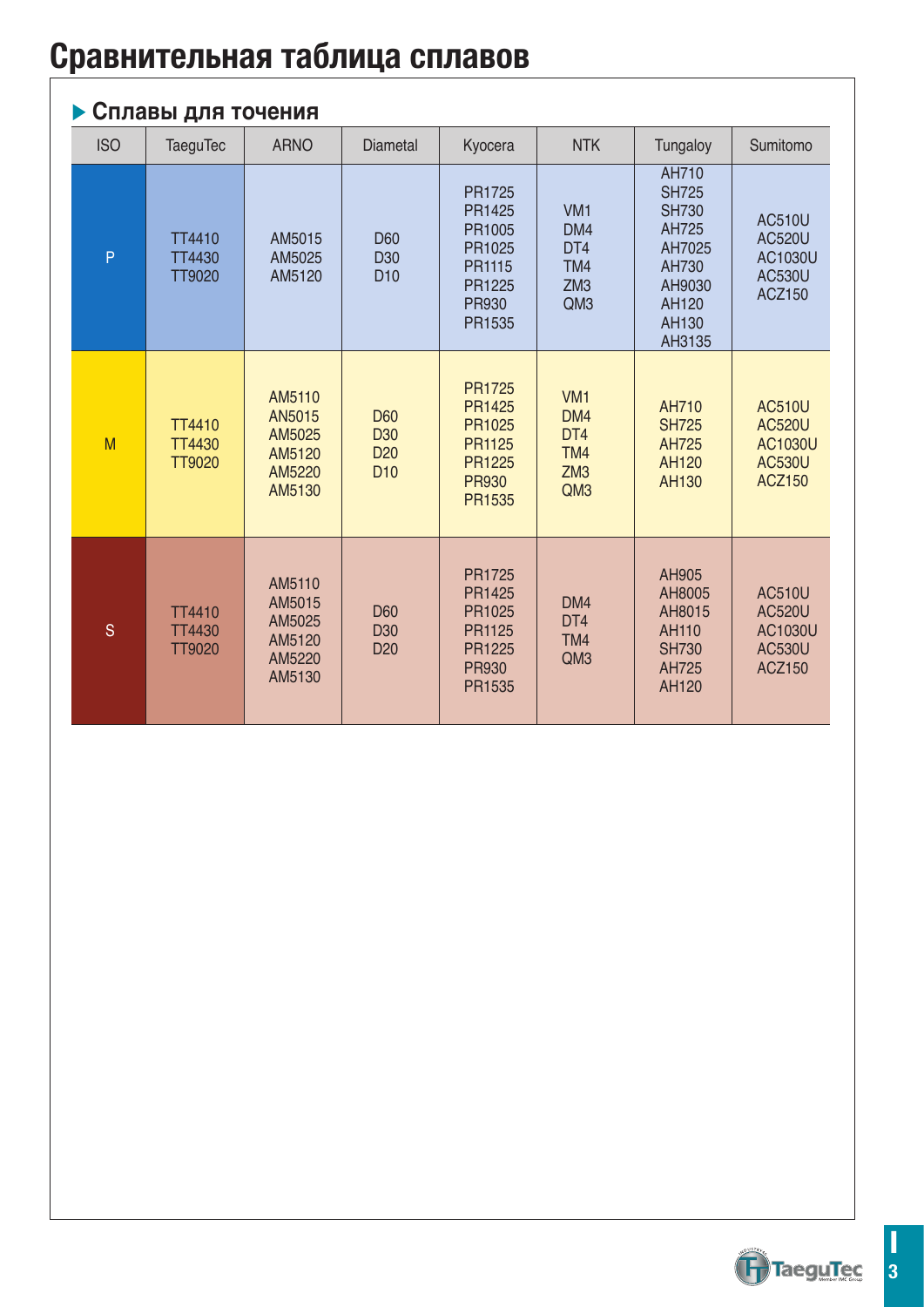#### **Сплавы для отрезки и обработки канавок**

| <b>ISO</b> | TaeguTec Sandvik                                                                        |                                                                  | Walter                                                                                                                          | Seco                                                                                                                                             | Kennametal                                                                                                          | <b>MMC</b>                                       | Sumitomo Tungaloy                                                               |                                                                                                                                                                      | Kyocera                                                                                                                                                                                      | Korloy                                                                                                        | <b>Iscar</b>                                                                                                                                                                                 |
|------------|-----------------------------------------------------------------------------------------|------------------------------------------------------------------|---------------------------------------------------------------------------------------------------------------------------------|--------------------------------------------------------------------------------------------------------------------------------------------------|---------------------------------------------------------------------------------------------------------------------|--------------------------------------------------|---------------------------------------------------------------------------------|----------------------------------------------------------------------------------------------------------------------------------------------------------------------|----------------------------------------------------------------------------------------------------------------------------------------------------------------------------------------------|---------------------------------------------------------------------------------------------------------------|----------------------------------------------------------------------------------------------------------------------------------------------------------------------------------------------|
| P          | TT5100<br><b>TT9080</b><br>TT9030<br>TT4430<br><b>TT7220</b><br><b>TT8020</b>           | CT525<br>GC1145                                                  | GC3115 WSM13S TGP25<br>GC4325 WKP23S<br>GC4225 WSM23S TGP45<br>GC1125 WKP33S T25M<br>GC2135 WSM33S T350M<br>GC1135 WSM43S CP500 | CP200<br>TGP35<br><b>CP60</b>                                                                                                                    | KCP10<br>KCP10B<br>KCP25<br>KCP25B<br>KT315<br>KC9110<br>KC9125<br>KCU <sub>10</sub><br>KCU <sub>25</sub><br>KCM35B | NX2525 AC830P<br>VP10RT ACZ150<br>RT9020 T2500A  | NY5015 AC530U<br>VP20RT AC510U<br>RT9010 AC520U                                 | GH130<br>AH725<br>T9215<br><b>AH725</b><br>AH7025<br><b>SH730</b><br>GH730<br><b>SH730</b><br><b>NS9530</b><br>T9530<br>AH710<br>J740<br><b>TX10S</b><br><b>UX30</b> | <b>PV7040</b><br>PR915, PR1115 CN20<br>PR1215<br>TN620, TN6020<br>TN60, TN90<br>TC40, TC60<br>CR9025<br>PR1025<br>PR1225<br>PR1625<br><b>PR930</b><br><b>PR630</b><br><b>PR660</b><br>PR1535 | A30<br><b>NC3020</b><br>NC3120<br>NC3225<br>NC3030<br>NC5330<br>NC9025<br>PC3535<br>PC5300<br>PC9030<br>PC230 | IC <sub>20</sub> N<br>IC907<br>IC507<br>IC1007<br>IC9015<br>IC9025<br>IC9054<br>IC807(907<br>IC808(908)<br>IC1008<br>IC8250<br>IC250(950)<br>IC5400<br>IC354<br>IC328<br>IC830(928)<br>IC228 |
| M          | TT5100<br>TT3010<br><b>TT9080</b><br>TT9030<br>TT4430<br><b>TT7220</b><br><b>TT8020</b> | H13A<br>GC1005<br>GC1105<br>GC1125<br>GC2135<br>GC1135<br>GC1145 | <b>WSM13S</b><br><b>WSM23S</b><br><b>WSM33S</b><br>WSM43S                                                                       | <b>CP200</b><br><b>TGP25</b><br>TGP35<br>TGP45<br>T25M<br><b>T350M</b><br>890<br><b>CP500</b><br><b>HX</b><br>883<br><b>CP600</b>                | K313<br>KCU <sub>10</sub><br>KC5010<br>KCU <sub>25</sub><br>KC5025<br>KCM35B                                        | VP <sub>10RT</sub><br>VP <sub>20RT</sub>         | ACZ150<br><b>AC510U</b><br>AC520U<br><b>AC530U</b><br><b>AC6040M</b>            | GH130<br>AH725<br>SH725<br><b>SH7025</b><br><b>SH730</b><br>GH730<br>J740<br><b>AH710</b>                                                                            | <b>PV7040</b><br>PR915, PR1115<br><b>PR1215</b><br><b>TN620, TN6020</b><br><b>TN60, TN90</b><br><b>TC40, TC60</b><br>CR9025<br>PR1025,<br>PR1225, PR930<br><b>PR630</b><br>PR660<br>PR1535   | <b>NC9025</b><br><b>NC5330</b><br>PC9030<br>PC5300                                                            | IC1007<br><b>IC807</b><br><b>IC907</b><br>IC808(908)<br><b>IC1008</b><br><b>IC8250</b><br>IC5400<br>IC1028<br>(830, 928)<br>IC354<br>IC328<br><b>IC228</b>                                   |
| Κ          | K <sub>10</sub><br>TT7505<br><b>TT6080</b><br>TT9080<br>TT9030                          | <b>H13A</b><br>GC4225 WAK20<br>GC1025 WAK30<br>GC1135 WPP23      | <b>WTA33</b><br>GC3115 WKP13S<br>GC1125 WKP23S<br>GC1125 WKP33S                                                                 | <b>TGH1050</b><br><b>TGK1500</b><br><b>CBN200</b><br><b>CP200</b><br>890<br><b>HX</b><br>TGP25<br>TGP35<br>TGP45<br>883<br><b>CP500</b><br>CP600 | K313<br>KCU <sub>10</sub><br>KCP25B<br>KCU <sub>25</sub>                                                            |                                                  | G10E<br>MY5015 AC510U<br><b>VP10RT AC520U</b><br>VP20RT AC530U<br><b>AC425K</b> | GH130<br>AH725<br><b>AH710</b><br><b>SH730</b><br><b>GH730</b><br><b>TH10</b>                                                                                        | A65<br><b>A66N</b><br><b>PT600M</b><br><b>PV7040</b><br><b>PR905</b><br><b>TN60</b><br><b>TC40</b><br><b>KW10</b><br><b>GW15</b><br>PR1215                                                   | <b>NC5330</b><br>PC5300<br>A30<br><b>NC6110</b><br>PC9030<br>PC6510                                           | <b>IC20</b><br>IC1007<br>IC5010<br><b>IC428</b><br>IC418<br><b>IC807</b><br><b>IC907</b><br>PC215K C808(908)<br>IC8250<br>IC250(950)<br><b>IC228</b>                                         |
| N          | K <sub>10</sub><br><b>TT9080</b><br>TT9030                                              | <b>H13A</b><br>GC1005<br>GC1105 WK1<br>GC1115<br>GC1025          |                                                                                                                                 | 890<br>883<br><b>HX</b>                                                                                                                          | K313<br>KCU <sub>10</sub><br>KC5010<br>KCU25<br>KCM35B                                                              | RT9010<br>RT9020                                 | ACZ150<br>G10E<br><b>AC530U</b>                                                 | TH <sub>10</sub><br>KC05F<br>KS05F<br><b>SH725</b><br><b>SH730</b>                                                                                                   | KPD001<br>KPD010<br><b>KW10</b><br><b>GW15</b><br><b>PDL025</b>                                                                                                                              | G10E<br>H <sub>0</sub> 1<br>A30<br><b>PC215K</b>                                                              | ID <sub>5</sub><br>IC <sub>20</sub><br>IC <sub>08</sub><br>IC228<br>IC <sub>28</sub>                                                                                                         |
| S          | K <sub>10</sub><br>TT3010<br>TT9080<br>TT9030<br>TT4430<br><b>TT8020</b>                | GC1005<br>GC1105<br>GC1115<br>GC1025<br>GC1145                   | WSM13SHX<br><b>WSM23S CP500</b><br>WSM33S 883<br><b>WSM43S CP600</b>                                                            | <b>TGH1050</b><br>890<br><b>CP200</b><br><b>CBN010</b><br><b>CBN170</b><br>CBN170C                                                               | K313<br>KCU <sub>10</sub><br>KC5010<br>KCU <sub>25</sub><br>KC5025                                                  | RT9010<br>RT9020<br>VP <sub>10RT</sub><br>VP20RT | <b>AC425K</b><br><b>G10E</b><br>AC1030U                                         | AH905<br>GH130<br>AH725<br>AH7025<br>SH725<br>SH730<br><b>TH10</b>                                                                                                   | KPD001<br><b>KPD010</b><br><b>KW10</b><br><b>GW15</b>                                                                                                                                        | PC5300                                                                                                        | <b>IC804</b><br><b>IC806</b><br>IC1007<br><b>IC807</b><br>IC907<br>IC <sub>07</sub><br><b>IC20</b><br>IC <sub>08</sub><br>IC808(908)<br>IC1008<br>IC830(928)                                 |
| Н          | <b>TT6080</b>                                                                           | CB7015<br>CB7115                                                 | <b>WAK20</b>                                                                                                                    | CBN10<br><b>TGH1050</b><br><b>T350M</b><br><b>HX</b><br><b>CBN200</b><br>CP200<br>890<br>883                                                     | KCU10<br>KCU <sub>25</sub>                                                                                          |                                                  | H <sub>10</sub>                                                                 | <b>BX360</b>                                                                                                                                                         | <b>KBN510</b><br><b>KBN525</b><br>A65<br><b>A66N</b><br><b>PT600M</b>                                                                                                                        |                                                                                                               | <b>IB50</b><br>IC1007<br>IC807<br>IC907<br>IC808(908)                                                                                                                                        |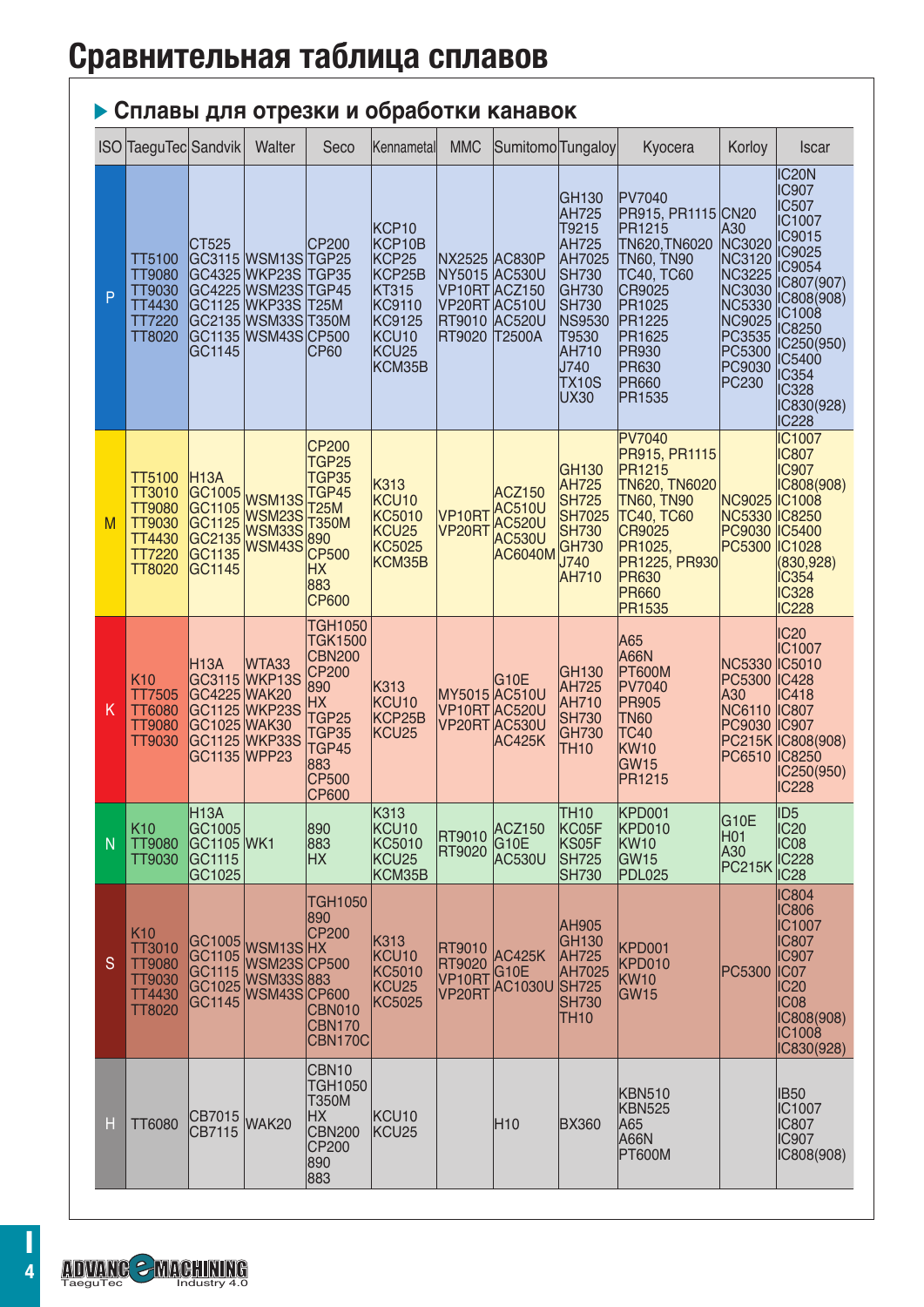### **• Керметы**

| <b>ISO</b>      | TaeguTec |                                     | Sandvik Kennametal Sumitomol           |                                  | Kyocera                                                                       | Tungaloy                                                           | Mitsubishi                                   | Korloy                                            | Seco                              | <b>NTK</b>                                  | Ceramtec                                                     |
|-----------------|----------|-------------------------------------|----------------------------------------|----------------------------------|-------------------------------------------------------------------------------|--------------------------------------------------------------------|----------------------------------------------|---------------------------------------------------|-----------------------------------|---------------------------------------------|--------------------------------------------------------------|
| <b>P01</b>      | PV3010   |                                     | <b>KT315</b>                           | <b>T110A</b><br>T1000A<br>T1500Z | PV30<br>TN30<br><b>PV710</b><br><b>PV720</b>                                  | GT720<br><b>NS710</b>                                              | AP25N<br><b>VP25N</b><br><b>NX2525</b>       | CC1500                                            |                                   | T <sub>3</sub> N                            | <b>SC35</b>                                                  |
| P <sub>10</sub> | CT3000   | CT5005<br>CT5015<br>CT525<br>GC1525 | KT5020<br><b>KT125</b><br><b>KT150</b> | T1500A<br>T1200A<br>T2000Z       | PV7025<br>PV60<br>TN60<br>TN610<br><b>TN620</b>                               | GT730<br>GT530<br>AT9530<br>GT9530<br><b>NS520</b><br><b>NS720</b> | MP3025<br><b>UP35N</b>                       | CC2500<br><b>CN1500</b><br><b>CN2000</b><br>CC125 | TP1030<br><b>CMP</b><br><b>CM</b> | T <sub>15</sub><br>C <sub>30</sub><br>Q50   | <b>SC15</b><br>SC8015<br><b>SC7035</b><br><b>SC40</b>        |
| P <sub>20</sub> | CT7000   | CT530                               | KT1120<br><b>KT175</b>                 | T3000Z<br>T130Z                  | TN100M<br><b>TC60M</b><br><b>PV90</b>                                         | <b>NS730</b><br><b>NS530</b><br><b>NS9530</b>                      | <b>VP45N</b><br><b>NX99</b><br>NX3035        | <b>CN2500</b><br><b>CN20</b><br><b>CN30</b>       | TP1020<br>C15M                    | N20<br>Z15<br>C <sub>50</sub><br>C7X        | SC7015<br><b>SC60</b>                                        |
| P30             |          |                                     |                                        | <b>T250A</b><br>T130A<br>T4500A  |                                                                               | <b>NS740</b>                                                       | MX3030<br>NX4545                             |                                                   |                                   | Q50<br>N40                                  |                                                              |
| <b>M01</b>      | PV3010   |                                     | <b>KT315</b>                           |                                  | <b>PV30</b><br><b>TN30</b><br><b>PV7010</b>                                   | GT720<br><b>NS710</b>                                              | <b>AP25N</b><br><b>NX2525</b>                | CC105<br><b>CC115</b><br><b>CN1000</b>            |                                   | T <sub>3</sub> N                            | <b>SC35</b>                                                  |
| <b>M10</b>      | CT3000   | CT5005<br>CT5015<br>CT525<br>GC1525 | KT5020<br><b>KT125</b><br><b>KT150</b> | T1500A                           | <b>PV7020</b><br><b>PV60</b><br><b>TN6010</b><br><b>TN6020</b><br><b>TN60</b> | GT730<br>GT530<br><b>NS520</b><br><b>NS720</b>                     | MP3025<br><b>UP35N</b>                       | <b>CN2000</b><br>CC125                            | TP1030<br><b>CMP</b><br><b>CM</b> | T <sub>15</sub><br>C <sub>30</sub><br>Q50   | <b>SC15</b><br><b>SC8015</b><br><b>SC7035</b><br><b>SC40</b> |
| <b>M20</b>      | CT7000   | CT530                               | KT1120<br><b>KT175</b>                 | <b>T250A</b>                     | <b>TN100M</b><br><b>TC60M</b><br><b>PV90</b>                                  | <b>NS730</b><br><b>NS530</b>                                       | <b>VP45N</b><br><b>NX99</b><br><b>NX3035</b> | <b>CN20</b><br><b>CN30</b>                        | TP1020<br><b>C15M</b>             | <b>N20</b><br>Z15<br>C <sub>50</sub><br>C7X | SC7015<br><b>SC60</b>                                        |
| <b>M30</b>      |          |                                     |                                        | T4500A                           |                                                                               | <b>NS740</b>                                                       | MX3030<br><b>NX4545</b>                      |                                                   |                                   | Q50<br>N40                                  |                                                              |
| <b>K01</b>      |          |                                     | <b>KT315</b>                           | T1000A                           | <b>PV30</b><br><b>PV7005</b><br><b>PV7020</b><br><b>PV60</b>                  | <b>NS710</b><br>GT720<br><b>NS720</b><br><b>NS520</b>              | AP25N<br><b>NX2525</b>                       | <b>CN1000</b>                                     | <b>CM</b>                         | T <sub>3</sub> N<br>Q15                     | SC8015                                                       |
| K <sub>10</sub> | CT3000   | CT5015                              | <b>KT125</b>                           |                                  | <b>TN60</b><br><b>TN6020</b>                                                  | GT730<br><b>NS730</b><br><b>NS530</b>                              |                                              | <b>CN2000</b>                                     | C15M                              | T <sub>15</sub><br>Z15<br>C7Z               | SC7015                                                       |

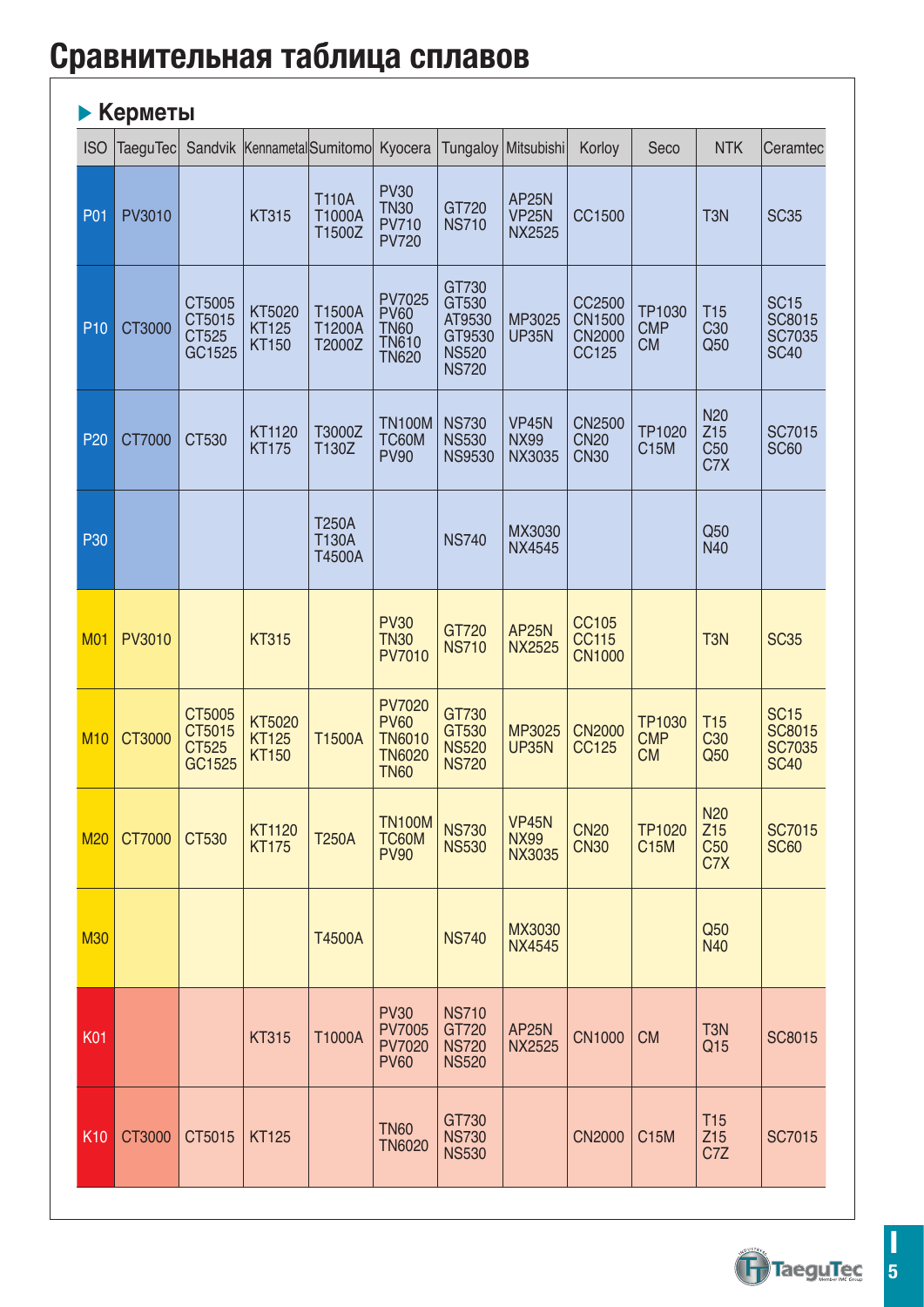| Керамические сплавы |                                                                                                 |                                |                  |                                                            |                                                                                                    |                                                       |                                |                                                  |                              |  |  |
|---------------------|-------------------------------------------------------------------------------------------------|--------------------------------|------------------|------------------------------------------------------------|----------------------------------------------------------------------------------------------------|-------------------------------------------------------|--------------------------------|--------------------------------------------------|------------------------------|--|--|
| Применение          | Состав                                                                                          | <b>TaeguTec</b>                | Sandvik          | Kennametal                                                 | Ceramtec                                                                                           | <b>NTK</b>                                            | Kyocera                        | Sumitomo                                         | Tungaloy                     |  |  |
|                     | $AI2O3$ , ZrO <sub>2</sub>                                                                      | <b>AW120</b>                   | CC620            |                                                            | <b>SN60</b><br><b>SN80</b>                                                                         | HC <sub>1</sub><br>HW <sub>2</sub>                    | <b>KA30</b>                    |                                                  |                              |  |  |
|                     | $AI2O3$ , TiC                                                                                   | <b>AB30</b>                    | <b>CC650</b>     | KY1615                                                     | SH <sub>2</sub><br>SH4                                                                             | HC <sub>2</sub><br>HC <sub>5</sub><br>HC <sub>6</sub> | A65                            | <b>NB90S</b><br>NB90M                            | LX21                         |  |  |
| K                   | $S_{1}^{1}N_{4}^{1}$ , Al <sub>2</sub> O <sub>3</sub> , Y <sub>2</sub> O <sub>3</sub> , AlN     | <b>AS500</b>                   |                  | KY1310<br>KY3000                                           | <b>SL506</b><br><b>SL508</b><br><b>SL606</b><br><b>SL608</b>                                       | SX9                                                   |                                |                                                  |                              |  |  |
|                     | $S_aN_4$ , ZrO <sub>2</sub> ,<br>Al <sub>2</sub> O <sub>3</sub> , Y <sub>2</sub> O <sub>3</sub> | <b>AS10</b>                    | CC6090<br>CC6190 | KY1320<br>KY3500<br>KYK10                                  | <b>SL500</b><br><b>SL808</b>                                                                       | SX <sub>1</sub><br>SX <sub>6</sub><br>SX <sub>8</sub> | <b>KS6000</b><br><b>KS6050</b> | <b>SN2000K</b><br><b>SN2100K</b><br><b>NS260</b> | <b>FX105</b><br><b>CX710</b> |  |  |
|                     | $\mathsf{C}$<br>покрытием<br><b>CVD</b>                                                         | <b>SC10</b>                    | CC1690           | KY3400<br>KYK25                                            | <b>SL550C</b><br><b>SL554C</b><br><b>SL654C</b><br><b>SL658C</b><br><b>SL854C</b><br><b>SL858C</b> | SP <sub>2</sub><br>SP <sub>9</sub>                    | <b>CS7050</b>                  | <b>NS260C</b>                                    |                              |  |  |
| $\mathsf{H}$        | $AI2O3$ , TiCN                                                                                  | <b>AB20</b>                    |                  |                                                            | SH <sub>2</sub><br>SH4                                                                             | HC <sub>2</sub><br>HC <sub>5</sub><br>HC7             |                                |                                                  | <b>LX10</b>                  |  |  |
|                     | С<br>покрытием<br><b>PVD</b>                                                                    | AB2010                         | CC6050           | KY4400                                                     |                                                                                                    | ZC4<br>ZC7                                            | A66N<br>PT600M                 | <b>NB100C</b>                                    | <b>LX11</b>                  |  |  |
| S                   | $AI2O3$ ,<br>SiC whisker                                                                        | <b>TC430</b>                   | CC670            | KY4300                                                     |                                                                                                    | WA1<br>WA5                                            |                                | <b>WX2000</b>                                    |                              |  |  |
|                     | $Si3N4$ , TiN                                                                                   | <b>TC3020</b><br><b>TC3030</b> | CC6060<br>CC6065 | KY2100<br>KY1540<br><b>KYS30</b><br><b>KYS25</b><br>KYS30P |                                                                                                    | SX <sub>5</sub><br>SX7<br>SX9                         | <b>KS6030</b><br>KS6040        | <b>SN1000S</b><br><b>SN2000S</b>                 |                              |  |  |

**ADVANC - MACHINING** 

TaeguTec Industry 4.0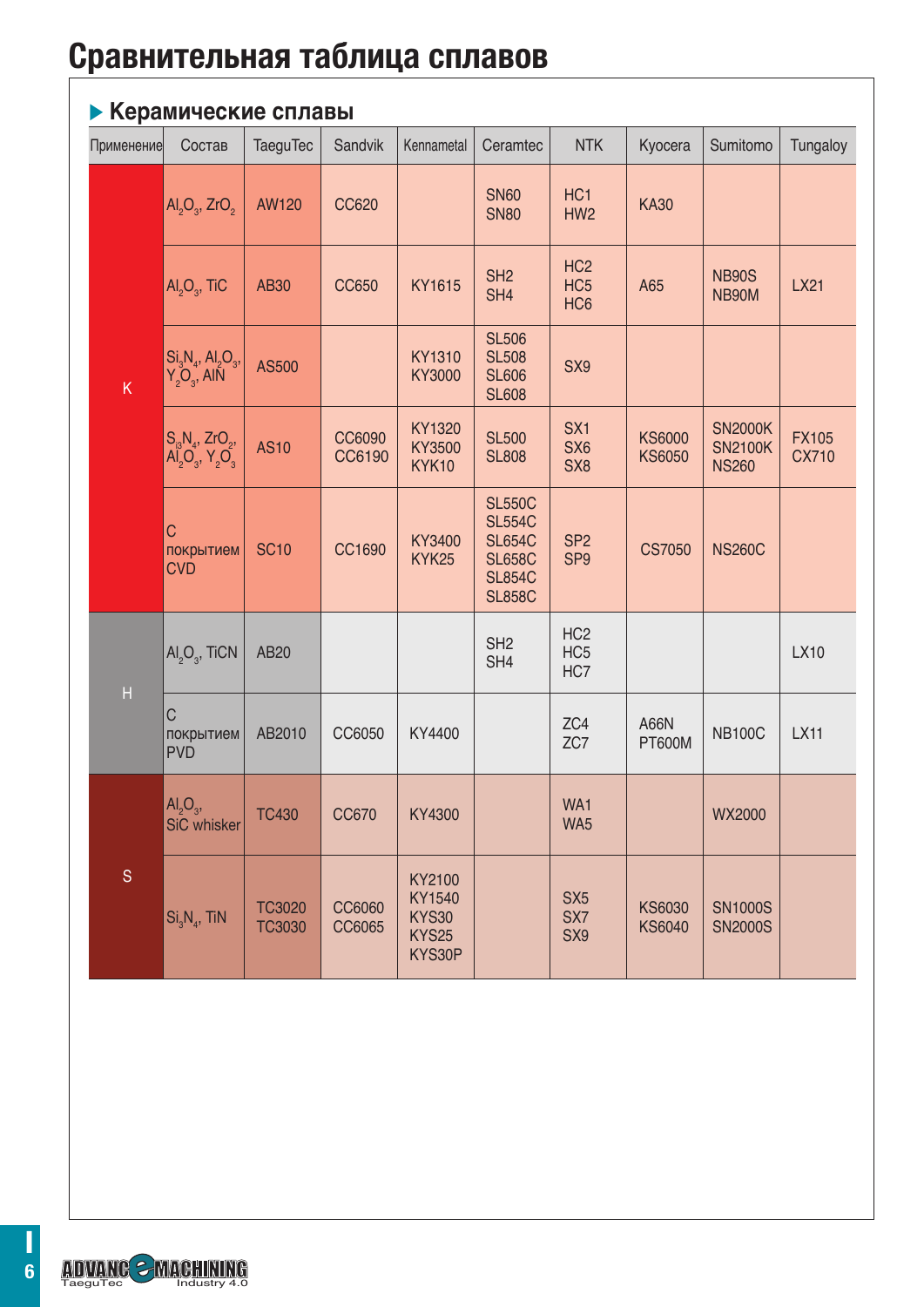#### **Сплавы CBN**

| Применение | <b>TaeguTec</b>               | <b>Iscar</b>                      | Tungaloy                                     | Sumitomo                                        | Sandvik                      | Kennametal              | Mitsubishi                                     | Kyocera                          | Seco                           |                                |
|------------|-------------------------------|-----------------------------------|----------------------------------------------|-------------------------------------------------|------------------------------|-------------------------|------------------------------------------------|----------------------------------|--------------------------------|--------------------------------|
|            |                               | IB <sub>10</sub> H<br><b>IB50</b> | <b>BX310</b>                                 | <b>BN1000</b><br>BNX1                           | CB7105                       | KB1610                  | MBC010                                         | <b>KBN510</b>                    | CBN <sub>10</sub>              |                                |
|            | <b>TB610</b>                  | IB10HC                            |                                              | <b>BNC80</b><br><b>BNC100</b><br><b>BNC2010</b> | CB7015                       | KB5610<br>KB9610        | MB8025<br><b>BC8105</b>                        | KBN10M<br>KBN10C<br>KBN25C       | CBN050C                        |                                |
|            | <b>TB2015</b>                 | IB <sub>20</sub> H<br><b>IB55</b> |                                              | <b>BN250</b><br><b>BN2000</b><br><b>BNX20</b>   | CB7115                       | KB1625                  | <b>MB810</b>                                   | <b>KBN525</b>                    | <b>CBN100</b>                  |                                |
| Н          | <b>TB650</b>                  | IB <sub>25</sub> HA               | BXM10                                        | <b>BNC160</b><br><b>BNC2020</b>                 | CB7025                       | KB5625                  | <b>MB820</b><br><b>BC8110</b>                  | KBN05M<br>KBN25M                 | <b>CBN160C</b>                 |                                |
|            | <b>TB670</b>                  |                                   | IB25HC                                       | <b>BX360</b><br><b>BX380</b>                    | <b>BNX25</b><br><b>BN350</b> | CB7125<br>CB7135        |                                                | <b>MB825</b><br>MB8025<br>BC8120 |                                | <b>CBN150</b><br><b>CBN170</b> |
|            |                               |                                   | <b>BXM20</b><br><b>BXA20</b>                 | <b>BNC200</b><br><b>BNC300</b>                  | <b>CB50</b>                  |                         | <b>MB835</b><br><b>BC8020</b><br><b>BC8130</b> | KBN30M                           | CBN060K<br>CBN100P             |                                |
|            | <b>TB7015</b>                 | <b>IB90</b>                       | <b>BX930</b><br><b>BX850</b><br><b>BX950</b> | <b>BN500</b><br><b>BN7500</b><br><b>BN7000</b>  | <b>CB50</b>                  | KB1630<br><b>KB1345</b> | MB4020<br><b>MB710</b>                         | KBN60M<br>KBN65B                 | <b>CBN200</b>                  |                                |
| K          | <b>TB730</b>                  | <b>IB05S</b><br><b>IB10S</b>      | <b>BX470</b><br><b>BX480</b>                 | <b>BN700</b><br><b>BNC500</b>                   | CB7050                       | KB5630<br>KB9640        | <b>MB730</b>                                   | KBN65M<br>KBN70M                 | CBN400C                        |                                |
|            | <b>KB90A</b><br><b>TB7020</b> |                                   | <b>BX90S</b><br><b>BXC90</b>                 | <b>BNS800</b>                                   |                              |                         | <b>MBS140</b>                                  | <b>KBN900</b>                    | <b>CBN300</b><br><b>CBN350</b> |                                |

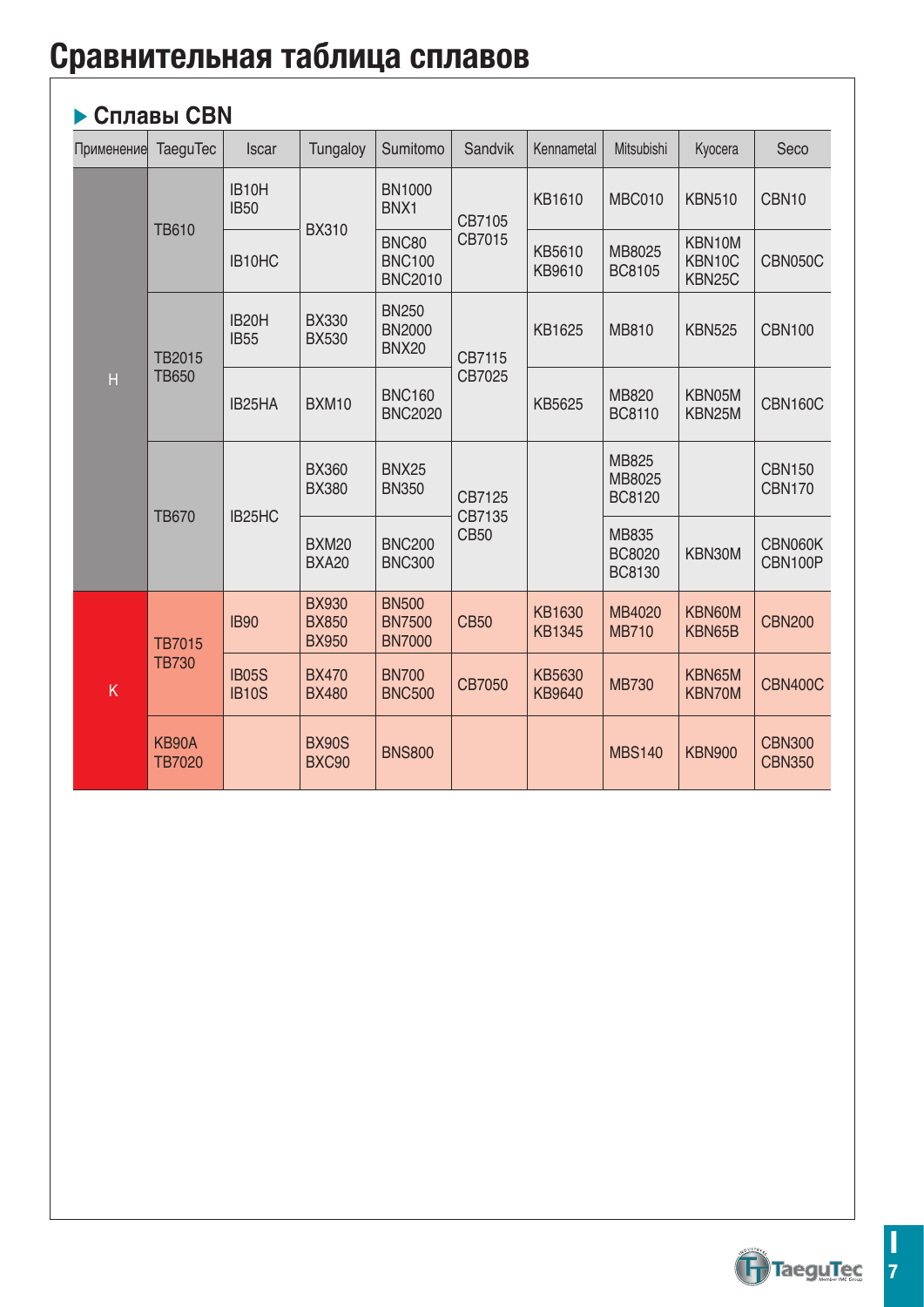#### **Cплавы PCD**

| <b>ISO</b> | TaeguTec     | <b>Iscar</b>    | Tungaloy                     | Sumitomo         | Sandvik     | Kennametal Mitsubishi |              | Kyocera       | Seco                                   | <b>NTK</b>      |
|------------|--------------|-----------------|------------------------------|------------------|-------------|-----------------------|--------------|---------------|----------------------------------------|-----------------|
| N01-N10    | <b>TD810</b> | ID <sub>8</sub> | <b>DX180</b><br><b>DX160</b> | <b>DA90</b>      |             | KD1405                | MD203        | <b>KPD230</b> | PCD30M<br>PCD <sub>30</sub>            |                 |
| N05-N20    | <b>KP300</b> | ID <sub>5</sub> | DX140                        | DA150            | <b>CD10</b> | KD1400                | <b>MD220</b> | <b>KPD010</b> | PCD <sub>20</sub>                      | PD <sub>1</sub> |
| N15-N30    | <b>TD830</b> |                 | DX120<br><b>DX110</b>        | DA2200<br>DA1000 |             | KD1425                | <b>MD205</b> | KPD001        | PCD <sub>10</sub><br>PCD <sub>05</sub> | PD <sub>2</sub> |

TaeguTec Industry 4.0

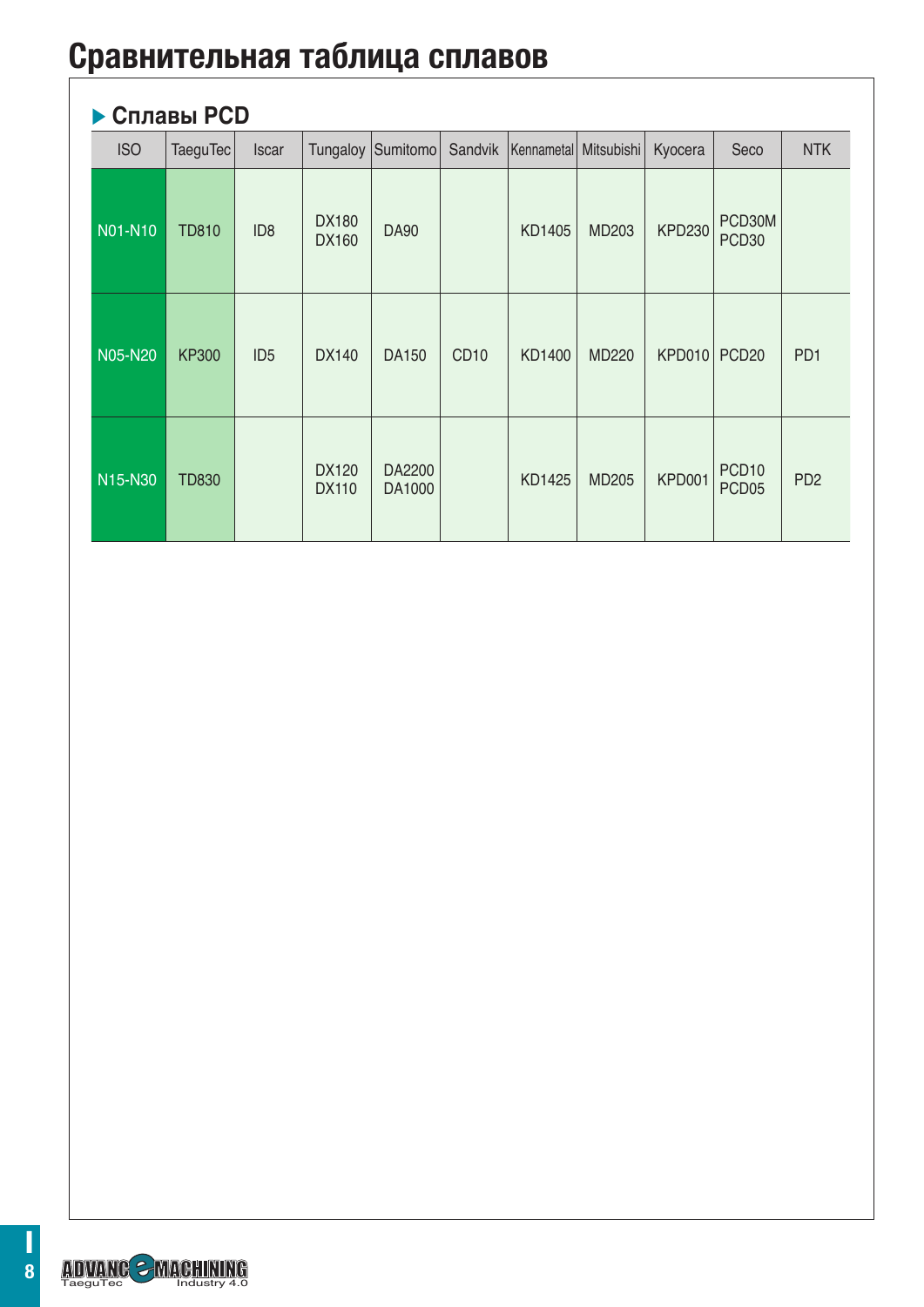# **Сплавы SFEED-RUSH**



#### **Сплавы SFEED-RUSH для точения**

Сплавы SFEED-RUSH обладают повышенной прочностью и устойчивостью к сколам благодаря специальной финишной обработке CVD покрытия. В результате финишной обработки одноцветные пластины получают покрытие двух разных цветов: сбоку и сверху (см. Иллюстрации ниже).

| <b>ISO</b> | Сплав          | Диапазон ISO | Цвет пластины           |                                         |  |  |  |  |
|------------|----------------|--------------|-------------------------|-----------------------------------------|--|--|--|--|
|            | <b>TT8105B</b> | P05-P15      |                         | Усовершенствованный<br>сплав SPEED-RUSH |  |  |  |  |
|            | <b>TT8115B</b> | P05-P20      |                         |                                         |  |  |  |  |
| P          | <b>TT8125B</b> | P15-P30      | Специальная<br>финишная |                                         |  |  |  |  |
|            | <b>TT8135B</b> | P25-P40      | обработка               |                                         |  |  |  |  |
|            |                |              | Одноцветная желтая      | Двухцветная желто                       |  |  |  |  |
|            |                |              | пластина                | -черная пластина                        |  |  |  |  |



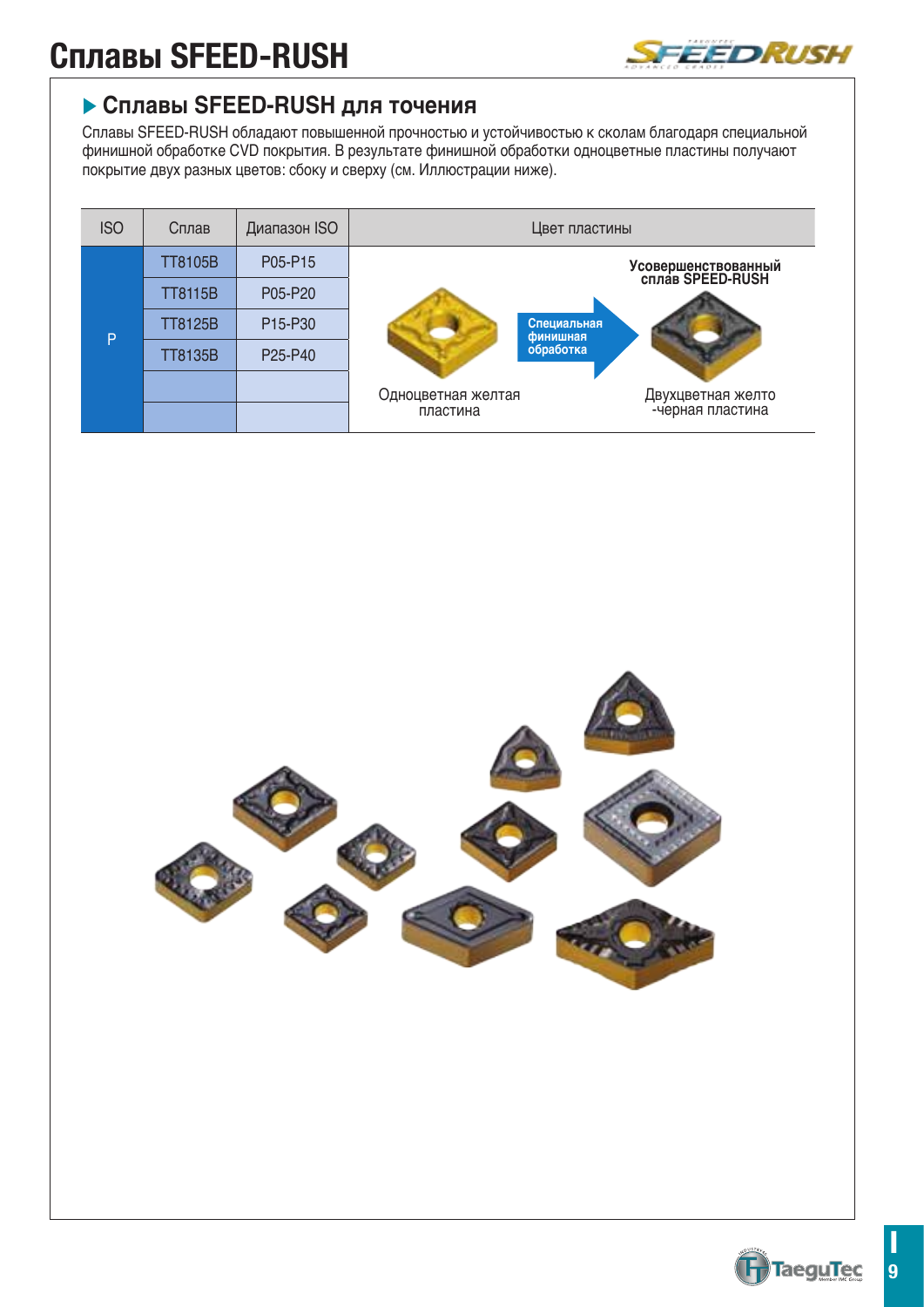# **Сравнительная таблица токарных стружколомов**

| Классификация<br><b>ISO</b> |                     | Режим обработки               | <b>TaeguTec</b>                  | Sandvik    | Kennametal   | Seco              | Walter          |
|-----------------------------|---------------------|-------------------------------|----------------------------------|------------|--------------|-------------------|-----------------|
|                             |                     | Чистовая с вайпером           | WS, WA <sup>**</sup>             | <b>WF</b>  | <b>FW</b>    | W-MF <sub>2</sub> | <b>NF</b>       |
|                             |                     | Получистовая с вайпером       | <b>WT</b>                        | WMX, WM    | MW, RW       | W-M3, W-M6, W-MF5 | <b>NM</b>       |
|                             |                     |                               | FLP, FA, FS, GG-FU               |            | FF, FS       | FF1, FF2          | FP <sub>5</sub> |
|                             |                     |                               | <b>FX</b>                        |            |              |                   | FV <sub>5</sub> |
|                             |                     | Чистовая                      |                                  |            | <b>FP</b>    |                   |                 |
|                             |                     |                               | FLP, FG                          | QF         | MP-K, LF, FN | MF <sub>2</sub>   | NF3, NF4        |
|                             |                     |                               | FM <sup>owner</sup>              |            |              |                   |                 |
|                             |                     |                               | MLP, FC, FT                      | PF, XF     |              |                   | NS <sub>6</sub> |
|                             |                     | Получистовая                  |                                  |            |              |                   |                 |
|                             | Двусторонняя        |                               | VF, DNUX <sup>Novelo</sup> Three | K          |              | <b>UX</b>         | MV <sub>5</sub> |
|                             |                     |                               | MLP, MC                          |            | <b>MN</b>    | MR <sub>3</sub>   | MP <sub>3</sub> |
|                             |                     |                               | MGP, PC                          | PM, XM     |              | MF <sub>3</sub>   | MP <sub>5</sub> |
|                             |                     |                               | MM <sup>®</sup>                  | QM         | P            | MF5, M3           | MM5 (NM4)       |
|                             |                     | Получерновая                  | MGP, MT                          | HM, XMR    | <b>MP</b>    |                   | MU5, NM6        |
|                             |                     |                               |                                  |            | RP, RM       |                   | NM <sub>9</sub> |
| P                           |                     |                               |                                  |            |              |                   |                 |
|                             |                     |                               | MGP, MG-                         |            | MG-, UN      | M4                | MG-             |
|                             |                     |                               |                                  |            |              | MR4               |                 |
|                             |                     |                               |                                  |            |              | M <sub>5</sub>    | NR4, RP5        |
|                             |                     | Черновая                      | RGP, RT                          | <b>PR</b>  | <b>RN</b>    | <b>MR7, M6</b>    | RP7             |
|                             |                     | Низкоуглеродистая             | FLP, FS, GG-FU                   | WL, LC     |              |                   |                 |
|                             |                     | сталь                         | MLP, FC                          |            |              |                   |                 |
|                             |                     |                               |                                  | <b>PR</b>  |              |                   | <b>NRF</b>      |
|                             |                     |                               | <b>RX</b>                        |            | <b>RM</b>    |                   |                 |
|                             |                     | Тяжелая черновая<br>обработка |                                  |            |              | <b>R6, RR9</b>    | N <sub>R6</sub> |
|                             |                     |                               | <b>RH</b>                        | QR         | MR, RP       | R4, R5, 37        |                 |
|                             | Односторонняя       |                               |                                  | <b>MR</b>  |              | RR <sub>6</sub>   |                 |
|                             |                     |                               |                                  |            |              | R8, 56, 57        |                 |
|                             |                     |                               | HT, HD                           | HR, 31     | <b>RH</b>    | R <sub>7</sub>    | <b>NRR</b>      |
|                             |                     |                               | HY, HZ                           |            |              |                   |                 |
|                             | <b>Двусторонняя</b> | Чистовая                      | EA, SF                           | <b>MF</b>  | <b>FP</b>    | MF <sub>1</sub>   | <b>FM5, NF4</b> |
| M                           |                     | Получерновая                  | EM, ML                           | <b>MM</b>  | MP, UP, MR   | MF4               | MM5 (NM4)       |
|                             |                     | Черновая                      | <b>ET</b>                        | <b>MR</b>  | <b>RP</b>    | <b>MR6, MF5</b>   | <b>RM5, NR4</b> |
|                             |                     |                               |                                  | MM-MR      |              | MM-RR6            | <b>NRS</b>      |
|                             |                     | Чистовая                      |                                  | <b>KF</b>  | <b>FN</b>    | MF <sub>5</sub>   |                 |
|                             | Двусторонняя        | -получистовая                 | <b>MT</b>                        | <b>KM</b>  |              | M4                | NM, MK5         |
| Κ                           |                     | Получерновая                  | MG-                              |            | MG-, RN      | M <sub>5</sub>    | NM5, RK5        |
|                             |                     | Черновая                      | KT                               | <b>KR</b>  |              |                   | <b>MV7, RK7</b> |
|                             |                     |                               | <b>RT</b>                        |            | <b>UN</b>    | MR7               |                 |
| N                           | <b>Двусторонняя</b> | Получерновая                  | <b>ML</b>                        | QM, 23     | MS, MP       |                   |                 |
|                             |                     |                               |                                  |            |              |                   |                 |
|                             |                     | Чистовая                      | EA, SF                           | <b>SF</b>  | GG-FS        | MF <sub>1</sub>   | NF4             |
|                             | Двусторонняя        |                               | GG-ML                            | SGF, GP-   | MS, GP-K     | M1                | <b>GG-NFT</b>   |
| S                           |                     | Получерновая                  | MGS, MP, MK                      | QM, SM, 23 | UP, P        | MF4, MF5          | NMS, NMT        |
|                             |                     | Черновая                      | ET                               | SR, SMR    | <b>RP</b>    | M5, MR3, MR4      | RM5, NRS, NRT   |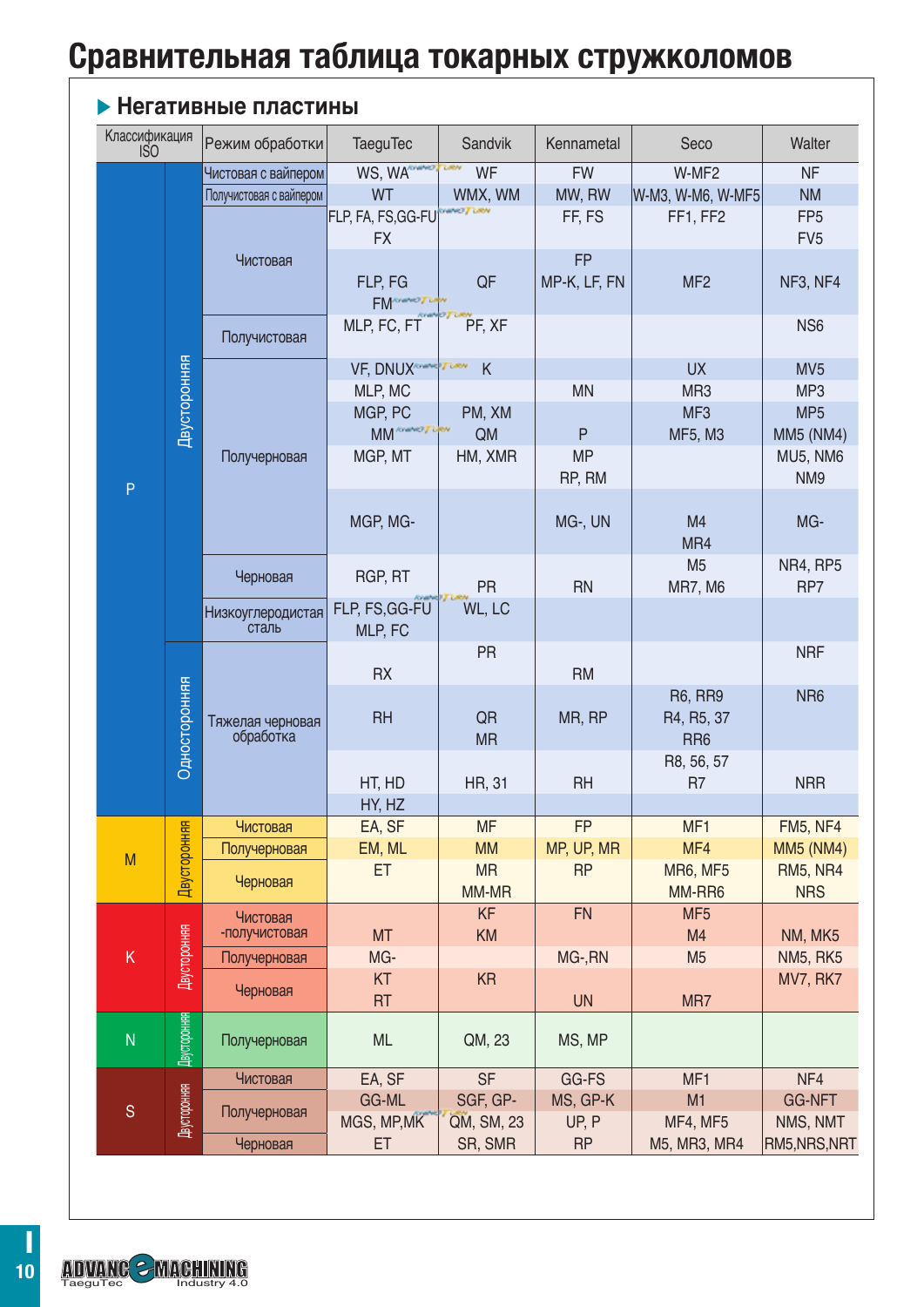| Valenite       | Mitsubishi                | Sumitomo                     | Kyocera                | Tungaloy                         | Korloy                     | <b>Iscar</b>                  |
|----------------|---------------------------|------------------------------|------------------------|----------------------------------|----------------------------|-------------------------------|
| W <sub>3</sub> | SW                        | LUW, SEW                     | <b>WP</b>              | FW, AFW                          | <b>VW</b>                  | <b>WF</b>                     |
| W <sub>6</sub> | <b>MW</b>                 | <b>GUW</b>                   | WQ, WE                 | SW, ASW                          | LW                         | WG                            |
| F <sub>2</sub> | FH, FP<br>FS, FY          | <b>FA</b><br>FL.             | DP, GP, PP<br>VF       | TF, 01, CB<br>ZF                 | HU, VL                     | <b>SF</b>                     |
|                | <b>LP</b><br><b>SH</b>    | SU, FE                       | HQ                     | <b>NS, 11</b><br>TS, AS, TSF, TQ | VG, VF<br>VQ               | NF, F3P                       |
|                | SA                        | LU<br>SE, SX                 | CQ, PQ<br>CJ           | SS, NM<br>ZM                     | VB, VC, HC, LP             |                               |
|                | <b>ES</b>                 | GX, HM                       |                        | S                                |                            |                               |
|                |                           |                              | GS                     |                                  |                            |                               |
| M <sub>2</sub> | MP, MV<br><b>MA</b>       | GU<br><b>UG</b>              | PG<br><b>PS</b>        | TM, AM                           | VM<br>HS, GS               | M3P<br><b>TF</b>              |
| M <sub>3</sub> | <b>MH</b>                 | UX, GE                       | <b>HS</b><br><b>CS</b> |                                  | HM, GM                     | <b>GN</b>                     |
|                | MG-                       | <b>UZ</b>                    | MG-<br>$\mathsf{C}$    | 33, 37, 38<br>DM, MG-            | <b>B25</b>                 | MG-                           |
| R <sub>3</sub> | <b>RP</b><br>GH           | <b>ME</b><br>MU, MX          | PT, GT<br>PH, HT       | TH                               | HR, GR                     | NR, R3P                       |
|                | FS, FY<br><b>SY</b>       | FL.                          | XF, XP, XP-T<br>XQ, XS | 17                               | <b>VL</b>                  |                               |
|                |                           |                              | <b>PX</b>              | <b>THS</b>                       |                            |                               |
| R <sub>6</sub> | HZ                        | <b>MP</b><br>HG<br><b>HP</b> | <b>HX</b>              | <b>TRS</b><br>57                 | GH                         | R <sub>3</sub> P<br><b>NM</b> |
|                | <b>HCS</b><br>HX, HBS, HL | HF<br>HU                     |                        | 65<br>TU                         | VT                         |                               |
|                | HV, HDS, HXD, HM          | <b>HW</b>                    |                        |                                  | <b>VH</b>                  | T <sub>3</sub> P              |
| F <sub>5</sub> | FS, LM                    | SU                           | MQ, GU                 | SF                               | HA, VP2                    | SF, F3M                       |
|                | MS, GM, MA                | EX, UP, GU                   | MS, MU, SK             | SS, S                            | HS, GS, MM                 | TF, VL, M3M                   |
| M <sub>5</sub> | <b>RM</b>                 | MU, HM                       | <b>HU</b>              | <b>SM</b>                        | HR, VM, RM                 | MR, R3M                       |
|                | <b>LK</b><br>MA, MK       | <b>UZ</b>                    | <b>KQ</b><br>MG-       | <b>CF</b><br><b>CM</b>           | VM                         | <b>GN</b>                     |
|                | MG-, GK                   |                              | KG, C                  | MG-                              |                            | MG-                           |
|                |                           |                              | KH                     |                                  | VK, VR, MK                 |                               |
|                | GH, RK                    | GZ                           | ZS, GC                 | <b>CH</b>                        | GR, RK                     |                               |
|                | <b>MJ</b>                 | UP, GX, AG                   | A <sub>3</sub> , AH    | P                                | HA                         | PP                            |
| F <sub>5</sub> | FJ, LS                    | EF                           | <b>MQ</b>              | <b>HRF</b>                       | VP <sub>1</sub>            | <b>SF</b>                     |
|                | <b>MJ</b>                 | SU, UP                       | <b>TK</b>              |                                  | VP <sub>2</sub>            | <b>PP</b>                     |
| M <sub>2</sub> | <b>MS</b><br>GJ, RS       | EG, EX<br><b>MU</b>          | MS, MU, SQ             | HRM, HMM, SA                     | VP <sub>3</sub><br>VM, VP4 | TF, VL<br><b>MR</b>           |

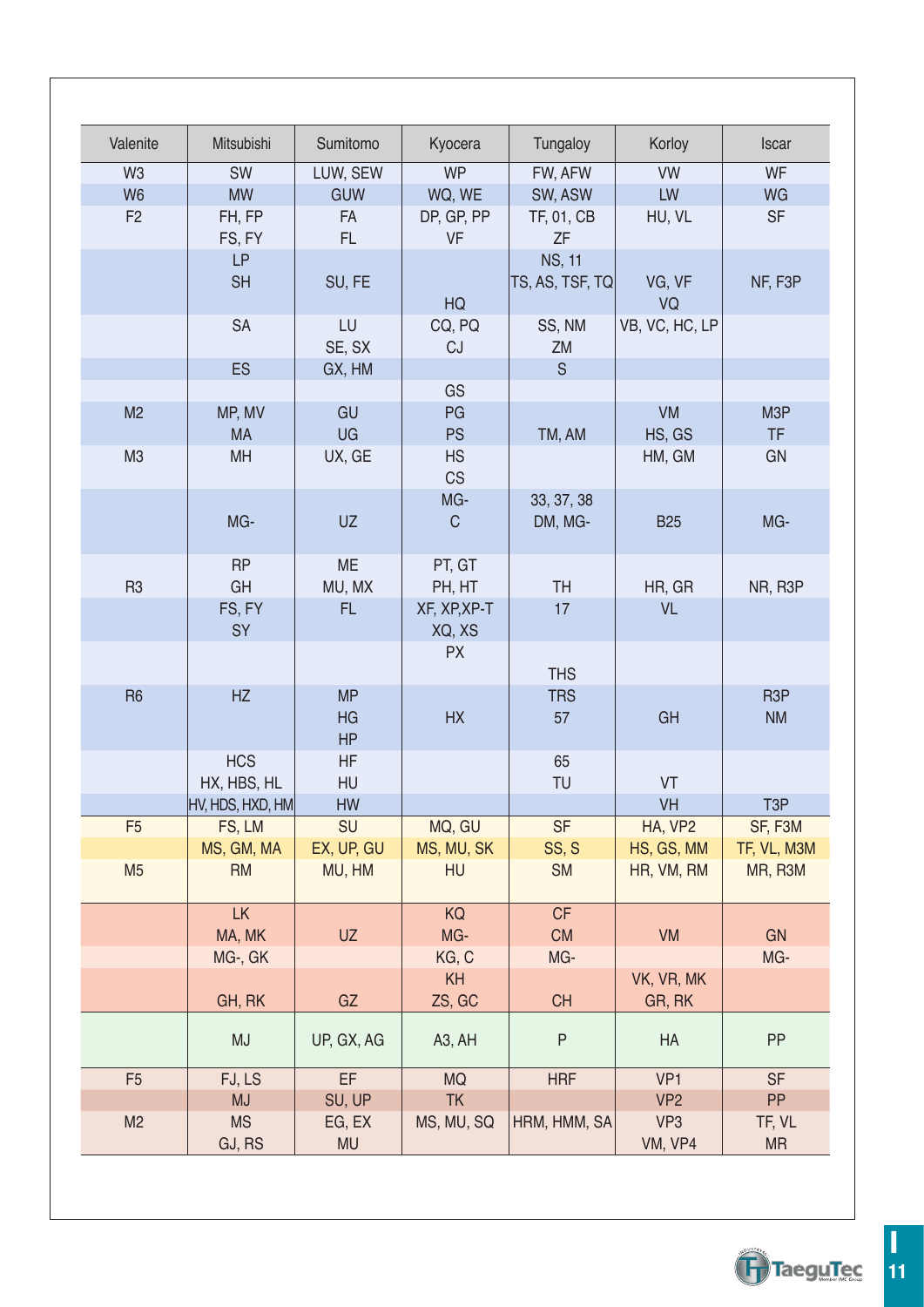# **Сравнительная таблица токарных стружколомов**

|                      | Позитивные пластины                |                        |                                  |                   |                 |                             |
|----------------------|------------------------------------|------------------------|----------------------------------|-------------------|-----------------|-----------------------------|
| Классификация<br>ISO | Режим обработки                    | <b>TaeguTec</b>        | Sandvik                          | Kennametal        | Seco            | Walter                      |
|                      | Получерновая с вайпером            | WT                     | <b>WM</b>                        | <b>MW</b>         | W-F2, W-M3      | <b>PM</b>                   |
|                      |                                    | <b>FA</b><br><b>FX</b> | PF, UF                           | <b>UF, 11, GM</b> | FF <sub>1</sub> | PF4, FP4                    |
|                      | Чистовая                           | GT-SL<br>GT-SA, GT-SM  |                                  |                   |                 | FV4                         |
| P                    |                                    | <b>FG</b>              | <b>UM</b><br><b>XF</b>           | <b>FP</b><br>LF   | F1              | PS <sub>5</sub>             |
|                      |                                    | PC, GT-SH<br><b>FM</b> | <b>PM</b>                        | <b>MP</b>         |                 | <b>FP6, MV4</b>             |
|                      | Получерновая                       | GT-SH<br><b>MT</b>     | <b>XM</b><br>PR, UR<br><b>XR</b> | <b>MF</b>         | F2, MF2, M5     | PM <sub>5</sub><br>E47, MT- |
|                      |                                    | PMR-                   | PMR-                             | PMR-              |                 | PMR-                        |
| N                    | Чисовая-получистовая -<br>Допуск G | GT-SA, FL              | <b>AL</b>                        | <b>HP</b>         | <b>AL</b>       | GW-FS-1                     |
|                      | Чистовая - Допуск G                | GT-FGS, SA             | GT-UM                            | GT-HP, LF         | GT-F1           | GT-PF2, FM4                 |
| <sub>S</sub>         | Чистовая                           | <b>FG</b>              | MF, UM                           | FP, LF            | F1, F2          | PF4, PS5, MM4               |
|                      | Получерновая                       | PC                     | <b>MM</b>                        |                   | MF <sub>2</sub> | <b>PM5, RM4</b>             |

TaeguTec Industry 4.0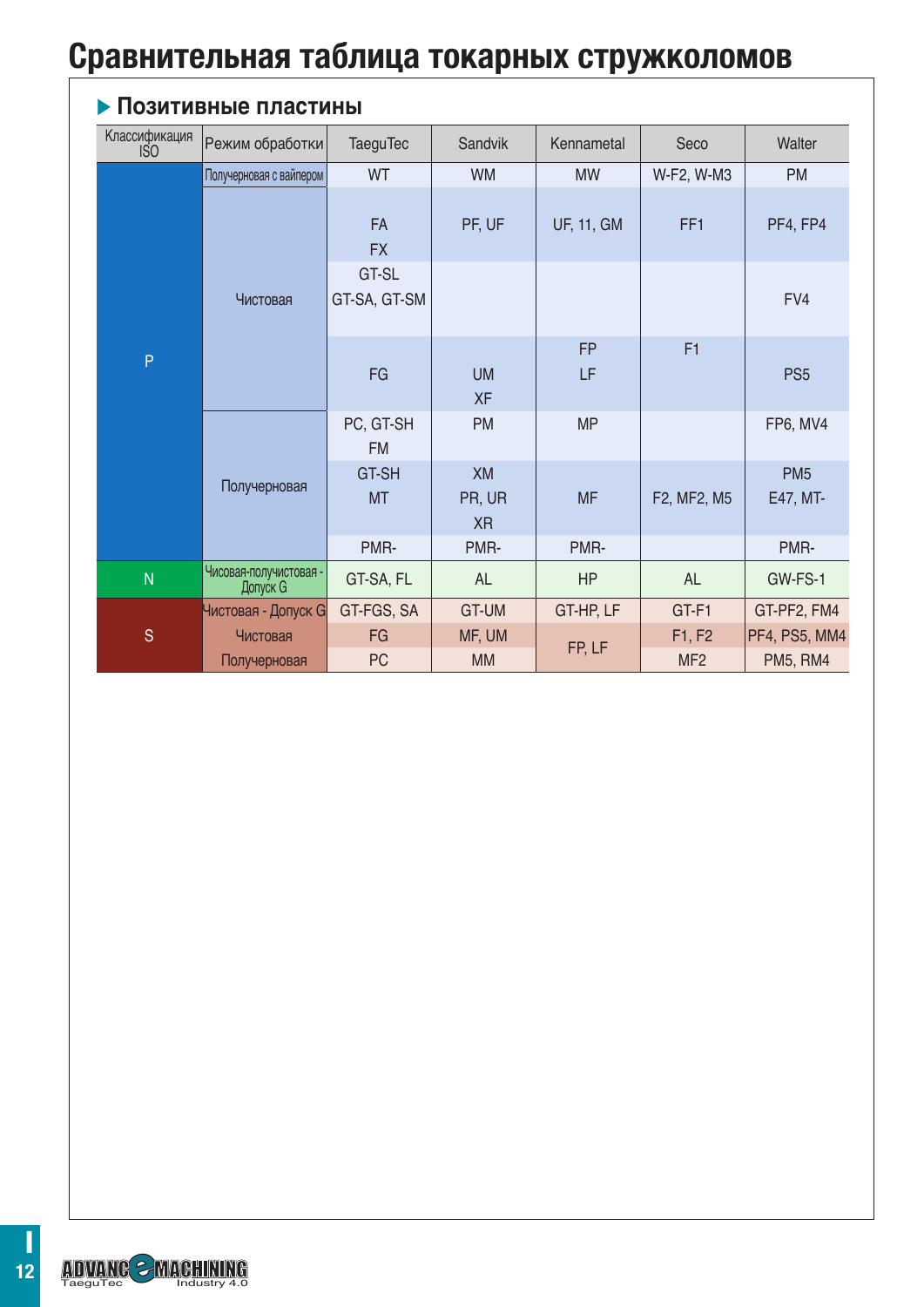| Valenite               | Mitsubishi           | Sumitomo                  | Kyocera                              | Tungaloy                  | Korloy                 | <b>Iscar</b>         |
|------------------------|----------------------|---------------------------|--------------------------------------|---------------------------|------------------------|----------------------|
|                        | <b>MW</b>            |                           |                                      |                           |                        | WG                   |
|                        | <b>FV</b>            | LU<br><b>FP</b>           | <b>XP</b><br>GK, GP, DP<br><b>VF</b> | 01, PF, PSF               | VL, HFP                | 38, PF               |
|                        | <b>SMG</b>           | <b>FC</b>                 | <b>CF</b><br>GF<br><b>CK</b>         | <b>JS</b>                 |                        |                      |
| PM <sub>3</sub><br>PM4 | SQ, SV               | <b>FK</b><br>SU<br>SC, SK | XQ<br>GK                             |                           | <b>VF</b><br>HMP, C05  | <b>SM</b><br>16, GT- |
|                        |                      |                           | GQ<br>HQ                             | <b>PSS</b><br><b>PS</b>   |                        |                      |
| PM <sub>5</sub>        | MQ, MV<br>MT-<br>G   | SF, MU                    | MT-                                  | <b>PM</b>                 | C <sub>25</sub>        | 14, 17<br>19, MT-    |
|                        | PMR-                 | UJ                        | G, PMR-                              | 23                        |                        |                      |
| $\mathsf{IL}$          | <b>AZ</b>            | AW, AG                    | AH                                   | <b>AL</b>                 | AK, AR                 | AF, AS               |
| GT-PM2                 | GT-FJ                | GT-SI                     |                                      |                           | GT-VP1                 |                      |
| 1A<br>2A               | FM, LM, SV<br>MM, MV | SU<br><b>MU</b>           | <b>MQ</b>                            | <b>PSF</b><br>PSS, PS, PM | <b>VL</b><br><b>MP</b> | PF                   |

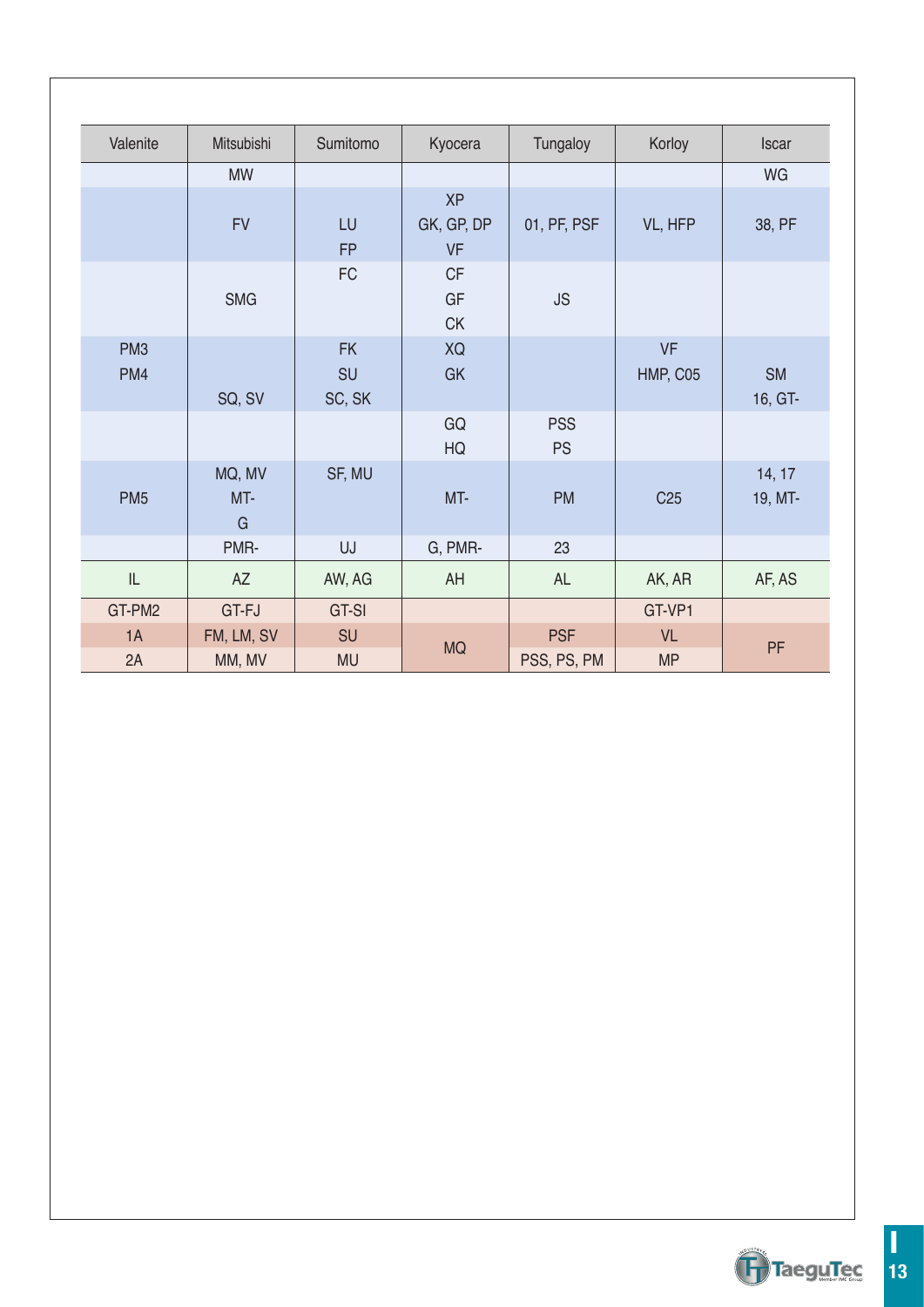# **Сравнительная таблица твердости**

|                                                          |                                           | Твердость по Бринеллю, шарик 10мм<br>нагрузка 3000кгс |                                                               |                                                             | Твёрдость по Роквеллу                                               |                                                          |                                   |                                                                 |
|----------------------------------------------------------|-------------------------------------------|-------------------------------------------------------|---------------------------------------------------------------|-------------------------------------------------------------|---------------------------------------------------------------------|----------------------------------------------------------|-----------------------------------|-----------------------------------------------------------------|
| Твёрдость по<br>Викерсу<br>50 <sub>KT</sub><br><b>HV</b> | Стандартный<br>шарик                      | Вольфрамовый<br>твердосплавный<br>шарик               | Шкала А<br><b>60кгс</b><br>алмазный<br>индентор<br><b>HRA</b> | Шкала В<br><b>100кгс</b><br>$1/16$ "<br>шарик<br><b>HRB</b> | Шкала С<br>100 <sub>Krc</sub><br>алмазный<br>индентор<br><b>HRC</b> | Шкала D<br>100кгс а<br>лмазный<br>индентор<br><b>HRD</b> | Твёрдость<br>по Шору<br><b>HS</b> | Предел<br>прочности<br>H/MM <sup>2</sup><br>$(KFC/MM^2)$        |
| 1900<br>1800<br>1700<br>1600<br>1500                     |                                           |                                                       | 93.1<br>92.6<br>91.9<br>91.3<br>90.5                          |                                                             | 80.5<br>79.2<br>77.9<br>76.6<br>75.3                                |                                                          |                                   |                                                                 |
| 1450<br>1400<br>1350<br>1300<br>1250                     |                                           |                                                       | 90.1<br>89.6<br>89.1<br>88.7<br>88.3                          |                                                             | 74.6<br>74.0<br>73.4<br>72.7<br>72.1                                |                                                          |                                   |                                                                 |
| 1200<br>1150<br>1100<br>1050<br>1000                     |                                           |                                                       | 87.9<br>87.5<br>87.1<br>86.6<br>86.2                          |                                                             | 71.5<br>70.9<br>70.3<br>69.6<br>68.9                                |                                                          |                                   |                                                                 |
| 940<br>920<br>900<br>880<br>860                          |                                           | (767)<br>(757)                                        | 85.6<br>85.3<br>85.0<br>84.7<br>84.4                          |                                                             | 68.0<br>67.5<br>67.0<br>66.4<br>65.9                                | 76.9<br>76.5<br>76.1<br>75.7<br>75.3                     | 97<br>96<br>95<br>93<br>92        |                                                                 |
| 840<br>820<br>800<br>780<br>760                          |                                           | (745)<br>(733)<br>(722)<br>(710)<br>(698)             | 84.1<br>83.8<br>83.4<br>83.0<br>82.6                          |                                                             | 65.3<br>64.7<br>64.0<br>63.3<br>62.5                                | 74.8<br>74.3<br>74.8<br>73.3<br>72.6                     | 91<br>90<br>88<br>87<br>86        |                                                                 |
| 740<br>720<br>700<br>690<br>680                          |                                           | (684)<br>(670)<br>(656)<br>(647)<br>(638)             | 82.2<br>81.8<br>81.3<br>81.1<br>80.8                          |                                                             | 61.8<br>61.0<br>60.1<br>59.7<br>59.2                                | 72.1<br>71.5<br>70.8<br>70.5<br>70.1                     | 84<br>83<br>81<br>80              |                                                                 |
| 670<br>660<br>650<br>640<br>630                          |                                           | 630<br>620<br>611<br>601<br>591                       | 80.6<br>80.3<br>80.0<br>79.8<br>79.5                          |                                                             | 58.8<br>58.3<br>57.8<br>57.3<br>56.8                                | 69.8<br>69.4<br>69.0<br>68.7<br>68.3                     | 79<br>77                          | 2205(210)<br>2020(206)                                          |
| 620<br>610<br>600<br>590<br>580                          |                                           | 582<br>573<br>564<br>554<br>515                       | 79.2<br>78.9<br>78.6<br>78.4<br>78.0                          |                                                             | 56.3<br>55.7<br>55.2<br>54.7<br>54.1                                | 67.9<br>67.5<br>67.0<br>66.7<br>66.2                     | 75<br>74<br>72                    | 1985(202)<br>1950(199)<br>1905(194)<br>1860(190)                |
| 570<br>560<br>550<br>540                                 | (505)<br>(496)                            | 535<br>525<br>517<br>507                              | 77.8<br>77.4<br>77.0<br>76.7<br>76.4                          |                                                             | 53.6<br>53.0<br>52.3<br>51.7<br>51.1                                | 65.8<br>65.4<br>64.8<br>64.4<br>66.2                     | 71<br>69                          | 1825(186)<br>1795(183)<br>1750(179)<br>1750(174)<br>1660(169)   |
| 530<br>520<br>510<br>500<br>490                          | (488)<br>(480)<br>(473)<br>(465)<br>(456) | 497<br>488<br>479<br>471<br>460                       | 76.1<br>75.7<br>75.3<br>74.9                                  |                                                             | 50.5<br>49.8<br>49.1<br>48.4                                        | 63.5<br>62.9<br>62.2<br>61.6                             | 67<br>66                          | 1620(165)<br>1570(160)<br>1530(156)<br>1459(153)<br>1460(149)   |
| 480                                                      | 488                                       | 452                                                   | 74.5                                                          |                                                             | 47.7<br>$A$ $\cap$ T <sub>A</sub>                                   | 61.3<br>$\Lambda$                                        | 64<br>$\bigcap A$ $\sqsubset$     | 1410(144)<br>$\Lambda$ $\cap$ $\Lambda$ $\Lambda$ $\cap$ $\top$ |

• Примечание: значения, выделенные серым взяты из таблицы ASTM E140 (рассчитаны по SAE-ASM-ASTM)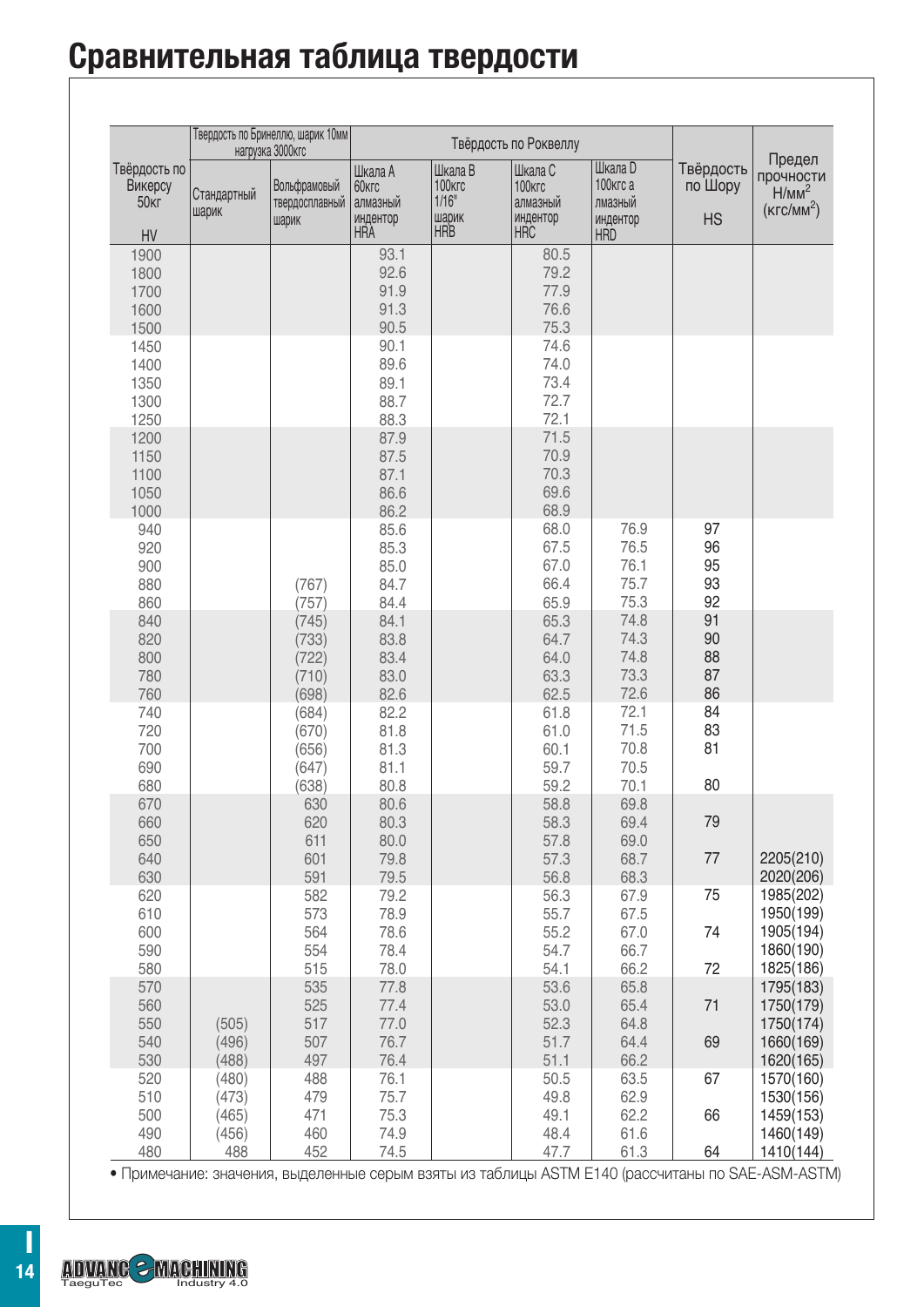|                                                   | Твердость по Бринеллю, шарик 10мм  <br>нагрузка 3000кгс |                                         |                                                                    |                                                             | Твёрдость по Роквеллу                                        |                                                          |                                   |                                                          |
|---------------------------------------------------|---------------------------------------------------------|-----------------------------------------|--------------------------------------------------------------------|-------------------------------------------------------------|--------------------------------------------------------------|----------------------------------------------------------|-----------------------------------|----------------------------------------------------------|
| Твёрдость по<br>Викерсу<br>50 <sub>KT</sub><br>HV | Стандартный<br>шарик                                    | Вольфрамовый<br>твердосплавный<br>шарик | Шкала А<br>60 <sub>Krc</sub><br>алмазный<br>индентор<br><b>HRA</b> | Шкала В<br><b>100кгс</b><br>$1/16$ "<br>шарик<br><b>HRB</b> | Шкала С<br>100 <sub>Krc</sub><br>алмазный<br>индентор<br>HRC | Шкала D<br>100кгс а<br>лмазный<br>индентор<br><b>HRD</b> | Твёрдость<br>по Шору<br><b>HS</b> | Предел<br>прочности<br>H/MM <sup>2</sup><br>$(KFC/MM^2)$ |
| 470                                               | 441                                                     | 442                                     | 74.1                                                               |                                                             | 46.9                                                         | 60.7                                                     |                                   | 1570(160)                                                |
| 460                                               | 433                                                     | 433                                     | 73.6                                                               |                                                             | 46.1                                                         | 60.1                                                     | 62                                | 1530(156)                                                |
| 450                                               | 425                                                     | 425                                     | 73.3                                                               |                                                             | 45.3                                                         | 59.4                                                     |                                   | 1459(153)                                                |
| 440                                               | 415                                                     | 415                                     | 72.8                                                               |                                                             | 44.5                                                         | 58.8                                                     | 59                                | 1460(149)                                                |
| 430                                               | 405                                                     | 405                                     | 72.3                                                               |                                                             | 43.6                                                         | 58.2                                                     |                                   | 1410(144)                                                |
| 420                                               | 397                                                     | 397                                     | 71.8                                                               |                                                             | 42.7                                                         | 57.5                                                     | 57                                | 1370(140)                                                |
| 410                                               | 388                                                     | 388                                     | 71.4                                                               |                                                             | 41.8                                                         | 56.8                                                     |                                   | 1330(136)                                                |
| 400                                               | 379                                                     | 379                                     | 70.8                                                               |                                                             | 40.8                                                         | 56.0                                                     | 55                                | 1290(131)                                                |
| 390                                               | 369                                                     | 369                                     | 70.3                                                               |                                                             | 39.8                                                         | 55.2                                                     |                                   | 1240(127)                                                |
| 380                                               | 360                                                     | 360                                     | 69.8                                                               | (110.0)                                                     | 38.8                                                         | 54.4                                                     | 52                                | 1250(123)                                                |
| 370                                               | 350                                                     | 350                                     | 69.2                                                               |                                                             | 37.7                                                         | 53.6                                                     |                                   | 1170(120)                                                |
| 360                                               | 341                                                     | 341                                     | 68.7                                                               | (109.0)                                                     | 36.6                                                         | 52.8                                                     | 50                                | 1130(115)                                                |
| 350                                               | 331                                                     | 331                                     | 68.1                                                               |                                                             | 35.5                                                         | 51.9                                                     |                                   | 1095(112)                                                |
| 340                                               | 322                                                     | 322                                     | 67.6                                                               | (108.0)                                                     | 34.4                                                         | 51.1                                                     | 47                                | 1070(109)                                                |
| 330                                               | 313                                                     | 313                                     | 67.0                                                               |                                                             | 33.3                                                         | 50.2                                                     |                                   | 1035(105)                                                |
| 320                                               | 303                                                     | 303                                     | 66.4                                                               | (107.0)                                                     | 32.2                                                         | 49.4                                                     | 45                                | 1005(103)                                                |
| 310                                               | 294                                                     | 294                                     | 65.8                                                               |                                                             | 31.0                                                         | 48.4                                                     |                                   | 980 (100)                                                |
| 300                                               | 284                                                     | 284                                     | 65.2                                                               | (105.5)                                                     | 29.8                                                         | 47.5                                                     | 42                                | 950 (97)                                                 |
|                                                   |                                                         |                                         | 64.8                                                               |                                                             | 29.2                                                         | 47.1                                                     |                                   |                                                          |
| 295                                               | 280                                                     | 280                                     |                                                                    |                                                             |                                                              |                                                          | 41                                | 935 (96)                                                 |
| 290                                               | 275                                                     | 275                                     | 64.5                                                               | (104.5)                                                     | 28.5                                                         | 46.5                                                     |                                   | 915 (94)                                                 |
| 285                                               | 270                                                     | 270                                     | 64.2                                                               |                                                             | 27.8                                                         | 46.0                                                     |                                   | 905 (92)                                                 |
| 280                                               | 265                                                     | 265                                     | 63.8                                                               | (103.5)                                                     | 27.1                                                         | 45.3                                                     | 40                                | 890 (91)                                                 |
| 275                                               | 261                                                     | 261                                     | 63.5                                                               |                                                             | 26.4                                                         | 44.9                                                     |                                   | 875 (89)                                                 |
| 270                                               | 256                                                     | 256                                     | 63.1                                                               | (102.0)                                                     | 25.6                                                         | 44.3                                                     | 38                                | 855 (87)                                                 |
| 265                                               | 252                                                     | 252                                     | 62.7                                                               |                                                             | 24.8                                                         | 43.7                                                     |                                   | 840 (86)                                                 |
| 260                                               | 247                                                     | 247                                     | 62.4                                                               | (101.0)                                                     | 24.0                                                         | 43.1                                                     | 37                                | 825 (84)                                                 |
| 255                                               | 243                                                     | 243                                     | 62.0                                                               |                                                             | 23.1                                                         | 42.2                                                     |                                   | 805 (82)                                                 |
| 250                                               | 238                                                     | 238                                     | 61.6                                                               | 99.5                                                        | 22.2                                                         | 41.7                                                     | 36                                | 795 (81)                                                 |
| 245                                               | 233                                                     | 233                                     | 61.2                                                               |                                                             | 21.3                                                         | 41.1                                                     |                                   | 780 (79)                                                 |
| 240                                               | 228                                                     | 228                                     | 60.7                                                               | 98.1                                                        | 20.3                                                         | 40.3                                                     | 34                                | 765 (78)                                                 |
| 230                                               | 219                                                     | 219                                     |                                                                    | 96.7                                                        | (18.0)                                                       |                                                          | 33                                | 730 (75)                                                 |
| 220                                               | 209                                                     | 209                                     |                                                                    | 95.0                                                        | (15.7)                                                       |                                                          | 32                                | 695(71)                                                  |
| 210                                               | 200                                                     | 200                                     |                                                                    | 93.4                                                        | (13.4)                                                       |                                                          | 30                                | 670 (68)                                                 |
| 200                                               | 190                                                     | 190                                     |                                                                    | 91.5                                                        | (11.0)                                                       |                                                          | 29                                | 635 (65)                                                 |
| 190                                               | 181                                                     | 181                                     |                                                                    | 89.5                                                        | (8.5)                                                        |                                                          | 28                                | 605 (62)                                                 |
| 180                                               | 171                                                     | 171                                     |                                                                    | 87.1                                                        | (6.0)                                                        |                                                          | 26                                | 580 (59)                                                 |
| 170                                               | 162                                                     | 162                                     |                                                                    | 85.0                                                        | (3.0)                                                        |                                                          | 25                                | 545 (56)                                                 |
| 160                                               | 152                                                     | 152                                     |                                                                    | 81.7                                                        | (0.0)                                                        |                                                          | 24                                | 515 (53)                                                 |
| 150                                               | 143                                                     | 143                                     |                                                                    | 78.7                                                        |                                                              |                                                          | 22                                | 490 (50)                                                 |
| 140                                               | 133                                                     | 133                                     |                                                                    | 75.0                                                        |                                                              |                                                          | 21                                | 455 (45)                                                 |
| 130                                               | 124                                                     | 124                                     |                                                                    | 71.2                                                        |                                                              |                                                          | 20                                | 425 (44)                                                 |
| 127                                               | 121                                                     |                                         |                                                                    | 69.8                                                        |                                                              |                                                          | 19                                | (42)                                                     |
| 122                                               | 116                                                     |                                         |                                                                    | 67.6                                                        |                                                              |                                                          | 18                                | (41)                                                     |
| 117                                               | 111                                                     |                                         |                                                                    | 65.7                                                        |                                                              |                                                          | 15                                | (39)                                                     |
|                                                   |                                                         |                                         |                                                                    |                                                             |                                                              |                                                          |                                   |                                                          |
|                                                   |                                                         |                                         |                                                                    |                                                             |                                                              |                                                          |                                   |                                                          |

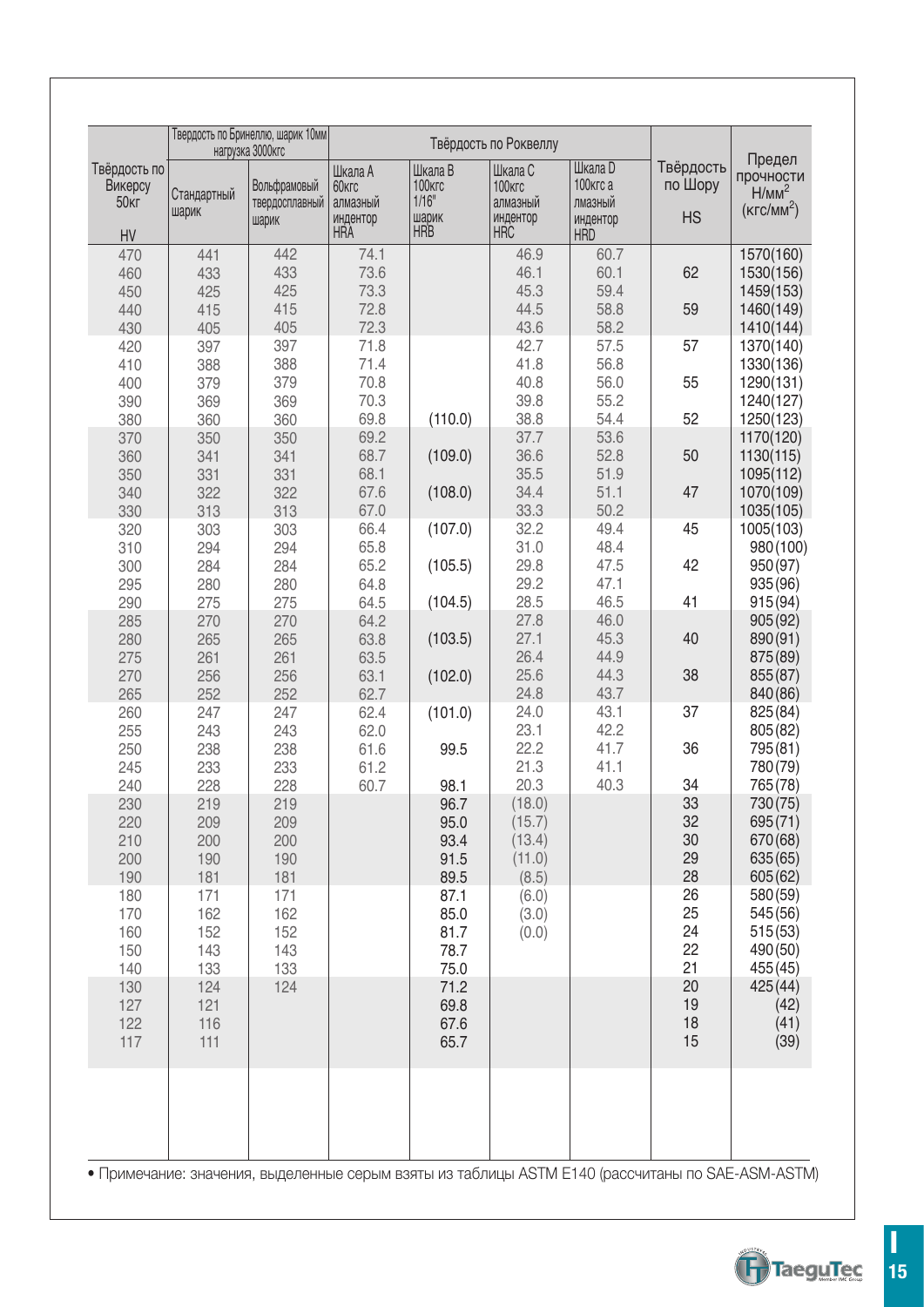### **По стандарту VDI 3323**

|                     |                                                           |                 |                                  | $\geq$                                        |                  |
|---------------------|-----------------------------------------------------------|-----------------|----------------------------------|-----------------------------------------------|------------------|
| Группа<br>материала | AISI/SAE                                                  | Материал по DIN |                                  | <b>BS</b><br>EN                               | <b>AFNOR</b>     |
|                     | A 366 (1012)                                              | 0.0030          | C10                              | 040 A 10                                      | AF 34 C 10       |
|                     | 1008                                                      |                 |                                  | 045 M 10<br>1449 10 CS                        | <b>XC 10</b>     |
| $\mathbf{1}$        |                                                           | 1.0028          | Ust 34-2 (S250G1T)               |                                               | A 34-2           |
| 1                   |                                                           | 1.0034          | RSt 34-2 (S250G2T)               | 1449 34/20 HR.<br>HS, CR, CS                  | A 34-2 NE        |
| $\mathbf{1}$        |                                                           | 1.0035          | St185 (Fe 310-0)<br>St 33        | Fe 310-0<br>1449 15 HR, HS                    | A 33             |
|                     | A 570                                                     | 1.0036          | S235JRG1 (Fe 360 B)              | Fe 360 B                                      |                  |
|                     | Gr. 33,36                                                 |                 | Ust 37-2                         | 4360-40 B                                     |                  |
| 1                   |                                                           | 1.0037          | S235JR (Fe 360 B)                | Fe 360 B                                      |                  |
|                     |                                                           |                 | St 37-2                          | 4360-40 B                                     | E 24-2           |
|                     | 1115                                                      | 1.0038          | GS-CK16                          | 1A<br>030A04                                  |                  |
| 1                   | A 570 Gr. 40                                              | 1.0044          | S275JR (Fe 430 B)<br>St44-2      | Fe 430 B FN<br>1449 43/25 HR, HS<br>4360-43 B | E 28-2           |
| 1                   |                                                           | 1.0045          | <b>S355JR</b>                    | 4360-50 B                                     | E 36-2           |
| 1                   | A 570 Gr.50                                               | 1.0050          | E295 (Fe 490-2)                  | Fe 490-2 FN                                   |                  |
|                     | A 572 Gr.50                                               |                 | St 50-2                          | 4360-50 B                                     | A 50-2           |
| 1                   | A 572 Gr. 65                                              | 1.0060          | E335 (Fe 590-2)<br>St 60-2       | Fe 60-2<br>4360-55 E; 55 C                    | A 60-2           |
| $\mathbf{1}$        |                                                           | 1.0060          | St 60-2                          |                                               |                  |
|                     |                                                           | 1.0070          | E360 (Fe 690-2)<br>St 70-2       | Fe 690-2 FN                                   | A 70-2           |
| 1                   |                                                           | 1.0112          | P235S                            | 1501-164-360B LT20                            | A37AP            |
| 1                   |                                                           | 1.0114          | S235JU;St 37-3 U                 | 4360-40C                                      | E 24-3           |
| 1                   | A 284 Gr.D<br>A 573 Gr.58<br>A 570 Gr 36:C<br>A 611 Gr. C | 1.0116          | S235J2G3 (Fe 360 D 1)<br>St 37-3 | Fe 360 D1 FF<br>1449 37/23 CR<br>4360-40 D    | E 24-3<br>E 24-4 |
| 1                   |                                                           | 1.0130          | P <sub>265</sub> S               | 1501-164-400BLT 20                            | A 42 AP          |
| 1                   |                                                           | 1.0143          | S275J0; St 44-3 U                | 4360-43C                                      | E 28-3           |

TaeguTec Industry 4.0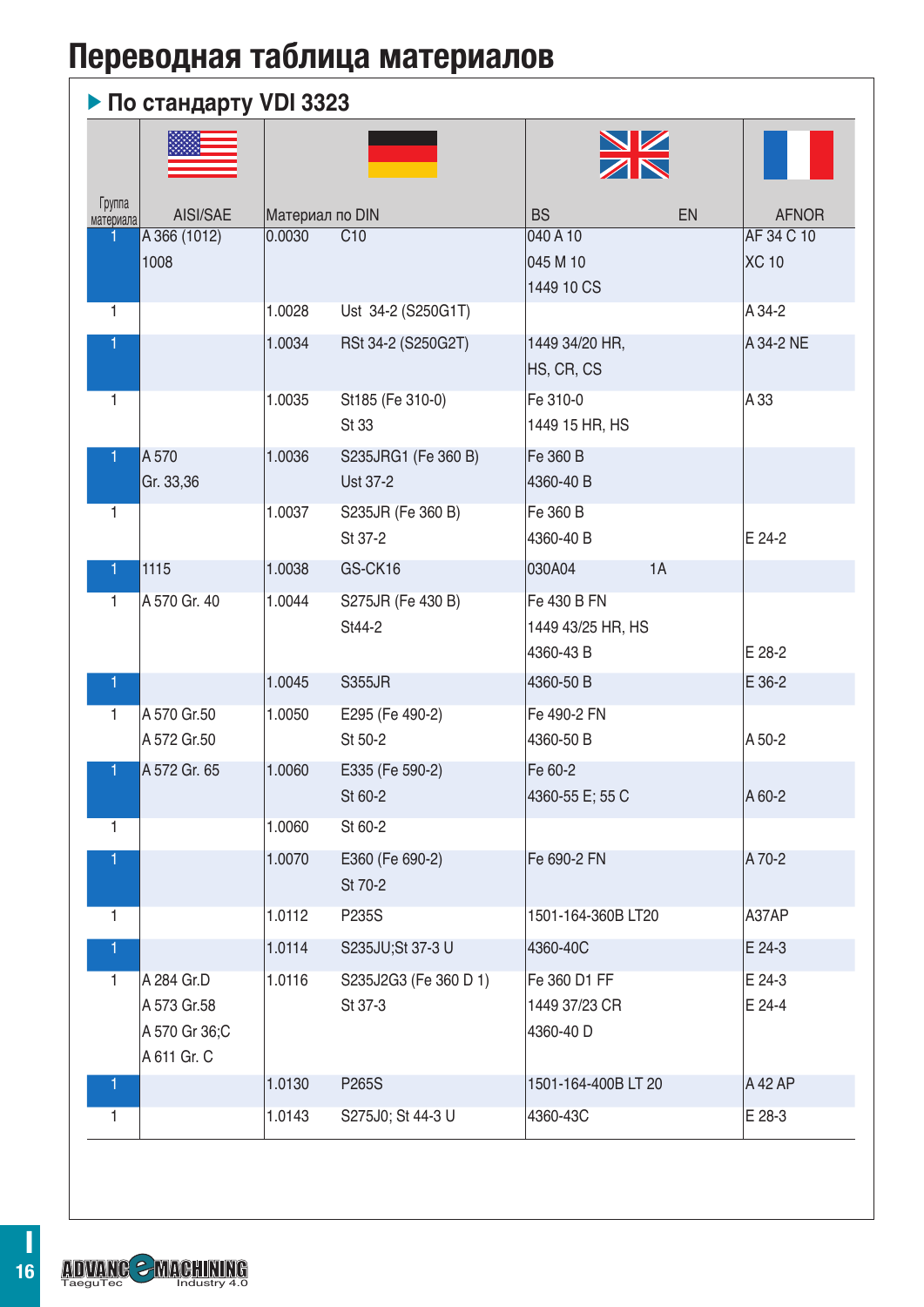|              |                                                       | 翕                        |               |               |                      |
|--------------|-------------------------------------------------------|--------------------------|---------------|---------------|----------------------|
| SS           | <b>UNI</b>                                            | <b>UNE</b>               | <b>JIS</b>    | <b>KS</b>     | <b>TOCT</b>          |
|              | $C$ 10<br>1 C 10                                      | F.1511<br>F.151A         | S 10C         | <b>SM 10C</b> | 10                   |
|              | Fe 330, Fe 330 B FU                                   |                          | SS 330        | SS 330        |                      |
|              | Fe 330 B FU                                           |                          |               |               | St <sub>2sp</sub>    |
| 1300         | Fe 320                                                | Fe 310-0                 |               |               | St <sub>0</sub>      |
| 1311<br>1312 | FE37BFU                                               | AE 235 B<br>Fe 360 B     |               |               | 16D, 18Kp<br>St3Kp   |
| 1311         | Fe 360 B<br>1449 37/23 HR                             | AE 235 B<br>Fe 360 B     | STKM 12A;C    | STKM 12A;C    |                      |
| 1325         | Fe 330, Fe 330 B FU                                   |                          | <b>SS 330</b> | <b>SS 330</b> |                      |
| 1412         | Fe 430 B<br>Fe 430 B FN                               | AE 275 B<br>Fe 430 B FN  | SM 400 A;B;C  | SM 400 A;B;C  | St4ps; sp            |
| 2172         | Fe 510 B                                              | AE 355 B                 |               |               |                      |
| 1550<br>2172 | Fe 490                                                | a 490-2<br>Fe 490-2 FN   | SS 490        | SS 490        | ST5ps; sp            |
| 1650         | Fe 60-2<br>Fe 590                                     | A 590-2<br>Fe 590-2 FN   | <b>SM 570</b> | <b>SM 570</b> | St6ps; sp            |
|              | Fe 60-2                                               |                          |               |               |                      |
| 1655         | Fe 70-2<br>Fe 690                                     | A 690-2<br>Fe 690-2 FN   |               |               |                      |
|              | Fe 360 C                                              | AE 235 C                 |               |               |                      |
|              | Fe 360 C                                              | AE 235 C                 |               |               |                      |
| 1312<br>1313 | Fe 360 D1 FF<br>Fe 360 C FN<br>Fe 360 D FF<br>Fe 37-2 | AE 235 D<br>Fe 360 D1 FF |               |               | St3kp; ps; sp<br>16D |
|              |                                                       | <b>SPH 265</b>           |               |               |                      |
| 1414-01      | Fe 430 D                                              | AE 275 D                 |               |               |                      |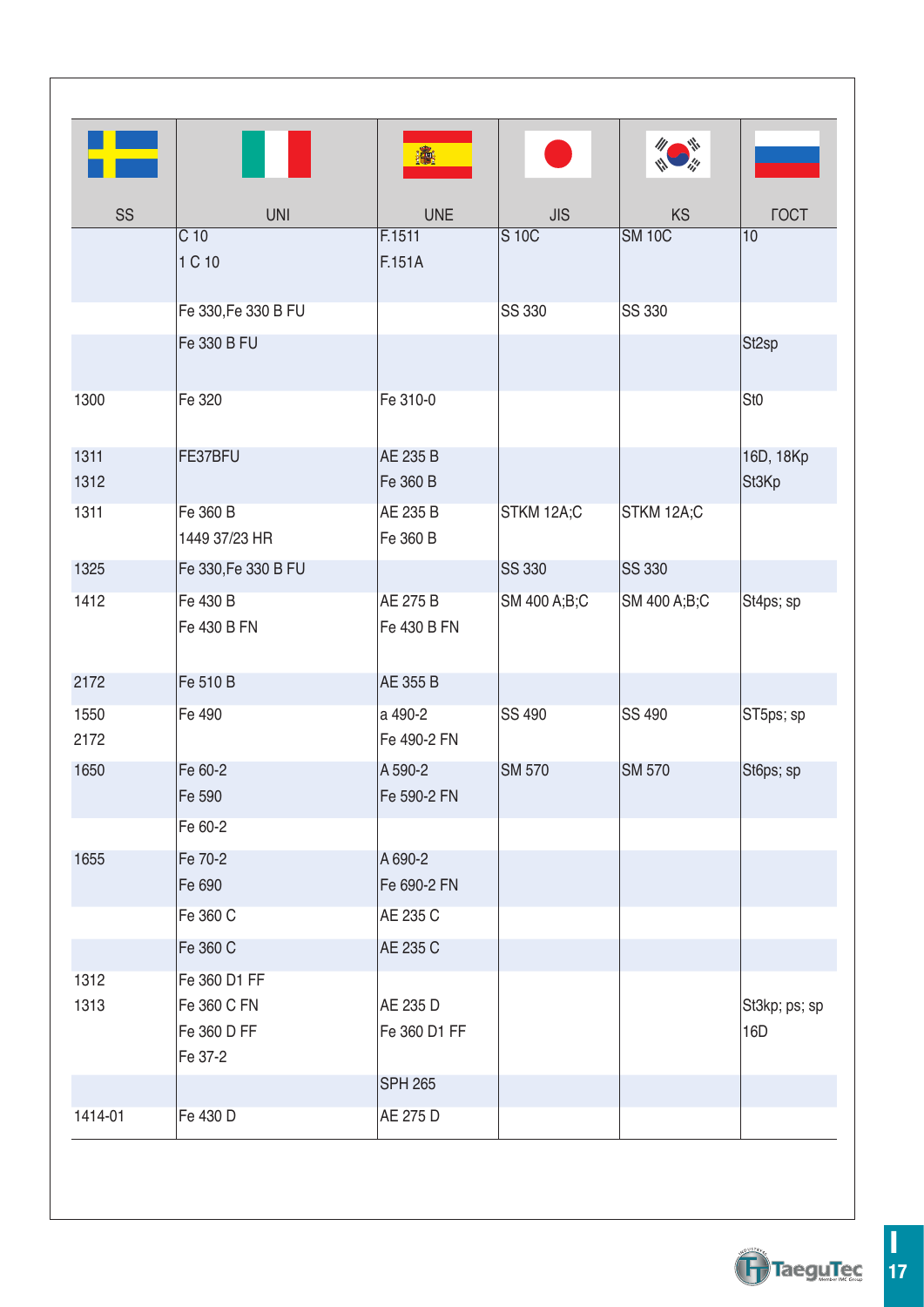### ▶ По стандарту VDI 3323

|                     |                                                                   |                 |                                 |     | $\frac{N}{N}$                                                                                           |       |                             |
|---------------------|-------------------------------------------------------------------|-----------------|---------------------------------|-----|---------------------------------------------------------------------------------------------------------|-------|-----------------------------|
| Группа<br>материала | AISI/SAE                                                          | Материал по DIN |                                 |     | <b>BS</b>                                                                                               | EN    | <b>AFNOR</b>                |
|                     | A 573 Gr. 70                                                      | 1.0144          | S275J2G3 (Fe 430 D 1)           |     | Fe 430 D1 FF                                                                                            |       | $E$ 28-3                    |
|                     | A 611 Gr.D                                                        |                 | St 44-3                         |     | 4360-43 C; 43 D                                                                                         |       | E 28-4                      |
| 1                   |                                                                   | 1.0149          | S275JOH; RoSt 44-2              |     | 4360-43C                                                                                                |       |                             |
| 1                   |                                                                   | 1.0226          | DX51D; St 02 Z                  |     | Z <sub>2</sub>                                                                                          |       | GC                          |
| 1                   | M 1010                                                            | 1.0301          | C10                             |     | 040 A 10<br>045 M 10<br>1449 10 CS                                                                      |       | AF 34 C 10<br><b>XC 10</b>  |
|                     | A 621 (1008)                                                      | 1.0330          | <b>DC 01</b>                    |     | 1449 4 CR                                                                                               |       |                             |
|                     |                                                                   |                 | St 2; St 12                     |     | 1449 3 CS                                                                                               |       | <b>TE</b>                   |
| 1                   | A 619 (1008)                                                      | 1.0333          | Ust 3 (DC03G1)<br><b>Ust 13</b> |     | 1449 2 CR;3 CR                                                                                          |       | E                           |
| 1                   | A 621 (1008)                                                      | 1.0334          | UStW 23 (DD12G1)                |     |                                                                                                         |       | <b>SC</b>                   |
| 1                   | A 622 (1008)                                                      | 1.0335          | DD13; StW 24                    |     | 1449 1 HR                                                                                               |       | 3C                          |
| 1                   | A 620 (1008)                                                      | 1.0338          | DC04<br>St4; St 14              |     | 1449 1 CR; 2 CR                                                                                         |       | ES                          |
| 1                   | A 516 Gr. 65; 55<br>A 515 Gr. 65:55<br>A 414 Gr. C<br>A 442 Gr.55 | 1.0345          | <b>P235GH</b><br>HI             |     | 1501 Gr. 141-360<br>1501 Gr. 161-360; 151-360<br>1501 Gr. 161-400; 154-360<br>1501 Gr. 164-360; 161-360 |       | A 37 CP;AP                  |
|                     | (M) 1020<br>M 1023                                                | 1.0402          | C <sub>22</sub>                 |     | 055 M 15, 070 M 20 2C/2D<br>1499 22 HS, CS                                                              |       | AF 42 C 20;<br>XC 25;1 C 22 |
| 1                   | 1020                                                              | 1.0402          | C <sub>22</sub>                 |     | 050A20                                                                                                  | 2C/2D | CC <sub>20</sub>            |
|                     | 1020;1023                                                         | 1.0402          | C <sub>22</sub>                 |     | 055 M 15, 070 M 20 2C                                                                                   |       | AF 42 C 20;<br>XC 25;1 C 22 |
| 1                   |                                                                   | 1.0425          | <b>P265GH</b>                   | HII | 1501 Gr. 161-400;151-400<br>1501 Gr. 164-360; 161-400<br>1501 Gr. 164-400;154-400                       |       | A 42 CP; AP                 |
|                     | A27 65-35                                                         | 1.0443          | GS-45                           |     | A <sub>1</sub>                                                                                          |       | E 23-45 M                   |
| $\mathbf{1}$        |                                                                   | 1.0539          | S355NH;StE 335                  |     |                                                                                                         |       | TSE 355-4                   |
| 1                   |                                                                   | 1.0545          | S355N; StE 355                  |     | 4360-50E                                                                                                |       | E 355 R                     |
| 1                   |                                                                   | 1.0546          | S355NL;TStE 355                 |     | 4360-50EE                                                                                               |       | E 355 FP                    |
|                     |                                                                   | 1.0547          | S355JOH                         |     | 4360-50C                                                                                                |       | TSE 355-3                   |
| 1                   |                                                                   | 1.0549          | S355 NLH; TStE 355              |     |                                                                                                         |       |                             |
| 1                   |                                                                   | 1.0553          | S355JO;St 52-3U                 |     | 4360-50C                                                                                                |       | E 36-3                      |

**ADVANC - MACHINING**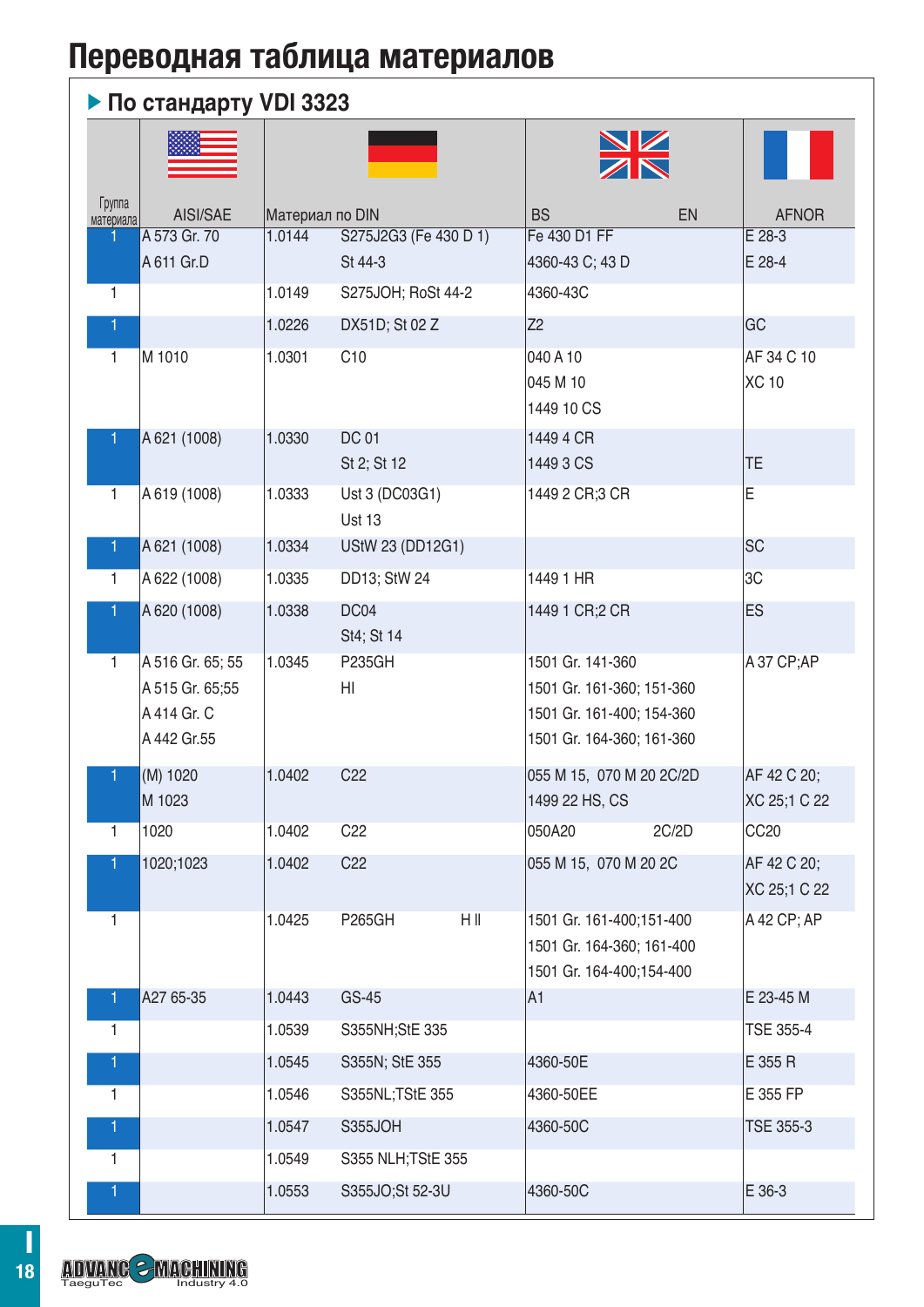|                      |                                          | 翕                       |                                                         |                                                           |              |
|----------------------|------------------------------------------|-------------------------|---------------------------------------------------------|-----------------------------------------------------------|--------------|
| SS                   | <b>UNI</b>                               | <b>UNE</b>              | <b>JIS</b>                                              | KS                                                        | <b>TOCT</b>  |
| 1411, 1412           | Fe 430 B, Fe 430 C (FN)                  | AE 275 D                | SM 400 A;B;C                                            | SM 400 A;B;C                                              | St4kp>ps; sp |
| 1414                 | Fe 430 D (FF)                            | Fe 430 D1 FF            |                                                         |                                                           |              |
| 1412-04              | Fe 430 C                                 | Fe 430 C                |                                                         |                                                           |              |
| 1151 10              | FeP 02 G                                 | <b>FeP 02 G</b>         |                                                         |                                                           |              |
|                      | C <sub>10</sub><br>1 C 10                | F.1511<br>F.151.A       | S 10C                                                   | <b>SM 10C</b>                                             | 10           |
| 1142                 | FeP 00<br>FeP 01                         | <b>AP 11</b>            | <b>SPHD</b>                                             | <b>SPHD</b>                                               | 15kp         |
|                      | FeP 02                                   | AP 02                   | <b>SPCD</b>                                             | <b>SPCD</b>                                               |              |
|                      | FeP <sub>12</sub>                        | <b>AP 12</b>            | <b>SPHE</b>                                             | <b>SPHE</b>                                               | 10kp         |
|                      | FeP <sub>13</sub>                        | AP 13                   | <b>SPHE</b>                                             | <b>SPHE</b>                                               | 08kp         |
| 1147                 | FeP 04                                   | <b>AP 04</b>            | <b>SPCE</b>                                             | <b>SPCE</b>                                               | 08jU; JUA    |
| 1331<br>1330         | FeE235, Fe 360 1 KW;KG<br>Fe 360 2 KW;KG | A 37 RC I<br>RA II      | <b>SGV 410, SGV</b><br>450, SGV 48, SPV<br>450;SPV 480  | SGV 410, SGV 450,<br>SGV 480, SPPV<br>450;SPPV 480        |              |
| 1450                 | C <sub>20</sub><br>C 21, C 25            | 1 C 22<br>F.112         | <b>S20C</b>                                             | <b>SM 20C</b>                                             | 20           |
| 1450                 | C20, C21                                 | F.112                   | <b>S22C</b>                                             | <b>SM 22C</b>                                             | 20           |
| 1450                 | C 20;<br>C 21;C 25                       | 1 C 22F.112             | S 20 C;S 22 C                                           | SM 20 C;SM 22C                                            |              |
| 1431<br>1430<br>1432 | Fe 410 1 KW; KG;<br>KT Fe 410 2 KW; KG   | A 42 RC I<br>A 42 RC II | SPV 315; SPV 355<br>SG 295; SGV 410<br>SGV 450; SGV 480 | SPPV 315; SPPV 355<br>SG 295; SGV 410<br>SGV 450; SGV 480 | 16K<br>20K   |
| 1305                 |                                          |                         |                                                         |                                                           |              |
| 2134-04              | Fe 510 B                                 | Fe 355 KGN              |                                                         |                                                           |              |
| 2334-01              | <b>FeE 355 KG</b>                        | <b>AE 355 KG</b>        |                                                         |                                                           |              |
| 2135-01              | <b>FeE 355 KT</b>                        | AE 355 KT               |                                                         |                                                           |              |
| 2172-04              | Fe 510 C                                 | Fe 510 C                |                                                         |                                                           |              |
| 2135                 | Fe 510 D                                 | <b>FeE 355 KTM</b>      |                                                         |                                                           |              |
|                      | Fe 510 C                                 |                         |                                                         |                                                           |              |

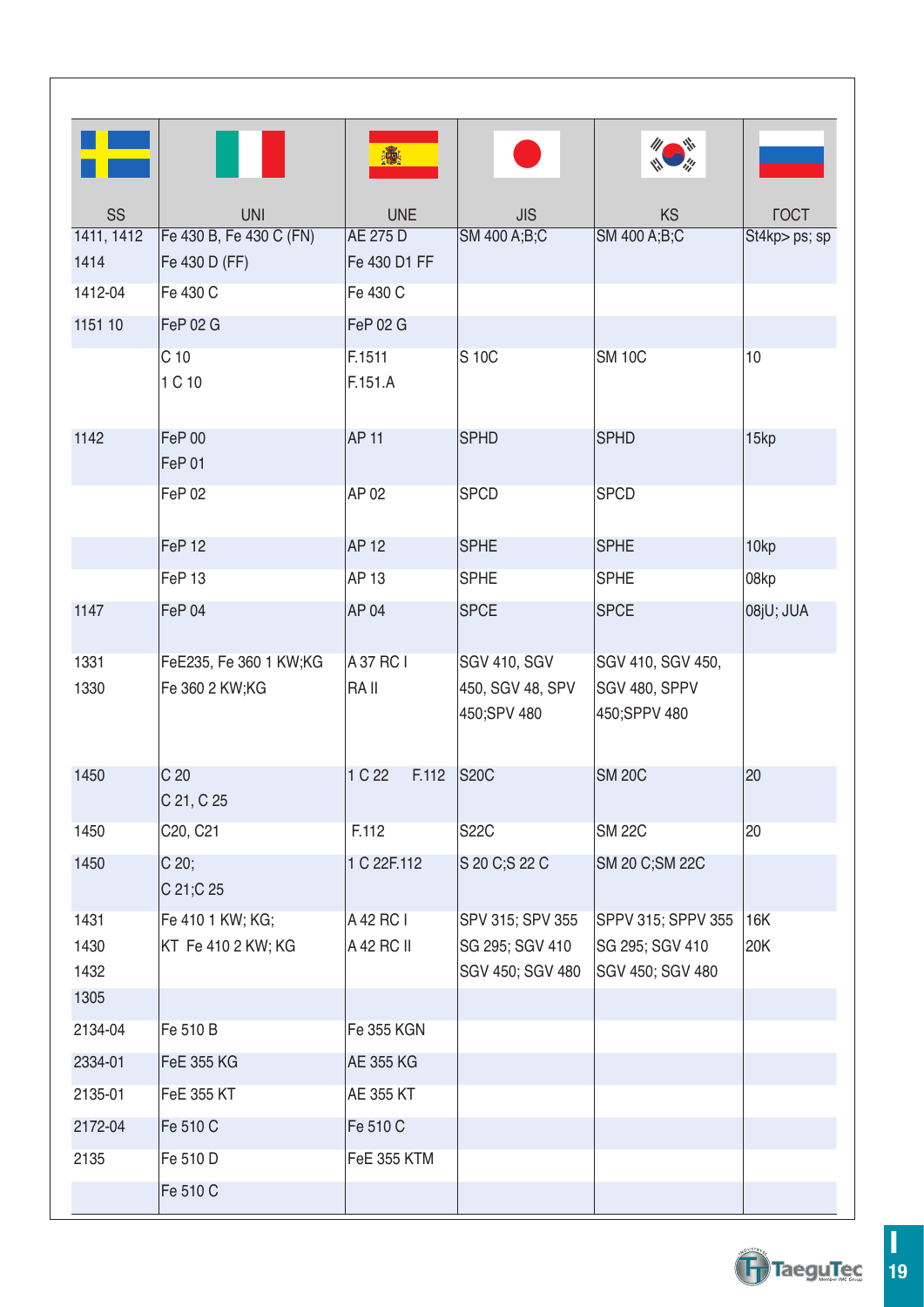### **По стандарту VDI 3323**

|                     |                     |                 |                                   | $\frac{N}{N}$                                 |                                         |
|---------------------|---------------------|-----------------|-----------------------------------|-----------------------------------------------|-----------------------------------------|
| Группа<br>материала | AISI/SAE            | Материал по DIN |                                   | <b>BS</b><br>EN                               | <b>AFNOR</b>                            |
| 1                   | A 633 Gr.C<br>A 588 | 1.0562          | P355N<br><b>StE 355</b>           | 1501 Gr.225-490A LT 20                        | FeE 355 KG N<br>E 355 R/FP;<br>A 510 AP |
| 1                   |                     | 1.0565          | P355NH; WStE 355                  | 1501-225-490B LT 20                           | A 510 AP                                |
| $\mathbf{1}$        |                     | 1.0566          | P355NL1; TStE 355                 | 1501-225-490A LT 50                           | A 510 FP                                |
|                     | 1                   | 1.0570          | S355J2G3<br>St 52-3               | Fe 510 D1 FF<br>1449 50/35 HR>HS<br>4360-50 D | E 36-3<br>E 36-4                        |
| $\mathbf{1}$        | 1213                | 1.0715          | 9 SMn 28 (1SMn30)                 | 230 M 07                                      | S 250                                   |
| 1                   | 1213                | 1.0715          | 9 SMn 28                          | 230 M 07                                      | S 250                                   |
| $\mathbf{1}$        | 12L13               | 1.0718          | 9 SMnPb 28<br>(11SMnPb30)         |                                               | S 250 Pb                                |
| 1                   | 1108<br>1109        | 1.0721          | 10 S 20                           | (210 M 15)                                    | 10S20<br>10F <sub>2</sub>               |
| $\mathbf{1}$        | 11 L 08             | 1.0722          | 10 SPb 20                         |                                               | 10PbF2                                  |
| 1.                  | 11 L 08             | 1.0722          | 10 SPb 20                         |                                               | 10PbF 2                                 |
| $\mathbf{1}$        | 1215                | 1.0736          | 9 SMn 36 11 SMn 37)               |                                               | S 300                                   |
| 1                   | 12L14               | 1.0737          | 9 SMnPb 36<br>(11SMnPb37)         |                                               |                                         |
| $\mathbf{1}$        |                     | 1.0972          | S315MC; QStE 300 TM               | 1501-40F30                                    | E 315 D                                 |
| 1                   |                     | 1.0976          | S355MC; QStE 360 TM               | 1501-43F35                                    | E 355 D                                 |
| $\mathbf{1}$        |                     | 1.0982          | S460MC; QStE 460 TM               | 1501-50F45                                    |                                         |
| 1                   |                     | 1.0984          | S500MC; QStE 500 TM               |                                               | E 490 D                                 |
| $\mathbf{1}$        |                     | 1.0986          | S500MC; QStE 500 TM               | 1501 - 60F55                                  | E 560 D                                 |
| 1                   | 1010                | 1.1121          | <b>CK10</b><br>(C10E)             | 040 A 10                                      | <b>XC 10</b>                            |
| $\mathbf{1}$        |                     | 1.1121          | St 37-1                           | 4360 40 A                                     |                                         |
|                     | 1015                | 1.1141          | <b>CK15</b><br>(C15E)             | 32C<br>040 A 15<br>080 M 15                   | XC 12 XC 15<br><b>XC 18</b>             |
| 1                   | 1020<br>1023        | 1.1151          | C <sub>22</sub> E<br><b>CK 22</b> | 055 M 15<br>(070 M 20)                        | 2 C 22 XC 18<br><b>XC 25</b>            |
|                     | D <sub>3</sub>      | 1.2080          | X 210 Cr 12                       | BD <sub>3</sub>                               | Z 200 C 12                              |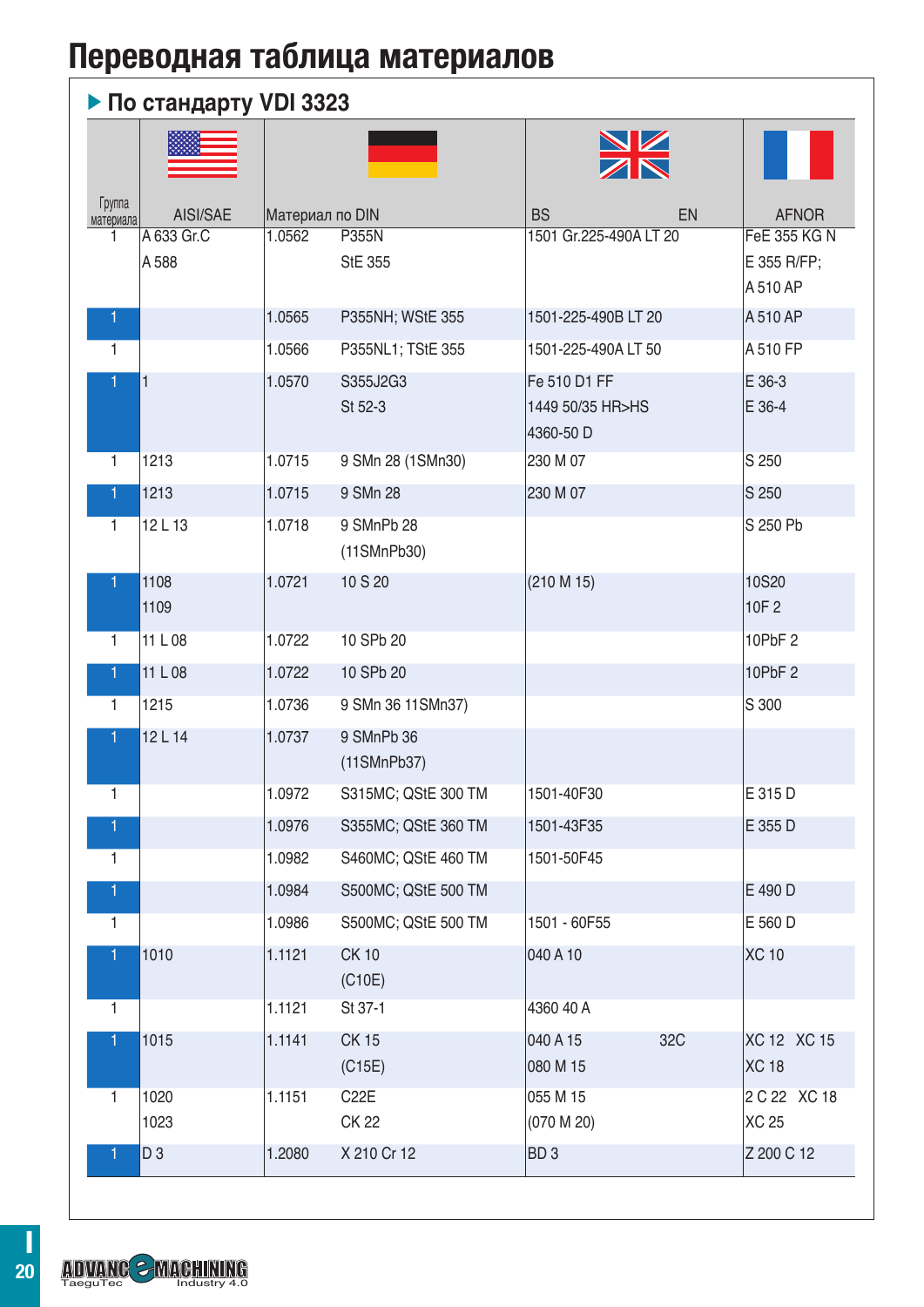|                             |                             | 鑫                                 |                              |                                                          |                      |
|-----------------------------|-----------------------------|-----------------------------------|------------------------------|----------------------------------------------------------|----------------------|
| SS                          | <b>UNI</b>                  | <b>UNE</b>                        | <b>JIS</b>                   | <b>KS</b>                                                | <b>FOCT</b>          |
| 2106                        | FeE 355 KG;KW               | AEE 355 KG;DD                     | SM 490 A;B;C;<br>YA;YB       | SM 490 A;B;C; YA;YB                                      | 15GF                 |
| 2106                        | FeE 355-2                   |                                   |                              |                                                          |                      |
| 2107-01                     | FeE 355-3                   |                                   |                              |                                                          |                      |
| 2132, 2133<br>2134,<br>2174 | 17GS<br><b>17G1S</b>        | AE 355 D<br>Fe 510, D1 FF         | SM 490 A;B;C;<br>YA:YB       | SM 490 A;B;C;<br>YA:YB                                   | <b>17GS</b><br>17G1S |
| 1912                        | CF SMn 28                   | F.2111 - 11 SMn 28 SUM 22         |                              | <b>SUM 22</b>                                            |                      |
| 1912                        | <b>CF 9 SMn 28</b>          | 11 SMn 28                         | <b>SUM 22</b>                | <b>SUM 22</b>                                            |                      |
| 1914                        | CF 9 SMnPb 28               | F.2112-11 SMnPb<br>28             | SUM <sub>22</sub> L          | <b>SUM 22 L</b><br>SUM 23 L, SUM 24 L SUM 23 L, SUM 24 L |                      |
|                             | CF 10 S 20                  | F. 2121 - 10 S 20                 |                              |                                                          |                      |
|                             | CF 10 SPb 20                | F.2122-10 SPb 20                  |                              |                                                          |                      |
|                             | CF 10 SPb 20                | 10 SPb 20                         |                              |                                                          |                      |
|                             | CF 9 Mn 36                  | F.2113 - 12 SMn 35 SUM25          |                              | <b>SUM25</b>                                             |                      |
|                             |                             |                                   |                              |                                                          |                      |
|                             |                             |                                   |                              |                                                          |                      |
| 2642                        | FeE 355TM                   |                                   |                              |                                                          |                      |
| 2662                        | <b>FeE 490 TM</b>           |                                   |                              |                                                          |                      |
|                             | <b>FeE 560 TM</b>           |                                   |                              |                                                          |                      |
| 1265                        | $C$ 10,<br>2 C 10<br>2 C 15 | F-1510-C 10 K                     | S9CK<br>S 10 C               | S <sub>9</sub> CK<br>S 10 C                              | 08:10                |
| 1300                        |                             |                                   |                              |                                                          |                      |
| 1370                        | C <sub>15</sub>             | C 16 F.1110-C 15<br>F.1511-C 16 K | S <sub>15</sub><br>$S$ 15 CK | <b>SM 15C</b><br>SM <sub>15CK</sub>                      | 15                   |
| 1450                        | C <sub>20</sub>             | C 25   F.1120-C 25 K              | S 20 C, S 20 CK<br>S 22 C    | SM 20 C, SM20 CK<br>SM22 C                               | 20                   |
| 2642                        |                             |                                   |                              |                                                          |                      |

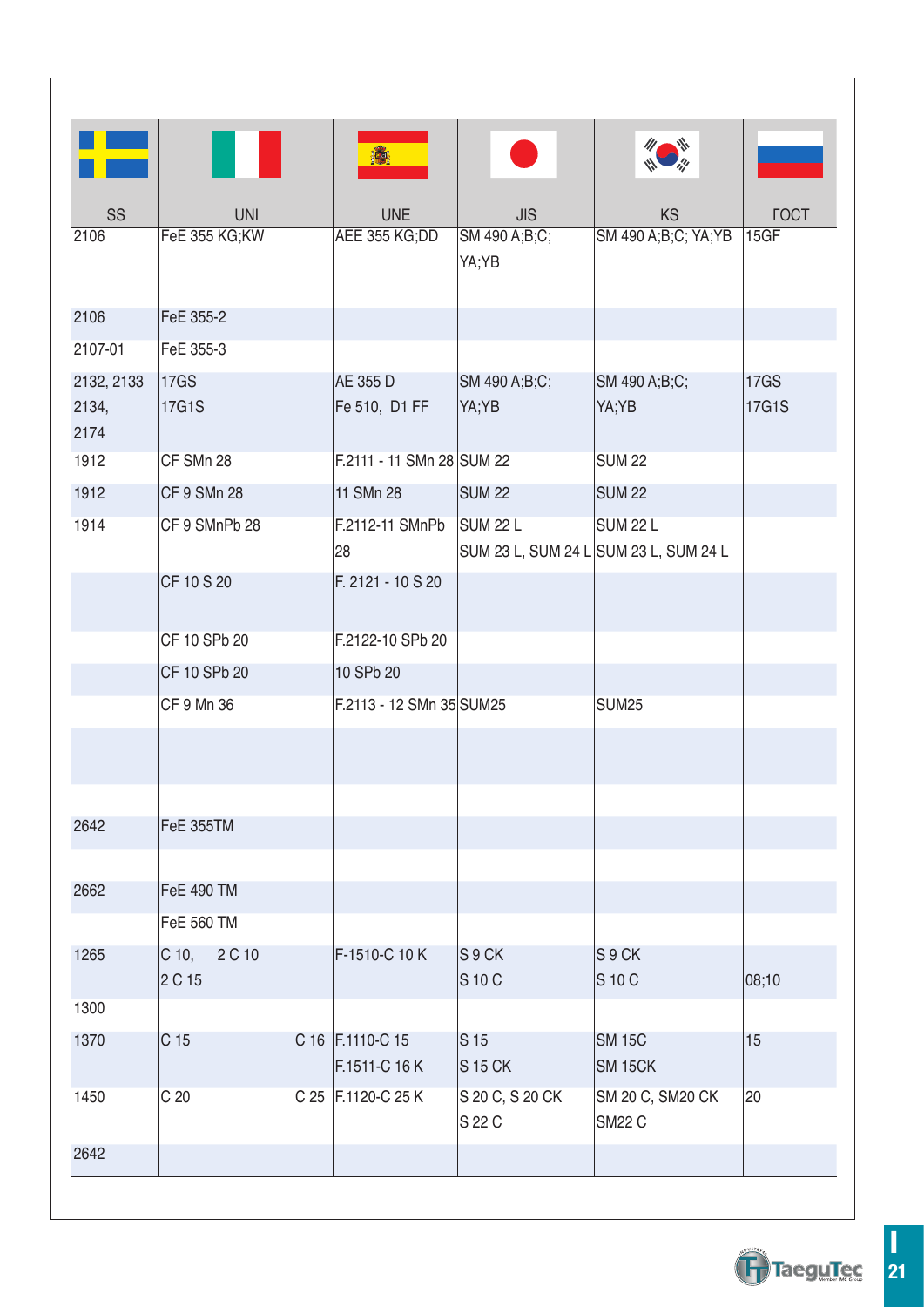### **По стандарту VDI 3323**

|                     |                                   |                 |                       |                                                     | $\frac{N}{2}$ |                                      |
|---------------------|-----------------------------------|-----------------|-----------------------|-----------------------------------------------------|---------------|--------------------------------------|
| Группа<br>материала | AISI/SAE                          | Материал по DIN |                       | <b>BS</b>                                           | EN            | <b>AFNOR</b>                         |
| 1                   | A36                               |                 | St 44-2               | 4360 43 A                                           |               | NFA 35-501 E 28                      |
| 1                   |                                   |                 | StE 320-3Z            | 1 501 160                                           |               |                                      |
| $\mathbf{1}$        | A572-60                           | 1.8900          | <b>StE 380</b>        | 4360 55 E                                           |               |                                      |
| $\overline{2}$      | (M) 1025                          | 1.0406          | C <sub>25</sub>       | 070 M 26                                            |               | 1 C 25                               |
| $\overline{2}$      |                                   | 1.0416          | GS-38                 |                                                     |               | 20-400 M                             |
| $\overline{2}$      | A 537 Cl.1<br>A 414 Gr. G<br>A612 | 1.0473          | <b>P355GH</b>         | 19 Mn 6                                             |               | A 52 CP                              |
| $\overline{2}$      | 1035                              | 1.0501          | C <sub>35</sub>       | 080 A 32, 080 A 35<br>080 M 36,<br>1449 40 CS       |               | 1 C 35<br>AF 55 C 35<br><b>XC 38</b> |
| $\overline{2}$      | 1045                              | 1.0503          | <b>CF45</b><br>(C45G) | 060 A 47<br>080 M 46                                |               | <b>XC 42 H 1 TS</b>                  |
| $\overline{2}$      | 1040                              | 1.0511          | C <sub>40</sub>       | 080 M 40                                            |               | 1 C 40<br>AF 60 C 40                 |
| $\overline{2}$      |                                   | 1.0540          | C <sub>50</sub>       |                                                     |               |                                      |
| 2                   | A27 70-36                         | 1.0551          | GS-52                 | A <sub>2</sub>                                      |               | 280-480 M                            |
| $\overline{2}$      | A148 80-40                        | 1.0553          | GS-60                 | A3                                                  |               | 320-560 M                            |
| $\overline{2}$      | A738                              | 1.0577          | S355J2G4 (Fe 510 D 2) | Fe 510 D2 FF<br>1501 Gr.224-460<br>1501 Gr. 224-490 |               | A 52 FP                              |
| $\overline{2}$      | 1140                              | 1.0726          | 35 S 20               | 212 M 36                                            | 8M            | 35MF 6                               |
| $\overline{2}$      | 1146                              | 1.0727          | 45 S 20 (46S20)       |                                                     |               | 45 MF 4                              |
| $\overline{2}$      | 1035<br>1041                      | 1.1157          | 40Mn4                 | 150 M 36                                            | 15            | 35 M 5<br>40 M 5                     |
| $\overline{2}$      | 1025                              | 1.1158          | C25E<br>CK 25         | (070 M 25)                                          |               | 2 C 25<br>XC 25                      |
| $\overline{2}$      | 1536                              | 1.1166          | 34Mn5                 |                                                     |               |                                      |
| $\overline{2}$      | 1330                              | 1.1170          | 28Mn6                 | (150 M 28), (150 M 18)                              |               | 20 M 5, 28 Mn 6                      |
| $\overline{2}$      | 1330                              | 1.1170          | 28Mn6                 | 150 M 5                                             |               | 20 M 5                               |
| $\overline{c}$      | 1330                              | 1.1170          | 28Mn6                 |                                                     | 14A           | 20 M 5                               |
| $\overline{c}$      |                                   | 1.1178          | C30E; CK 30           | 080M30                                              |               | <b>XC 32</b>                         |

**ADVANC - MACHINING**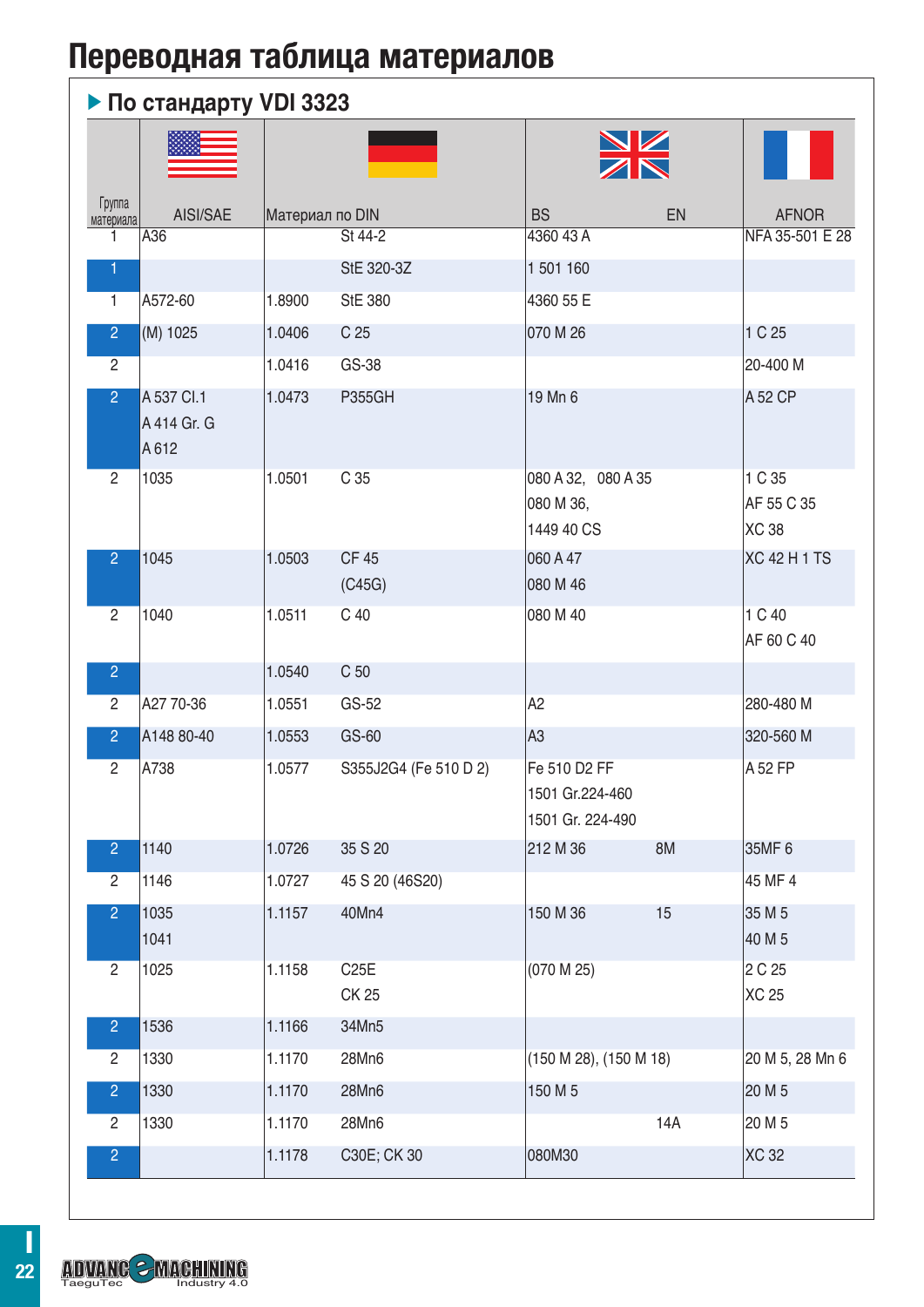| <b>The Second Second</b> |                           | 鑫                      |                                                    |                                                    |             |
|--------------------------|---------------------------|------------------------|----------------------------------------------------|----------------------------------------------------|-------------|
| SS                       | <b>UNI</b>                | <b>UNE</b>             | <b>JIS</b>                                         | <b>KS</b>                                          | <b>TOCT</b> |
| 1411                     |                           |                        |                                                    |                                                    |             |
| 1421                     |                           |                        |                                                    |                                                    |             |
| 2145                     | FeE390KG                  |                        | S 25C                                              | <b>SM 25C</b>                                      |             |
|                          | C <sub>25</sub><br>1 C 25 |                        |                                                    |                                                    |             |
| 1306                     |                           |                        |                                                    |                                                    |             |
| 2101<br>2102             | Fe E 355-2                | A 52 RC I RA II        | <b>SGV 410</b><br><b>SGV 450</b><br><b>SGV 480</b> | <b>SGV 410</b><br><b>SGV 450</b><br><b>SGV 480</b> |             |
| 1572<br>1550             | C <sub>35</sub><br>1 C 35 | F.113                  | S35C                                               | SM35C                                              | 35          |
| 1672                     | C 43<br>C 46              |                        | S 45 C                                             | <b>SM 45 C</b>                                     | 45          |
|                          | C <sub>40</sub>           | 1 C 40                 | S 40 C                                             | <b>SM 40 C</b>                                     |             |
| 1674                     | C <sub>50</sub>           | 1 C 50                 |                                                    |                                                    |             |
| 1505                     |                           |                        |                                                    |                                                    |             |
| 1606                     |                           |                        |                                                    |                                                    |             |
| 2107                     |                           | A 52 RB II<br>AE 355 D |                                                    |                                                    |             |
| 1957                     |                           | F.210.G                |                                                    |                                                    |             |
| 1973                     |                           |                        |                                                    |                                                    |             |
|                          |                           |                        | S 09CK                                             | <b>SMn 433</b>                                     |             |
| C <sub>25</sub>          | F.1120 - C 25 K           | S 25 C<br>S 28 C       | S 25 C                                             | SM 25 C                                            |             |
|                          | TO.B                      | <b>SMn 433 H</b>       |                                                    |                                                    |             |
| 1421                     | C 28 Mn                   | 28 Mn 6                | SCMn 1                                             | SCMn 1                                             | 30G         |
| 2145                     |                           |                        |                                                    |                                                    |             |
|                          | C 28 Mn                   |                        | SCMn 1                                             | SCMn 1                                             |             |
|                          | C <sub>30</sub>           | 2 C 30                 |                                                    |                                                    |             |

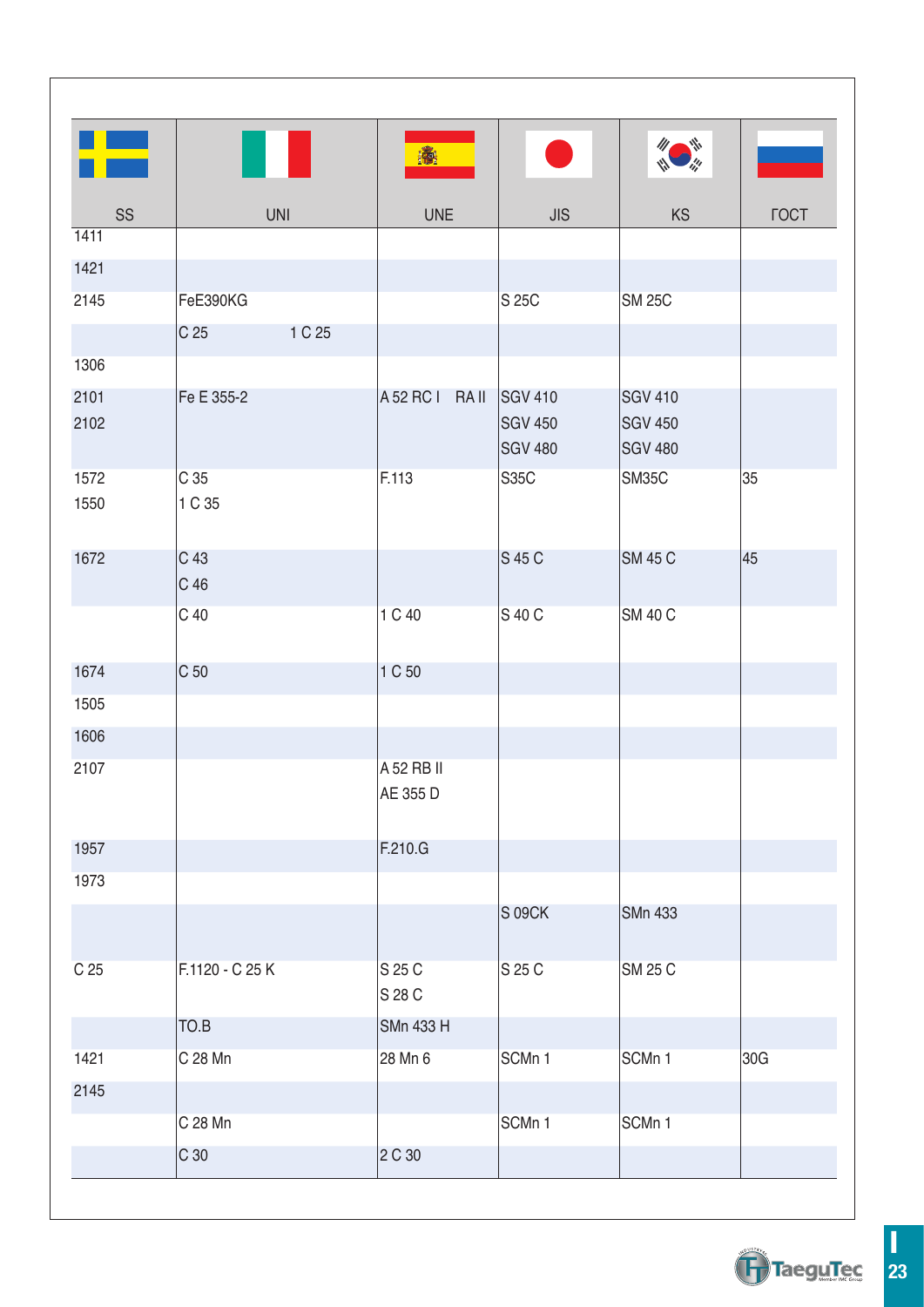### **По стандарту VDI 3323**

|                     | .             |                 |                                   | $\frac{N}{N}$          |                            |
|---------------------|---------------|-----------------|-----------------------------------|------------------------|----------------------------|
| Группа<br>материала | AISI/SAE      | Материал по DIN |                                   | <b>BS</b><br>EN        | <b>AFNOR</b>               |
| 2                   | 1035          | 1.1180          | C <sub>35</sub> R                 | 080 A 35               | 3 C 35                     |
|                     |               |                 | Cm 35                             |                        | XC 32                      |
| $\overline{2}$      | 1035<br>1038  | 1.1181          | C <sub>35</sub> E<br><b>CK 35</b> | 080 A 35<br>(080 M 36) | 2 C 35, XC 32<br>XC 38 H 1 |
|                     |               |                 |                                   |                        |                            |
| 2                   | 1035          | 1.1181          | C35E<br>CK 35                     | 080 A 35<br>(080 M 36) |                            |
| $\overline{2}$      | 1042          | 1.1191          | GS- Ck 45                         | 080 A 46               | <b>XC 45</b>               |
| $\overline{2}$      | 1049          | 1.1206          | C50E                              | 080 M 50               | 2 C 50                     |
|                     | 1050          |                 | CK 50                             |                        | XC 48 H 1;                 |
|                     |               |                 |                                   |                        | XC 50 H 1                  |
| $\overline{2}$      | 1050          | 1.1213          | Cf 53                             | 070 M 55               | XC 48 H TS                 |
|                     | 1055          |                 | (C53G)                            |                        |                            |
| $\overline{2}$      | 4520          | 1.5423          | 22Mo4                             | 1503-245-420           |                            |
| 3                   |               | 1.0050          | St50-2                            |                        |                            |
| 3                   | A 516 Gr.70   | 1.0481          | <b>P295GH</b>                     | 1501 Gr. 224           | a 48 Cp;AP                 |
|                     | A 515 Gr. 70  |                 | 17 Mn 4                           |                        |                            |
|                     | A 414 Gr.F; G |                 |                                   |                        |                            |
| 3                   | 1043          | 1.0503          | C <sub>35</sub>                   | 060 A 47               | 1 C 45                     |
|                     |               |                 |                                   | 080 M 46               | AF 65 C 45                 |
|                     |               |                 |                                   | 1449 50 HS, CS         |                            |
| 3                   | 1074          | 1.0614          | C 76 D; D 75-2                    |                        | XC 75                      |
| 3                   | 1086          | 1.0616          | C 86 D; D 85-2                    |                        | <b>XC 80</b>               |
| 3                   | 1095          | 1.0618          | C 92 D;D 95-2                     |                        | <b>XC 90</b>               |
| 3                   | 1036          | 1.1165          | 30Mn5                             | 120 M 36               | 35 M 5                     |
|                     | 1330          |                 |                                   | (150 M 28)             |                            |
| 3                   | 1335          | 1.1167          | 30Mn5                             | 150 M 36               | 40 M 5                     |
|                     |               |                 |                                   |                        |                            |
| 3                   | 1040          | 1.1186          | C40E                              | 060 A 40, 080 A 40     | 2 C 40                     |
|                     |               |                 | <b>CK 40</b>                      | 080 M 40               | XC 42 H 1                  |
| 3                   | 1045          | 1.1191          | C45E                              | 080 M 46               | 2 C 45                     |
|                     |               |                 | CK 45                             | 060 A 47               | XC 42 H 1                  |
|                     |               |                 |                                   |                        | <b>XC 45</b>               |
|                     |               |                 |                                   |                        | XC 48 H 1                  |

TaeguTec Industry 4.0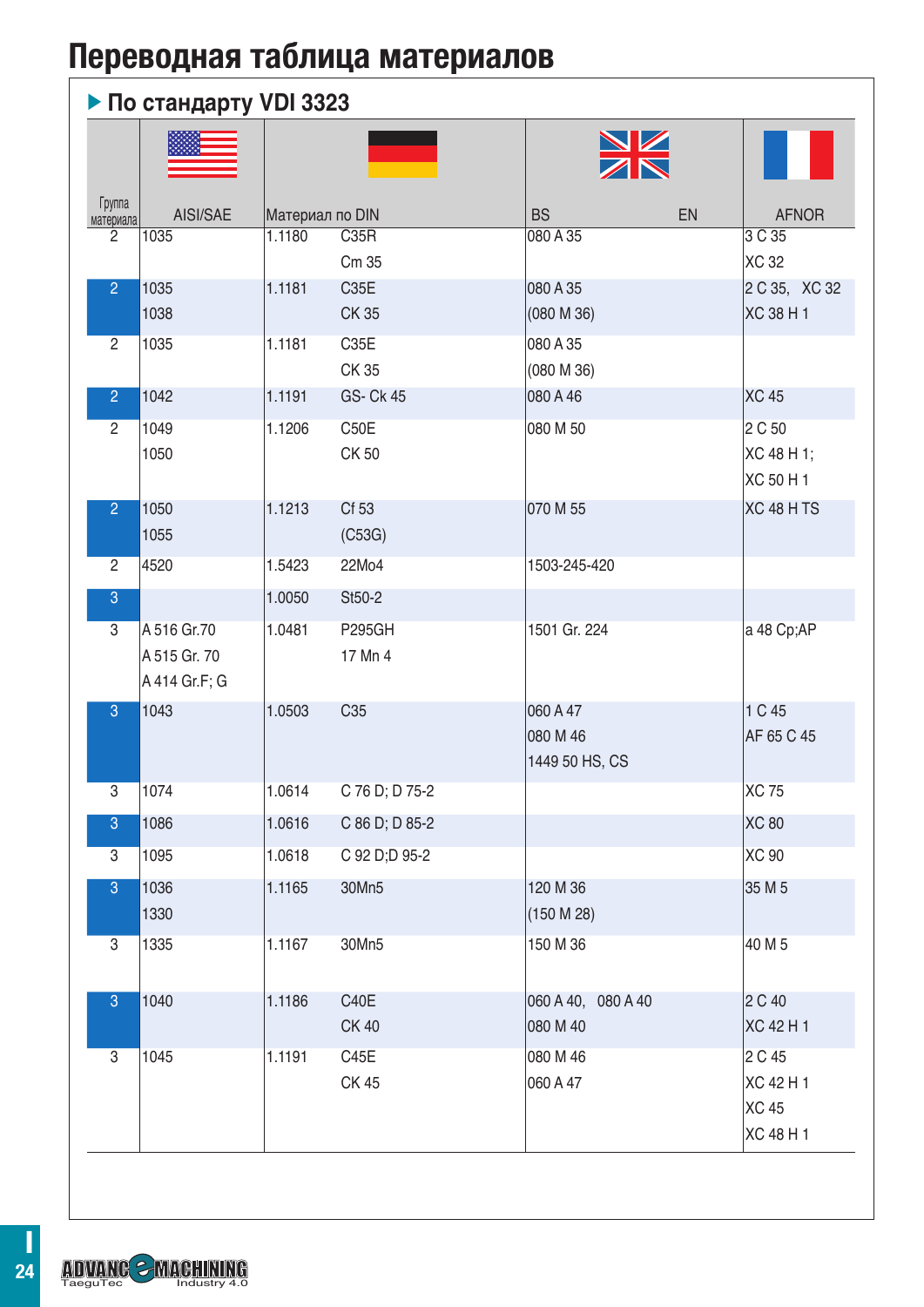|              |                                                        | 鑫                                          |                                                                                          |                                  |                      |
|--------------|--------------------------------------------------------|--------------------------------------------|------------------------------------------------------------------------------------------|----------------------------------|----------------------|
| SS           | <b>UNI</b>                                             | <b>UNE</b>                                 | <b>JIS</b>                                                                               | <b>KS</b>                        | <b>TOCT</b>          |
| 1572         |                                                        | F.1130-C 35 K-1                            |                                                                                          |                                  |                      |
| 1550<br>1572 | C <sub>35</sub>                                        | F.1130-C 35 K                              | S 35 C                                                                                   | <b>SM 35 C</b>                   | 35                   |
| 1572         | C36                                                    |                                            | S 35 C                                                                                   | SM 35 C                          |                      |
| 1660         | C45                                                    | F-1140                                     |                                                                                          |                                  |                      |
| 1674         | C <sub>50</sub>                                        |                                            |                                                                                          |                                  | 50                   |
| 1674         | C <sub>53</sub>                                        |                                            | S 50 C                                                                                   | <b>SM 50 C</b>                   | 50                   |
|              | 16 Mo 5 KG; KW                                         | F.2602-16 Mo 5                             | <b>ISB 450 M</b>                                                                         | SB 450 M                         | SB 480 M             |
|              | <b>FE50</b>                                            |                                            |                                                                                          |                                  |                      |
|              | Fe 510 KG;KT;KW<br>Fe 510-2 KG;KT;KW<br><b>FeE 295</b> |                                            | A 47 RC I RA II SG 365, SGV 410 SG 365, SGV 410 14G2<br><b>SGV 450</b><br><b>SGV 480</b> | <b>SGV 450</b><br><b>SGV 480</b> |                      |
| 1672<br>1650 | C <sub>45</sub><br>1 C 45                              | F.114                                      | S 45 C                                                                                   | <b>SM 45 C</b>                   | 45                   |
|              |                                                        |                                            |                                                                                          |                                  |                      |
| C 85         |                                                        |                                            |                                                                                          |                                  |                      |
|              |                                                        | F.8211-30 Mn 5<br>f.8311-AM 30 Mn 5 SCMn 2 | <b>SMn 433 H</b>                                                                         | <b>SMn 433 H</b><br>SCMn 2       | 27ChGSNMDTL<br>30GSL |
| 2120         |                                                        | F. 1203-36 Mn 6<br>F. 8212-36 Mn 5         | SMn 438 (H)<br>SCMn 3                                                                    | SMn 438 (H)<br>SCMn 3            | 35G2<br>35GL         |
|              | C <sub>40</sub>                                        |                                            | S 40 C                                                                                   | <b>SM 40 C</b>                   |                      |
| 1672         | C 45<br>C 46                                           | F.1140-C 45 K<br>F.1142-C48 K              | S 45 C<br>S 48 C                                                                         | S 45 C<br>S 48 C                 | 45                   |
|              |                                                        |                                            |                                                                                          |                                  |                      |

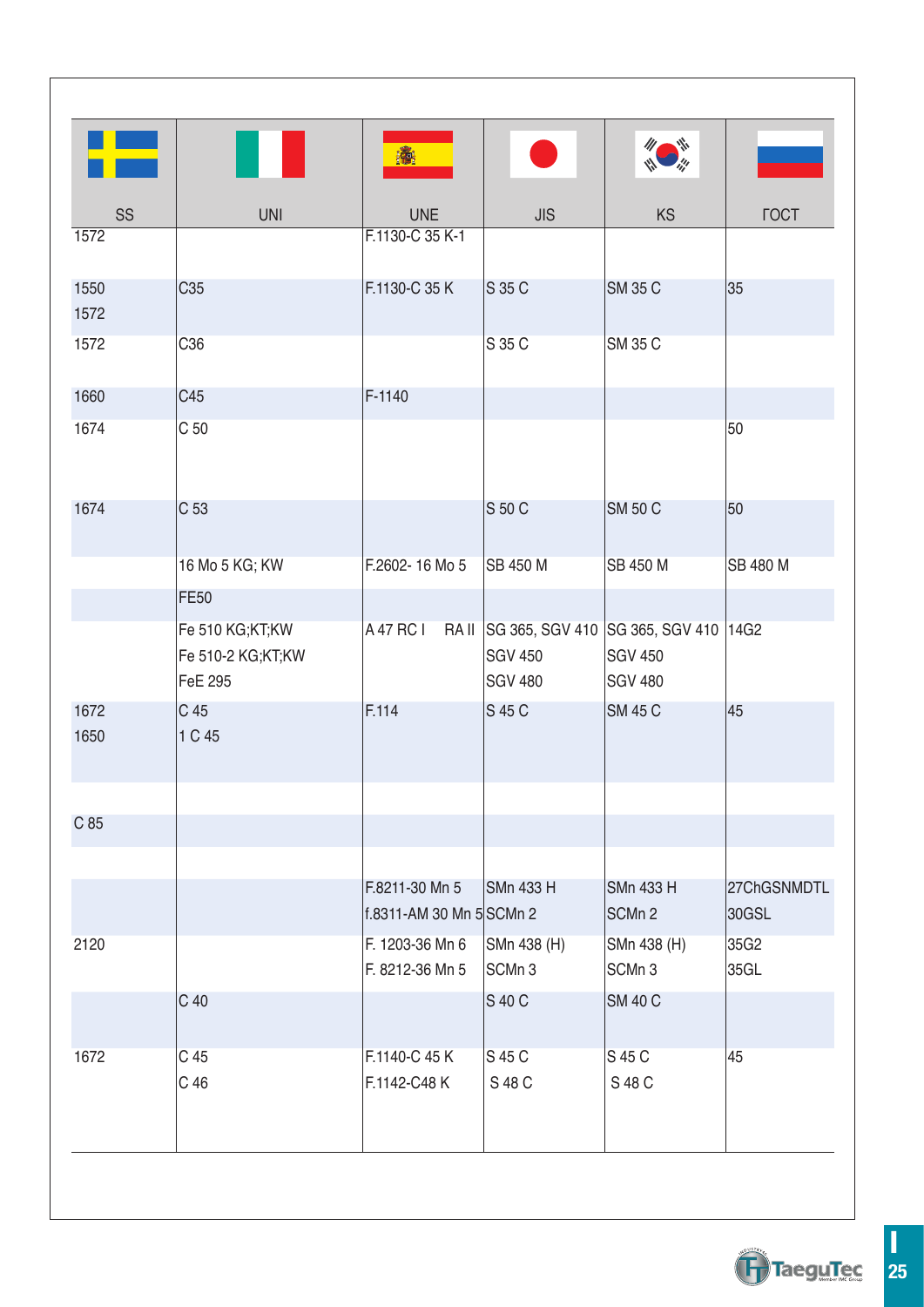|                     |                      |                 |                       |                        | $\frac{N}{N}$ |                                  |
|---------------------|----------------------|-----------------|-----------------------|------------------------|---------------|----------------------------------|
| Группа<br>материала | AISI/SAE             | Материал по DIN |                       | <b>BS</b>              | EN            | <b>AFNOR</b>                     |
| 3                   | 1049                 | 1.1201          | C45R<br>Cm 45         | 080 M 46               |               | 3 C 45<br>XC 42 H 1<br>XC 48 H 1 |
| 3                   |                      | 1.7242          | 18 CrMo 4             |                        |               |                                  |
| 3                   | A 387 Gr. 12 CI      | 1.7337          | 16 CrMo 4 4           |                        |               |                                  |
| $\overline{3}$      | A 387 Gr. 12 CI      | 1.7337          | 16 CrMo 4 4           |                        |               |                                  |
| 3                   |                      | 1.7362          | 12 CrMo 19 5          | 3606-625               |               | Z 10 CD 5.05                     |
| 3                   | A572-60              |                 | 17 MnV 6              | 436055 E               |               | NFA 35-501 E 36                  |
| $\overline{4}$      | 1055                 | 1.0535          | C <sub>55</sub>       | 070 M 55               |               | 1 C 55<br>AF 70 C 55             |
| 4                   | 1060                 | 1.0601          | C60                   | 060 A 62<br>1449 HS,CS | 43D           | 1 C 60<br>AF 70 C 55             |
| $\overline{4}$      | 1070                 | 1.0603          | C67                   | 080 A 67<br>1449 70HS  |               | <b>XC65</b>                      |
| $\overline{4}$      | 1074<br>1075         | 1.0605          | C75                   | 1449 80 HS             |               |                                  |
| 4                   | 1055                 | 1.1203          | C55E<br><b>CK 55</b>  | 060 A 57<br>070 M 55   |               | 2 C 5<br>XC 55 H 1               |
| $\overline{4}$      | 1055                 | 1.1209          | C55R<br>Cm 55         | 070 M 55               |               | 3 C 55<br>XC 55 H 1              |
| 4                   | 1060<br>1064         | 1.1221          | C60E<br><b>CK 60</b>  | 060 A 62               | 43D           | 2 C 60<br>XC 60 H 1              |
| $\overline{4}$      | 1070                 | 1.1231          | CK 67<br>(C67E)       | 060 A 67               |               | <b>XC 68</b>                     |
| 4                   | 1074<br>1075<br>1078 | 1.1248          | <b>CK75</b><br>(C75E) | 060 A 78               |               | <b>XC 75</b>                     |
| 4                   | 1086                 | 1.1269          | CK 85 (C85E)          |                        |               | XC 90                            |
| 4                   | 1095                 | 1.1274          | Ck 101 (C101E)        |                        |               | <b>XC 100</b>                    |
| $\overline{4}$<br>4 | W 112                | 1.1663          | C 125 W               |                        |               | Y2 120                           |
| 5                   |                      | 1.0070          | St70-2                |                        |               |                                  |
| $\overline{5}$      |                      | 1.7238          | 49 CrMo 4             |                        |               |                                  |
| $\overline{5}$      |                      | 1.7701          | 51 CrMoV 4            |                        |               |                                  |

**ADVANC - MACHINING**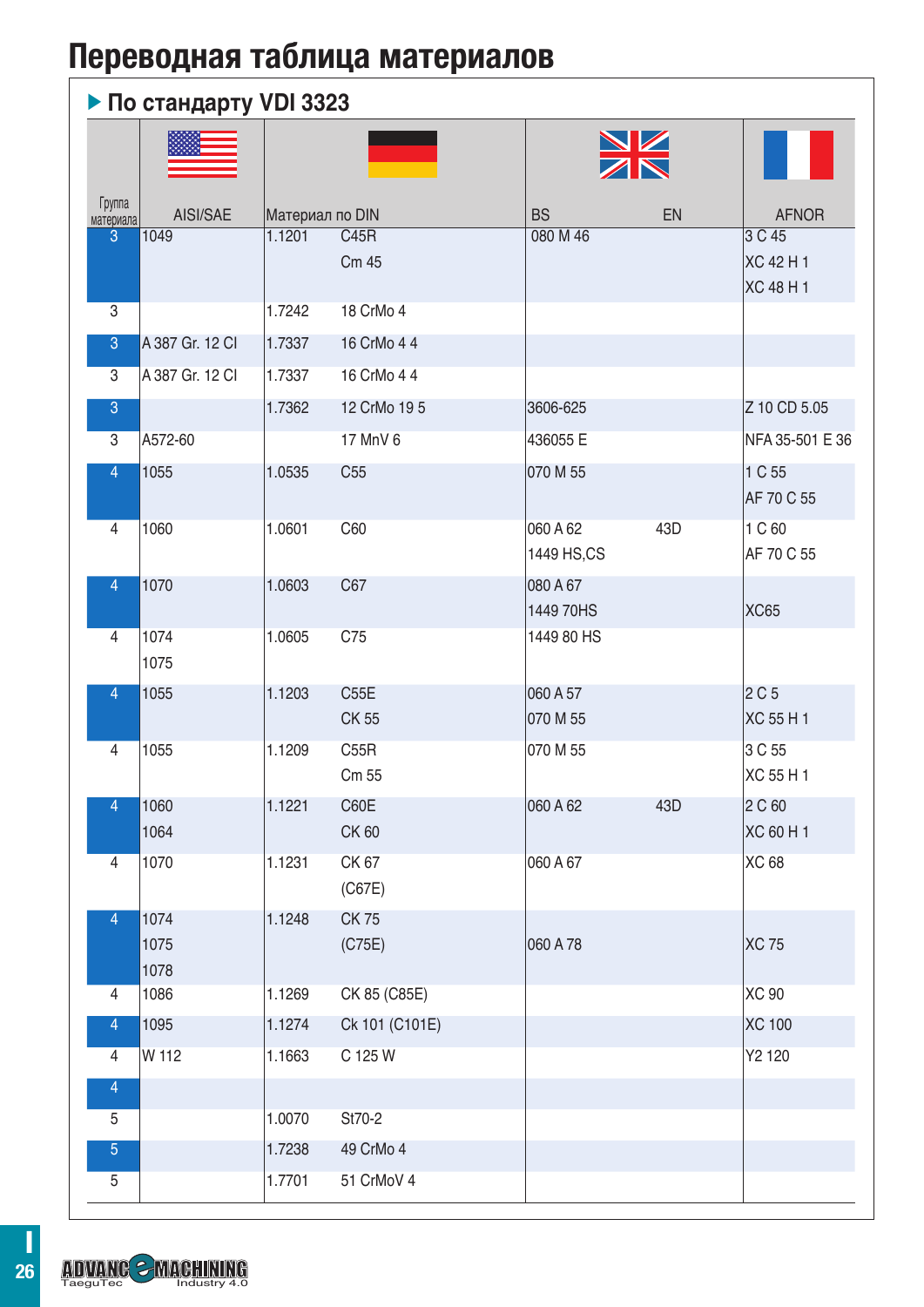|              |                           | 馫                                |                   |                  |                  |
|--------------|---------------------------|----------------------------------|-------------------|------------------|------------------|
| SS           | <b>UNI</b>                | <b>UNE</b>                       | JIS               | <b>KS</b>        | <b>TOCT</b>      |
| 1660         | C 45                      | F.1145-C 45K-1<br>F.1147C 48 K-1 | $S$ 50 $C$        | <b>SM 50 C</b>   |                  |
| 18 CrMo 4    |                           |                                  |                   |                  |                  |
|              | A 18 CrMo 4 5 KW          |                                  |                   |                  |                  |
|              | A 18 CrMo 4 5 KW          |                                  |                   |                  |                  |
|              | 16 CrMo 20 5              |                                  |                   |                  |                  |
| 2142         |                           |                                  |                   |                  |                  |
| 1655         | C <sub>55</sub><br>1 C 55 |                                  | S 55 C            | <b>SM 55 C</b>   | 55               |
|              | C <sub>60</sub><br>1 C 60 |                                  | S 58 C            | <b>SM 58 C</b>   | 60(G)            |
|              | C 67                      |                                  |                   |                  |                  |
|              | C 75                      |                                  |                   |                  | 75               |
| 1655         | C <sub>55</sub>           | F.1150-C 55 K                    | S <sub>55</sub> C | <b>SM 55 C</b>   | 55               |
|              | C <sub>55</sub>           | F.1155-C 55 K-1                  |                   |                  |                  |
| 1655<br>1678 | $C_{60}$                  |                                  | S 58 C            | <b>SM 58 C</b>   | 60<br>60G, 60GA  |
| 1770         | C <sub>70</sub>           |                                  |                   |                  | 65GA<br>68GA, 70 |
| 774          | $C$ 75                    |                                  |                   |                  | 75(A)            |
|              | C <sub>90</sub>           |                                  |                   |                  | 85(A)            |
|              | C 100                     | F-5117                           | SUP <sub>4</sub>  | SPS <sub>4</sub> |                  |
| 1870         |                           |                                  |                   |                  |                  |
| 2223         |                           |                                  |                   |                  |                  |
|              | FE70-2                    |                                  |                   |                  |                  |
|              |                           |                                  |                   |                  |                  |
|              | 51 CrMoV 4                |                                  |                   |                  |                  |

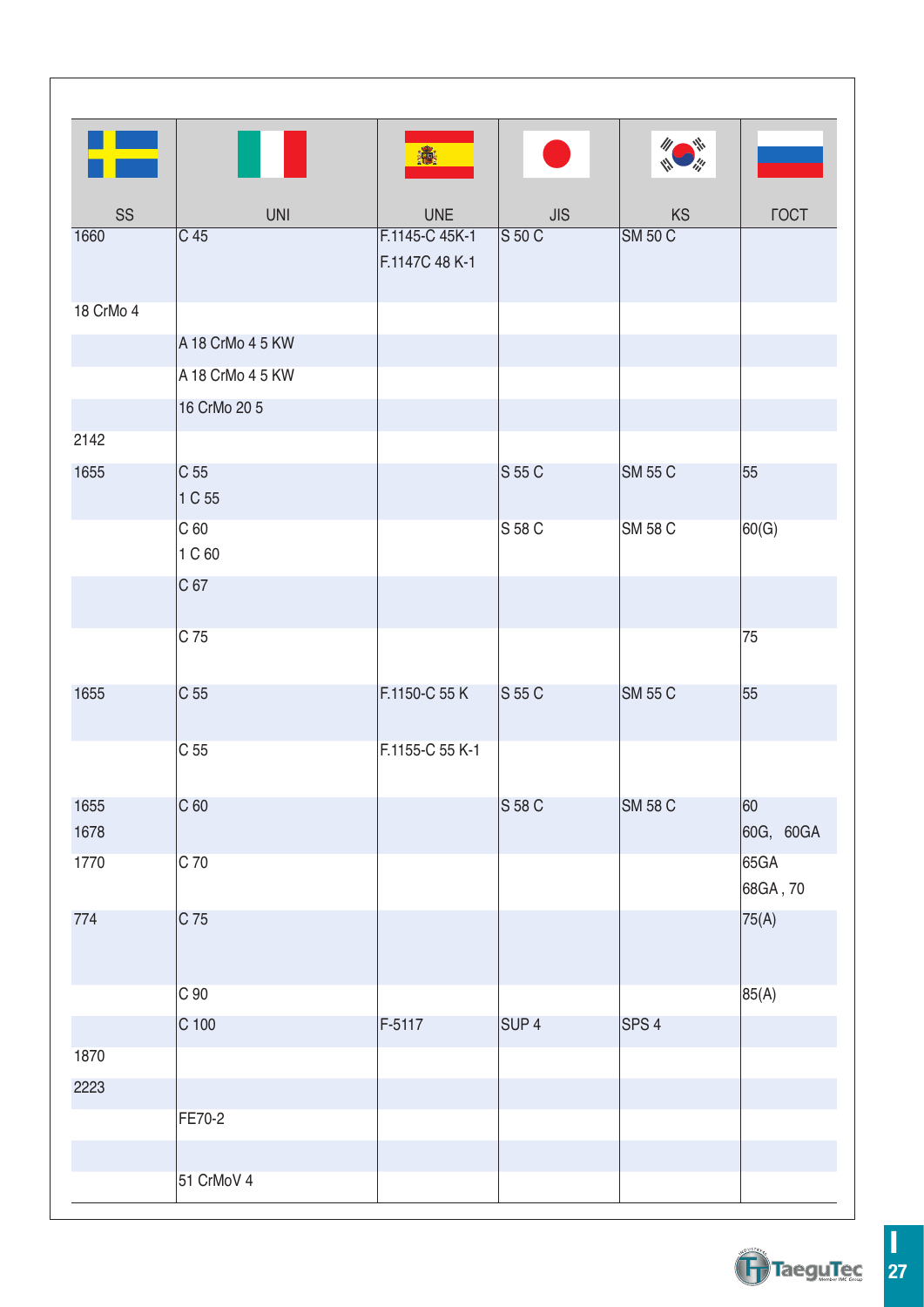### $\blacktriangleright$  По стандарту VDI 3323

|                     | .              |                 |             |                      |    |                           |
|---------------------|----------------|-----------------|-------------|----------------------|----|---------------------------|
| Группа<br>материала | AISI/SAE       | Материал по DIN |             | <b>BS</b>            | EN | <b>AFNOR</b>              |
| 6                   | A573-81 65     | 1.0116          | St 37-3     | 4360 40 B            |    | E 24-U                    |
| $6\phantom{a}$      | A515 65        | 1.0345          | H1          | 1 501 161            |    | A 37 CP                   |
| 6                   | 5120           | 1.0841          | St 52-3     | 150 M 19             |    | 20 MC 5                   |
| $6\phantom{a}$      | 9255           | 1.0904          | 55 Si 7     | 250A53               | 45 | 55S7                      |
| 6                   | 9254           | 1.0904          | 55 Si 7     | 250 A 53             |    | 55 S 7                    |
| $6\phantom{a}$      | 9262           | 1.0961          | 60SiCr7     | 1 501 161            |    | 60SC6                     |
| 6                   | L3             | 1.2067          | 100Cr6      | BL <sub>3</sub>      |    | Y100C6                    |
| $6\phantom{1}$      | L1             | 1.2108          | 90 CrSi 5   |                      |    |                           |
| 6                   | L2             | 1.2210          | 115CrV3     |                      |    | 100C3                     |
| $6\phantom{1}6$     |                | 1.2241          | 51CrV4      |                      |    |                           |
| 6                   |                | 1.2311          | 40 CrMnMo 7 |                      |    |                           |
| $6\phantom{1}$      | 4135           | 1.2330          | 35 CrMo 4   | 708 A 37             |    | 34 CD 4                   |
| 6                   |                | 1.2419          | 105WCr6     | BO <sub>1</sub>      |    | 105WC13                   |
| $6\phantom{1}$      | 0 <sub>1</sub> | 1.2510          | 100 MnCrW 4 | BS1                  |    | 8 MO 8                    |
| 6                   | S <sub>1</sub> | 1.2542          | 45 WCrV7    |                      |    |                           |
| $6\phantom{1}$      | S <sub>1</sub> | 1.255           | 60WCrV7     |                      |    | 55WC20                    |
| 6                   | L <sub>6</sub> | 1.2713          | 55NiCrMoV6  |                      |    | 55NCDV7                   |
| $6\phantom{1}$      | L <sub>6</sub> | 1.2721          | 50NiCr13    |                      |    | 55 NCV 6                  |
| 6                   | O <sub>2</sub> | 1.2842          | 90MnCrV8    | <b>BO2</b>           |    | 90 MV8                    |
| $6\overline{6}$     | E 50100        | 1.3501          | 100 Cr 2    |                      |    | 55WC20                    |
| 6                   | 52100          | 1.3505          | 100Cr6      | 2 S 135<br>535 A 99  | 31 | 100 C 6                   |
| $6\phantom{1}$      |                | 1.5024          | 46Si7       |                      |    | 45 S 7; Y 46<br>7;46 SI 7 |
| 6                   | 9255           | 1.5025          | 51Si7       |                      |    | 51 S 7<br>51 Si 7         |
| $6\phantom{1}$      | 9255           | 1.5026          | 55Si7       | 251 a 58             |    | 55 S 7                    |
| 6                   | 9260           | 1.5027          | 60Si7       | 251 A 60<br>251 H 60 |    | 60 S 7                    |
| 6                   | 9260 H         | 1.5028          | 65Si7       |                      |    | 60 S 7                    |
| 6                   |                | 1.5120          | 38 MnSi 4   |                      |    |                           |

П

 $28$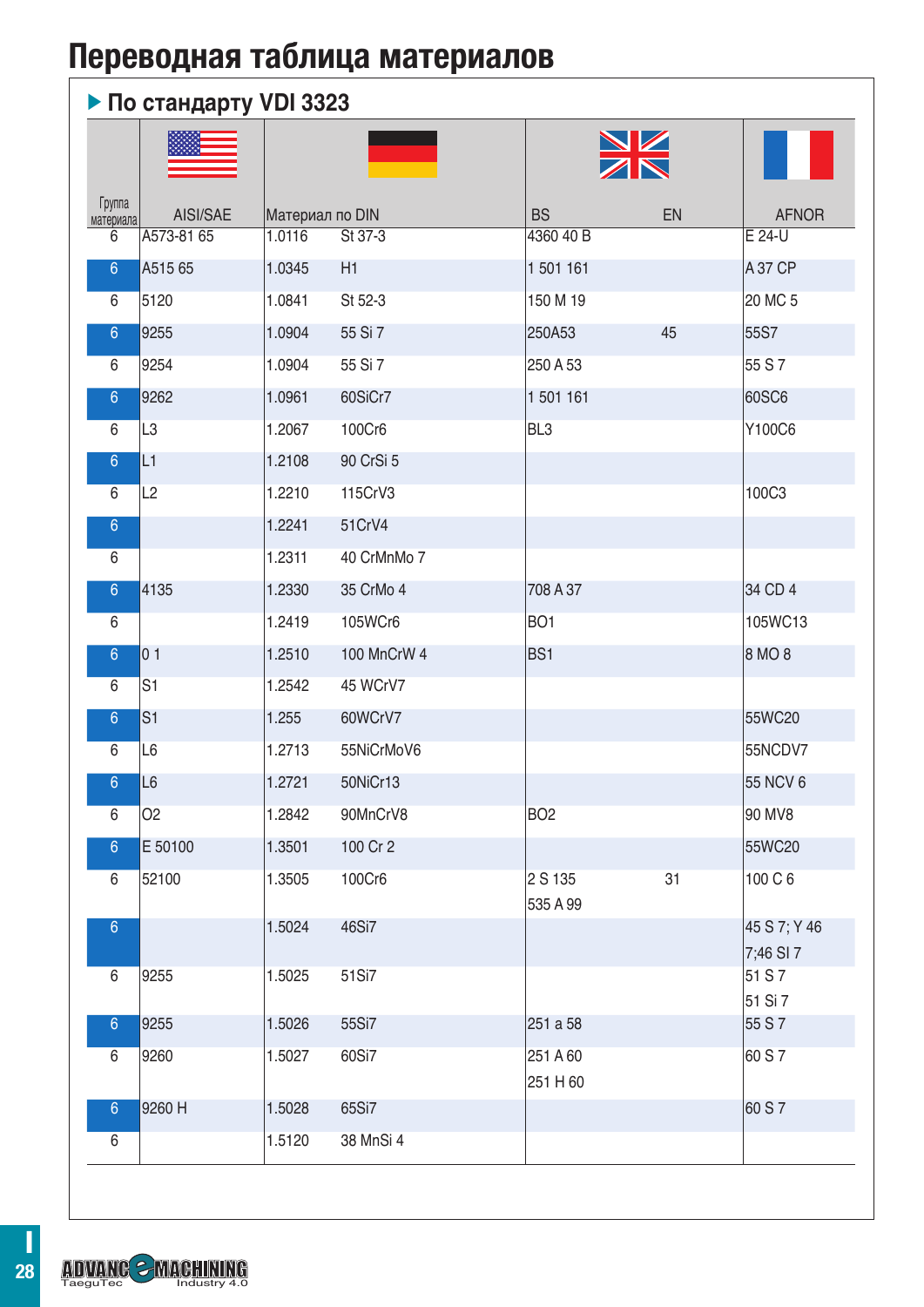|           |              | 馫                      |                  |                  |             |
|-----------|--------------|------------------------|------------------|------------------|-------------|
| SS        | <b>UNI</b>   | <b>UNE</b>             | <b>JIS</b>       | <b>KS</b>        | <b>TOCT</b> |
| 1312      | Fe37-3       |                        |                  |                  |             |
| 1330      |              |                        |                  |                  |             |
| 2172      | Fe 52        | $F-431$                |                  |                  |             |
| 2085      | 55Si8        | 56Si7                  |                  |                  |             |
| 2090      |              | F-431                  |                  |                  |             |
| 60SiCr8   | 60SiCr8      |                        |                  |                  |             |
|           | 100Cr6       |                        |                  |                  |             |
| 2092      | 105WCR 5     |                        |                  |                  |             |
|           | 107CrV3KU    |                        |                  |                  |             |
|           |              |                        |                  |                  |             |
|           | 35 cRmO 8 KU |                        |                  |                  |             |
| 2234      | 35CrMo4      | 34CrMo4                | SCM435TK         | SCM435TK         |             |
| 2140      | 10WCr6       | 105WCr5                |                  |                  |             |
| 2140      | 10WCr6       | 105WCr5                | <b>SKS 31</b>    | <b>STS 31</b>    |             |
| 2710      | 45 WCrV8 KU  | 45WCrSi8               |                  |                  |             |
| 2710      | 58WCr9KU     |                        |                  |                  |             |
|           |              | F.520.S                | SKT <sub>4</sub> | STF <sub>4</sub> |             |
| 2550      |              | f-528                  |                  |                  |             |
|           |              |                        |                  |                  |             |
|           |              |                        |                  |                  |             |
| 2258      | 100Cr6       | F.1310 - 100 Cr 6 SUJ2 |                  | STB <sub>2</sub> | SchCh 15    |
|           |              |                        |                  |                  |             |
|           |              | F. 1451 - 46 SI 7      |                  |                  |             |
| 2090      | 48 Si 7      | F.1450-50 Si 7         |                  |                  |             |
|           | 50 Si 7      |                        |                  |                  |             |
| 2085 2090 | 55 Si 7      | F.1440 - 56 Si 7       |                  |                  | 55S2        |
|           | 60 Si 7      | F. 1441 - 60 Si 7      |                  |                  | 60S2        |
|           |              |                        |                  | SPS <sub>6</sub> |             |
|           |              |                        | 50 P 7 SUP 6     |                  |             |
|           |              |                        |                  |                  |             |

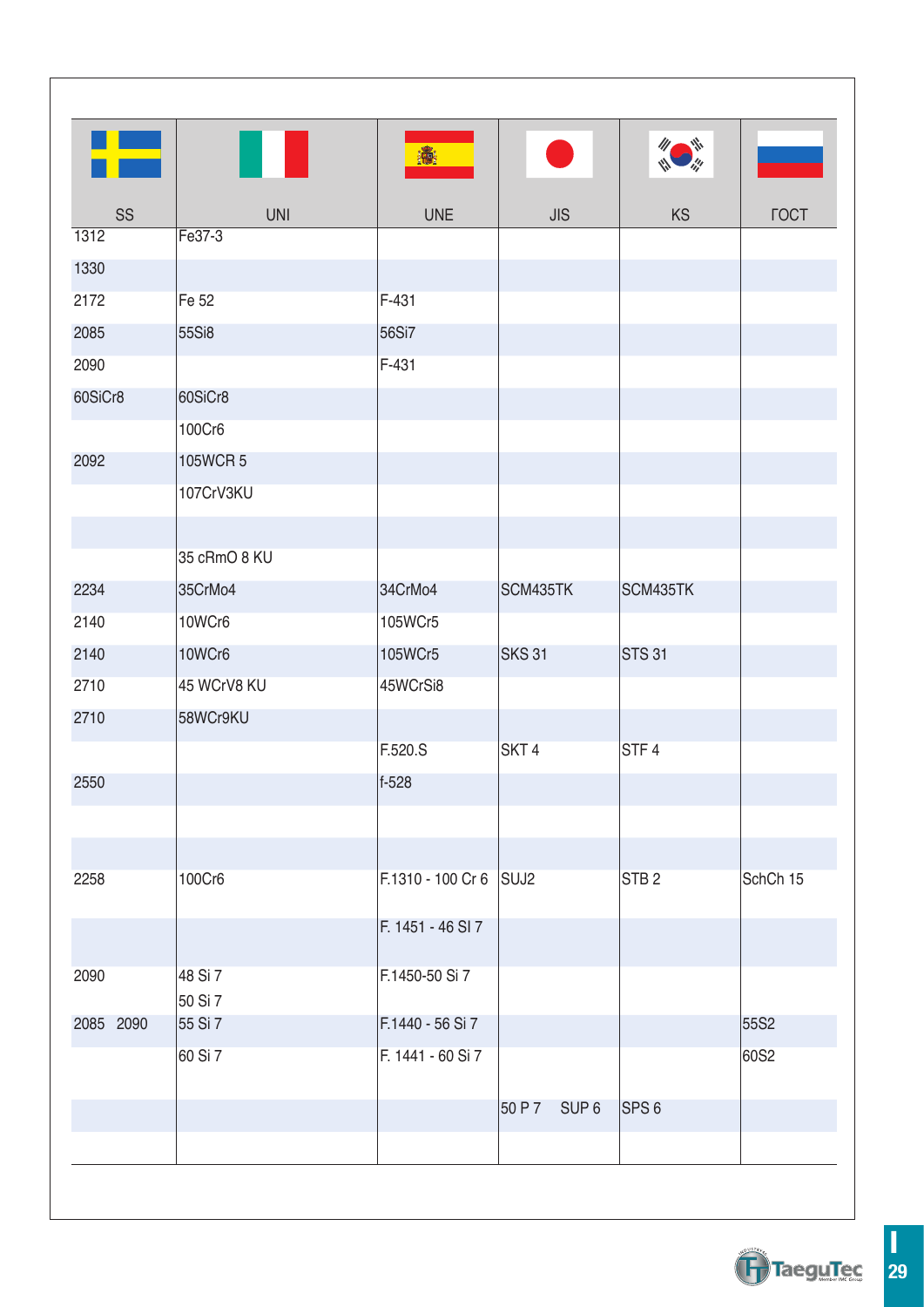### **По стандарту VDI 3323**

|                     |                        |                 |                                        |                                           | $\frac{\sum\limits_{k}}{k}$ |               |
|---------------------|------------------------|-----------------|----------------------------------------|-------------------------------------------|-----------------------------|---------------|
| Группа<br>материала | AISI/SAE               | Материал по DIN |                                        | <b>BS</b>                                 | EN                          | <b>AFNOR</b>  |
| $6\phantom{1}$      | A 204 Gr.A             | 1.5415          | 16Mo3                                  | 1503-243 B                                |                             | 15 D 3        |
|                     | 4017                   |                 | 15 Mo 3                                |                                           |                             |               |
| 6                   | 4419                   | 1.5419          | 20Mo4                                  | 1503-243-430                              |                             |               |
| 6                   | A 350-LF 5             | 1.5622          | 14Ni6                                  |                                           |                             | 16N6          |
| 6                   | 3415                   | 1.5732          | 1 NilCr10                              |                                           |                             | 14 NC 11      |
| $6\phantom{a}$      | 3310; 3314             | 1.5752          | 14NilCr14                              | 655M13                                    | 36A                         | <b>12NC15</b> |
| 6                   |                        | 1.6587          | 17CrNiMo6                              | 820A16                                    |                             | 18NCD6        |
| $6\phantom{1}$      |                        | 1.6657          | 14NiCrMo134                            |                                           |                             |               |
| 6                   | 5515                   | 1.7015          | 15 Cr 3                                | 523 M 15                                  |                             | 12 C 3        |
| $6\phantom{1}$      | 5132                   | 1.7033          | 34Cr4                                  | 530A32                                    | <b>18B</b>                  | 32C4          |
| 6                   | 5140                   | 1.7035          | 41C r4                                 | 530M40                                    | 18                          | 42C4          |
| $6\phantom{1}$      | 5140                   | 1.7045          | 42Cr41                                 | 530 A 40                                  |                             | 42 C 4 TS     |
| 6                   | 5115                   | 1.7131          | 16MnCr5                                | 527 M 17                                  |                             | 16 MC 5       |
| $6\phantom{1}$      |                        | 1.7139          | 16MnCr5                                |                                           |                             |               |
| 6                   | 5515                   | 1.7176          | 55Cr3                                  | 527 A 60                                  | 48                          | 55 C 3        |
| 6                   | 4135; 4137             | 1.7220          | 34CrMo4                                | 708 Aa 37                                 |                             | 35 CD 4       |
| 6                   | 4142                   | 1.7223          | 41CrMo4                                |                                           |                             |               |
| 6                   | 4140                   | 1.7225          | 42CrMo4                                | 708 M 0                                   |                             | 42 CD 4       |
| 6                   |                        | 1.7228          | 55NiCrMoV6G                            | 823M30                                    | 33                          |               |
| $6\phantom{1}$      |                        | 1.7262          | 15CrMo5                                |                                           |                             | 12 CD 4       |
| 6                   |                        | 1.7321          | 20 mOcR 4                              |                                           |                             |               |
| $6\overline{6}$     | <b>ASTM A182 F-12</b>  | 1.7335          | 13CrMo4 4                              | 1501-620Gr27                              |                             |               |
| 6                   | A 182-F11;12           | 1.7335          | 13 CrMo 4 4                            | 1 501 620 Gr. 27                          |                             | 15 CD 4.5     |
| $6\phantom{1}$      | <b>ASTM A 182 F.22</b> | 1.7380          | 10CrMo9 10                             | 1501-622gR31; 45                          |                             |               |
| 6                   | A182 F-22              | 1.7380          | 10 CrMo 9 10                           | 1501-622                                  |                             | 12 CD 9.10    |
| $6\overline{6}$     |                        | 1.7715          | 14MoV63                                | 1503-660-440                              |                             |               |
| 6                   | A355A                  | 1.8509          | 41CrAlMo 7                             | 905 M 39                                  | 41B                         | 40 CAD 6.12   |
| 7                   | A570.36                | 1.0038          | S235JRG2 (Fe 360 B)<br><b>RSt 37-2</b> | Fe 360 B FU<br>1449 27/23 CR<br>4360-40 B |                             | E 24-2NE      |
| $\overline{7}$      | 3135                   | 1.5710          | 36NiCr6                                | 640A35                                    |                             | 35NC6         |

**ADVANC - MACHINING**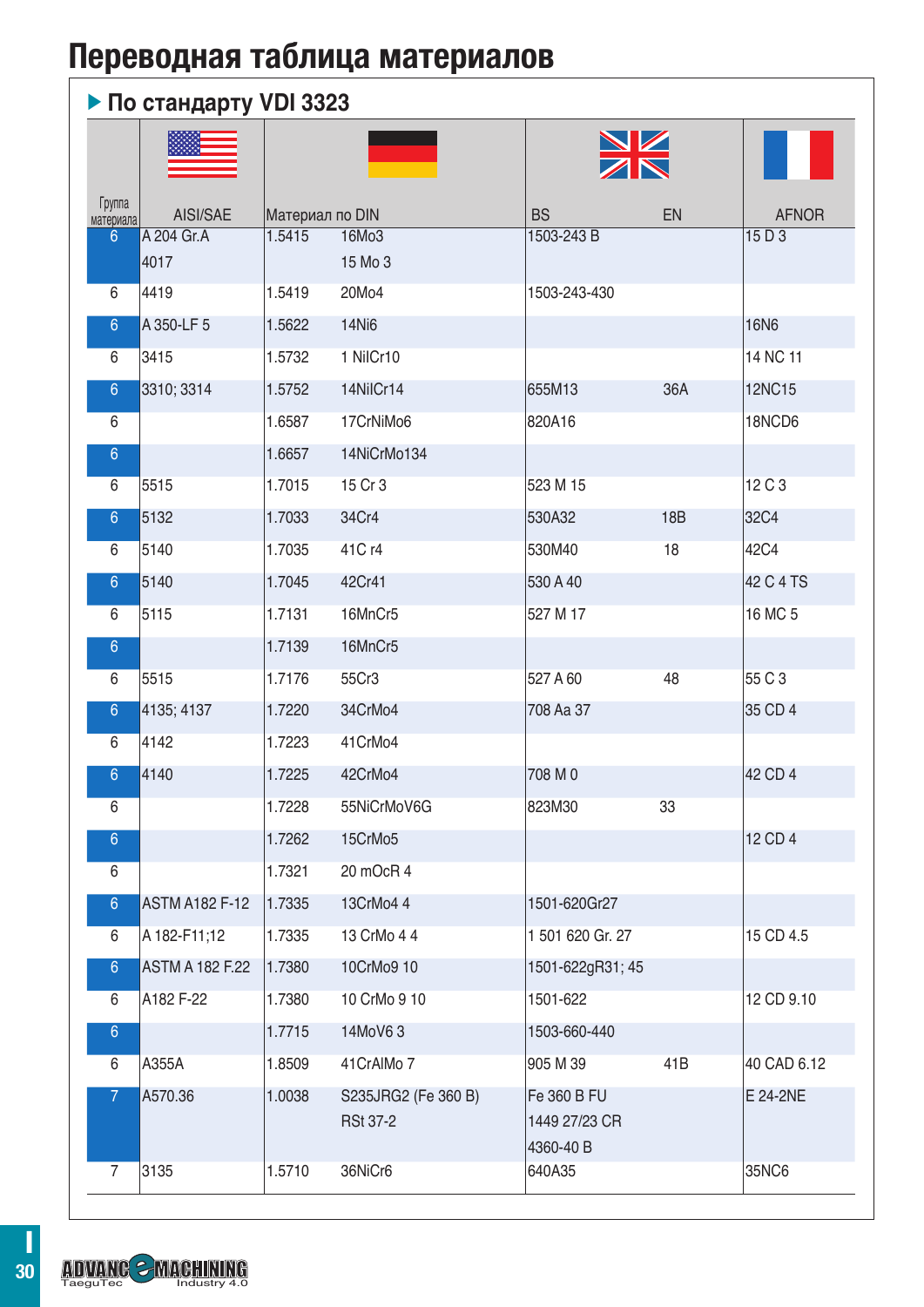| ▚▙<br>鑫<br><b>KS</b><br>SS<br><b>UNI</b><br><b>UNE</b><br><b>JIS</b><br>16Mo3(KG;KW)<br>F. 2601 - 16 Mo 3<br>2912<br>$-2512$<br>G 20 Mo 5<br>G 22 Mo5<br>SCPH <sub>11</sub><br>SCPH <sub>11</sub><br>F.2641 - 15 Ni 6<br>14 Ni 6 KG;KT<br>16NiCr11<br>15NiCr11<br><b>SNC415(H)</b><br><b>SNC815(H)</b><br>14NiCrMo13<br>14NiCrMo131<br><b>SCr415(H)</b><br>SCr415(H)<br>34Cr4(KB)<br>35Cr4<br><b>SCr430(H)</b><br><b>SCr430(H)</b><br>41 Cr4<br>42Cr4<br>SCr440(H)<br>SCr440(H)<br>2245<br>41 Cr4<br>42Cr4<br><b>SCr440</b><br><b>SCr440</b><br>2511<br>16MnCr5<br>16MnCr5<br>2127<br>2253<br>SUP9(A)<br>SPS 9(A)<br>2234<br>41CrMo4<br>42CrMo4<br>SNB 22-1<br>SNB 22-1<br>2244<br>2512<br>653M31<br>2216<br>12CrMo4 | <b>TOCT</b> |
|----------------------------------------------------------------------------------------------------------------------------------------------------------------------------------------------------------------------------------------------------------------------------------------------------------------------------------------------------------------------------------------------------------------------------------------------------------------------------------------------------------------------------------------------------------------------------------------------------------------------------------------------------------------------------------------------------------------------|-------------|
|                                                                                                                                                                                                                                                                                                                                                                                                                                                                                                                                                                                                                                                                                                                      |             |
|                                                                                                                                                                                                                                                                                                                                                                                                                                                                                                                                                                                                                                                                                                                      |             |
|                                                                                                                                                                                                                                                                                                                                                                                                                                                                                                                                                                                                                                                                                                                      |             |
|                                                                                                                                                                                                                                                                                                                                                                                                                                                                                                                                                                                                                                                                                                                      |             |
|                                                                                                                                                                                                                                                                                                                                                                                                                                                                                                                                                                                                                                                                                                                      |             |
|                                                                                                                                                                                                                                                                                                                                                                                                                                                                                                                                                                                                                                                                                                                      |             |
|                                                                                                                                                                                                                                                                                                                                                                                                                                                                                                                                                                                                                                                                                                                      |             |
|                                                                                                                                                                                                                                                                                                                                                                                                                                                                                                                                                                                                                                                                                                                      |             |
|                                                                                                                                                                                                                                                                                                                                                                                                                                                                                                                                                                                                                                                                                                                      |             |
|                                                                                                                                                                                                                                                                                                                                                                                                                                                                                                                                                                                                                                                                                                                      |             |
|                                                                                                                                                                                                                                                                                                                                                                                                                                                                                                                                                                                                                                                                                                                      |             |
|                                                                                                                                                                                                                                                                                                                                                                                                                                                                                                                                                                                                                                                                                                                      |             |
|                                                                                                                                                                                                                                                                                                                                                                                                                                                                                                                                                                                                                                                                                                                      |             |
|                                                                                                                                                                                                                                                                                                                                                                                                                                                                                                                                                                                                                                                                                                                      |             |
|                                                                                                                                                                                                                                                                                                                                                                                                                                                                                                                                                                                                                                                                                                                      |             |
|                                                                                                                                                                                                                                                                                                                                                                                                                                                                                                                                                                                                                                                                                                                      |             |
|                                                                                                                                                                                                                                                                                                                                                                                                                                                                                                                                                                                                                                                                                                                      |             |
|                                                                                                                                                                                                                                                                                                                                                                                                                                                                                                                                                                                                                                                                                                                      |             |
|                                                                                                                                                                                                                                                                                                                                                                                                                                                                                                                                                                                                                                                                                                                      |             |
|                                                                                                                                                                                                                                                                                                                                                                                                                                                                                                                                                                                                                                                                                                                      |             |
|                                                                                                                                                                                                                                                                                                                                                                                                                                                                                                                                                                                                                                                                                                                      |             |
| 2625                                                                                                                                                                                                                                                                                                                                                                                                                                                                                                                                                                                                                                                                                                                 |             |
| 14CrMo4 5<br>14CrMo45                                                                                                                                                                                                                                                                                                                                                                                                                                                                                                                                                                                                                                                                                                |             |
| 2216<br>12CrMo4<br><b>SCM415(H)</b><br><b>SCM415(H)</b>                                                                                                                                                                                                                                                                                                                                                                                                                                                                                                                                                                                                                                                              |             |
|                                                                                                                                                                                                                                                                                                                                                                                                                                                                                                                                                                                                                                                                                                                      |             |
| TU.H<br>2218<br>12CrMo9,10                                                                                                                                                                                                                                                                                                                                                                                                                                                                                                                                                                                                                                                                                           |             |
| 13MoCrV6                                                                                                                                                                                                                                                                                                                                                                                                                                                                                                                                                                                                                                                                                                             |             |
| 2940<br>41CrAlMo7<br>41CrAlMo7                                                                                                                                                                                                                                                                                                                                                                                                                                                                                                                                                                                                                                                                                       |             |
| AE 235 B FN;FU<br>1312<br>Fe 360 B FN<br>St3ps; sp<br>Fe 360 B FN; FU                                                                                                                                                                                                                                                                                                                                                                                                                                                                                                                                                                                                                                                |             |
|                                                                                                                                                                                                                                                                                                                                                                                                                                                                                                                                                                                                                                                                                                                      |             |

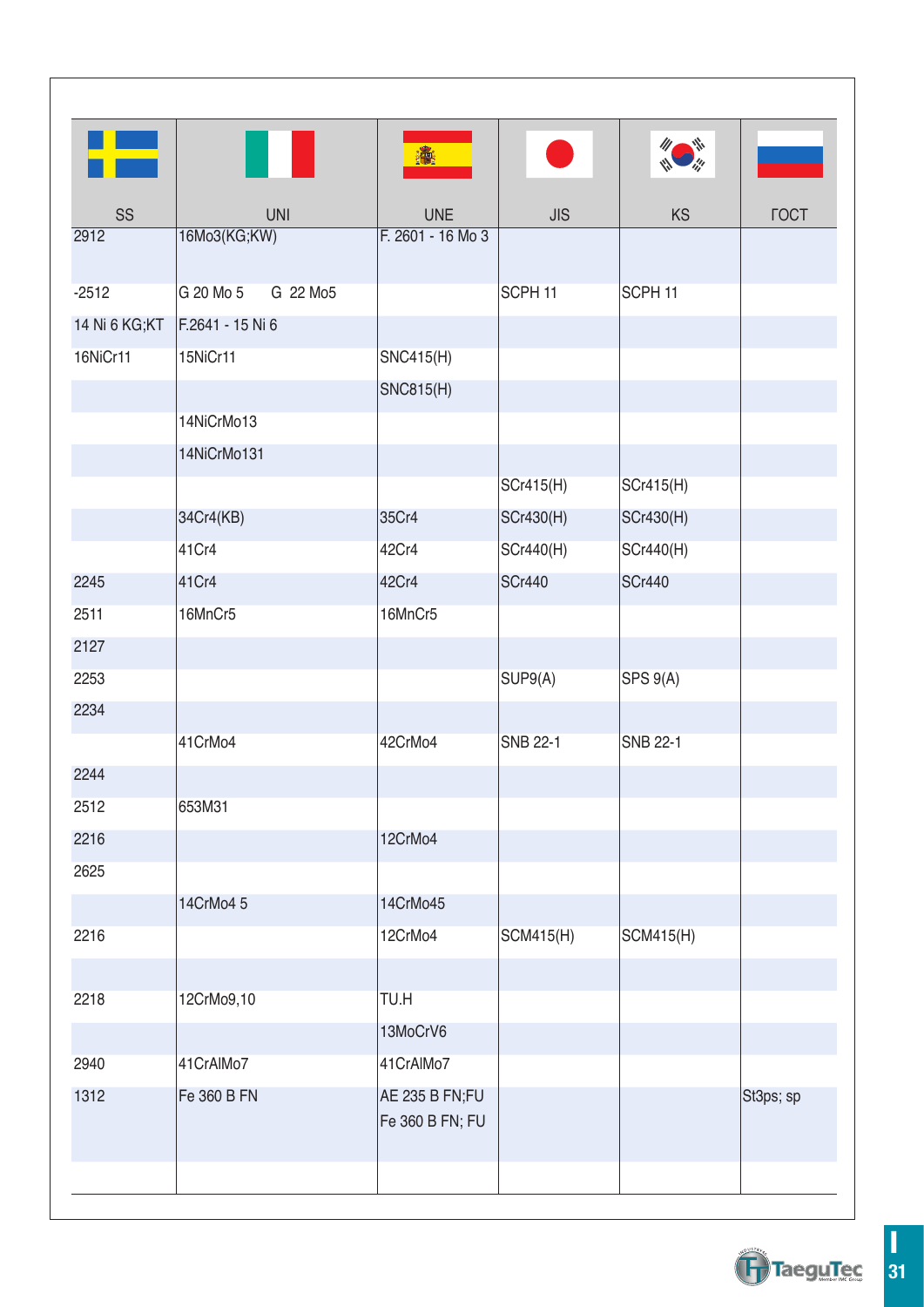#### **По стандарту VDI 3323**  $\frac{N}{N}$ Группа<br>материал материала AISI/SAE Материал по DIN BS EN AFNOR 7 1.5755 31 NiCr 14 653 M 31 18 NC 13 7 8620 1.6523 2 NiCrMo2 805M20 362 20 NCD 2 7 8740 1.6546 40 NiCrMo 22 311-Tyre 7 7 4130 1.7218 25CrMo4 CDS 110 25 CD 4 7 | 20 CDV 6 | 21.7733 24 CrMoV 5 5 | 20 CDV 7 | 20 CDV 6 7 1.7755 GS-45 CrMOV 10 4 7 1.8070 21 CrMoV 5 11 8 |4142 |1.2332 47 CrMo 4 | 708 M 40 19A | 42 CD 4 8 A128 (A) 2 | 1.3401 G-X120 Mn 12 | 2.8 | 2.8 | 2.120 M 12 8 3435 1.5736 36 NiCr 10 30 NC 11 8 9840 |1.6511 36CrNiMo4 | 816M40 | 110 | 40NCD3 8 4340 1.6582 35CrNiM 6 817 M 40 24 35 NCD 6 8 | 1.7361 32 CeMo12 | 22 M 24 40B 30 CD 12 8 |6150 |1.8159 50 CrV 4 |735 A 50 47 |50CrV4 8 1.8161 58 CrV 4 8 1.8515 32 CrMo 12 722 M 24 40B 30 CD 12 8 1.8523 39CrMoV13 9 897M39 40C 9 1.4882 X 50 CrMnNiNbN 21 9 Z 50 CMNNb 21.09 9 3135 1.5710 36NiCr6 640A35 111A 35NC6 9 | 1.5864 35 niCr 18 9 31 NiCrMo 13 4 830 m 31 10 |A573-81 |1.0144 ST 44-3 |4360 43 C | E 28-3 10 A 619 1.0347 DCO3 1449 3 CR E RSt;RRSt 13 1449 2 CR 10 M 1015 1.0401 C15 080 M 15 AF 37 C12 M 1016 080 M 15 XC 18 M 1017 1449 17 CS 10 | 1.0570 ST 52-3 | 4360 50 B | 536-3 10 |12L13 |1.0718 9SMnPb28 | | |S250Pb 10 (12L13) 10 (12L13) 10 (12L13) 10 (12L13) 10 (12L13) 10 (12L13) 10 (12L13) 10 (13L13) 10 (13L13) 10 (13L13) TaeguTec Industry 4.0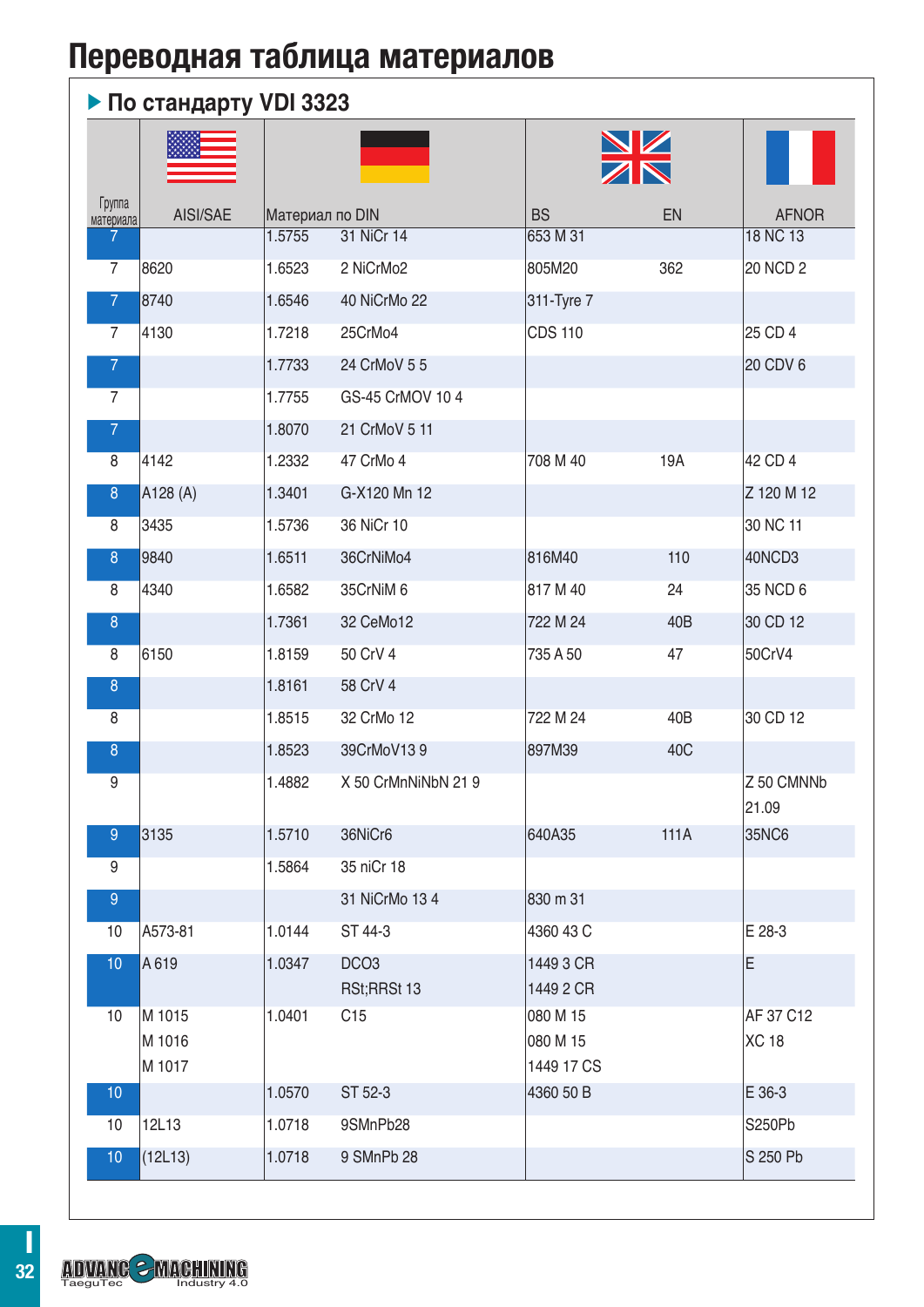

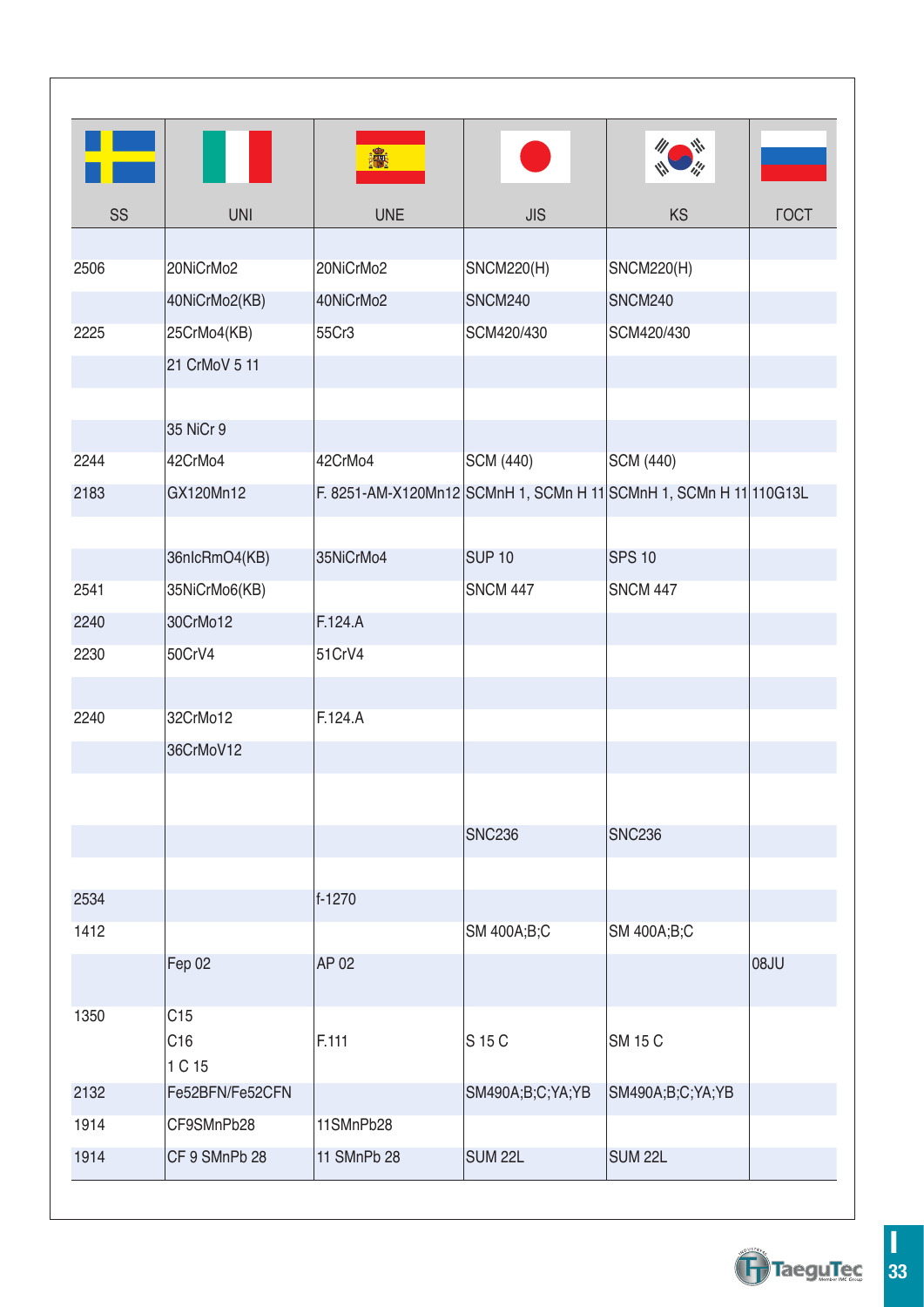### **По стандарту VDI 3323**

| Группа<br>материала | AISI/SAE         | Материал по DIN |                  | <b>BS</b><br>EN             | <b>AFNOR</b>           |
|---------------------|------------------|-----------------|------------------|-----------------------------|------------------------|
| 10                  |                  | 1.0723          | 15 S 22          | 210 A 15                    |                        |
| 10                  |                  | 1.2083          | 15 S 20          | 210 M 15                    |                        |
| 10                  | H 11             | 1.2343          | x 38 CrMoV 5 1   | <b>BH 11</b>                | Z 38 CDV 5             |
|                     |                  |                 |                  |                             |                        |
| 10 <sup>1</sup>     | H 13             | 1.2344          | X 40 CrMoV 5 1   | <b>BH13</b>                 | Z 40 CDV 5             |
| 10                  | A2               | 1.2363          | X100 CrMoV 51    | BA <sub>2</sub>             | Z 100 CDV 5            |
| 10                  | D <sub>2</sub>   | 1.2379          | X 155 CrVMo 12 1 | B <sub>D</sub> <sub>2</sub> | Z 160 CDV 12           |
| 10                  | HNV <sub>3</sub> | 1.2379          | X210Cr12G        | B <sub>D2</sub>             | Z160CDV12              |
| 10 <sup>°</sup>     | $D$ 4 (D 6)      | 1.2436          | X 210 CrW 12     | BD <sub>6</sub>             | Z 200 CD 12            |
| 10                  | H 21             | 1.2581          | X 30 WCrV 9 3    | <b>BH 21</b>                | Z 30 WCV 9             |
| 10                  |                  | 1.2601          | X 165 CrMoV 12   |                             |                        |
| 10                  | H <sub>12</sub>  | 1.2606          | X 37 CrMoW 5 1   | <b>BH12</b>                 | Z 35 CWDV 5            |
| 10                  | D <sub>3</sub>   | 1.3343          | $S6-5-2$         | BM <sub>2</sub>             | Z200C12                |
| 10                  | N08028           | 1.4563          |                  |                             | Z1NCDU31-27-03         |
| 10 <sup>1</sup>     | ASTM A353        | 1.5662          | X8Ni9            | 1501-509;510                |                        |
| 10                  | <b>ASM A353</b>  | 1.5662          | X8Ni9            | 502-650                     | 9 Ni                   |
| 10                  | 2517             | 1.5680          | 12Ni19           | 12Ni19                      | Z18N5                  |
| 10                  | 2515             | 1.5680          | 12 Ni 19         |                             | Z 18 N 5               |
| 11                  |                  | 1.3202          | $S$ 12-1-4-5     | <b>BT 15</b>                |                        |
| 11                  |                  | 1.3207          | S 10-4-3-10      | <b>BT42</b>                 | Z130WKCDV              |
| 11                  | T <sub>15</sub>  | 1.3243          | $S$ 6-5-2-5      |                             | <b>KCV</b>             |
|                     |                  |                 |                  |                             | 06-05-05-04-02         |
| 11                  |                  | 1.3246          | S 7-4-2-5        |                             | Z110 WKCDV             |
| 11 <sub>1</sub>     |                  | 1.3247          | $S$ 2-10-1-8     | <b>BM 42</b>                | 07-05-04<br>Z110 DKCWV |
|                     |                  |                 |                  |                             | 09-08-04               |
| 11                  | M 42             | 1.3249          | $S$ 2-9-2-8      | <b>BM 34</b>                |                        |
| 11                  | T4               | 1.3255          | $S$ 18-1-2-5     | BT <sub>4</sub>             | Z 80 WKCV              |
|                     |                  |                 |                  |                             | 18-05-04-0             |
| 11                  | M 2              | 1.3343          | $S6-5-2$         | BM <sub>2</sub>             | Z 85 WDCV              |
| 11                  | <b>M7</b>        | 1.3348          | $S2-9-2$         |                             | <b>Z 100 DCWV</b>      |
|                     |                  |                 |                  |                             | $09-04-02-$            |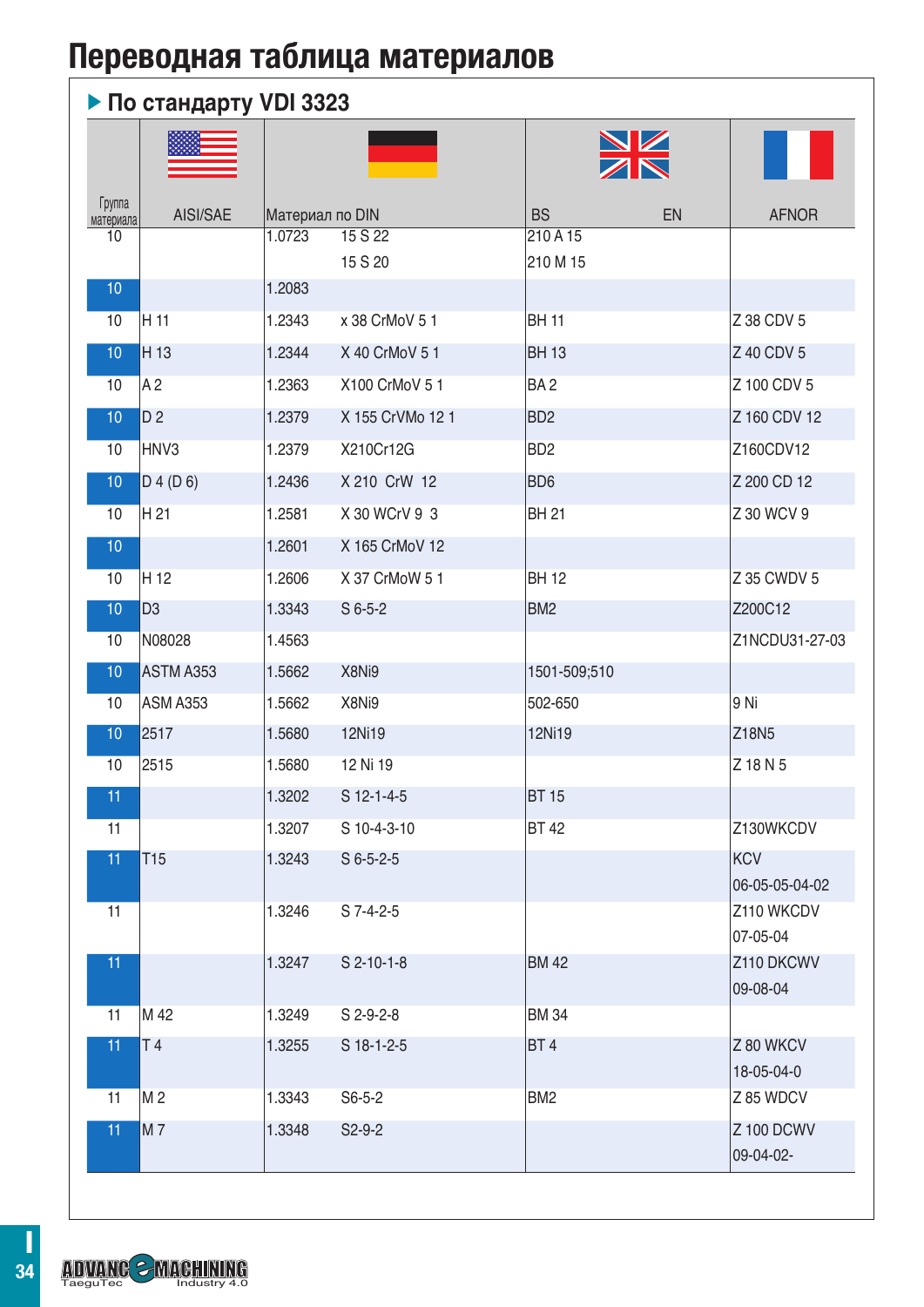|                  |                   | 翕                |                   |                   |             |
|------------------|-------------------|------------------|-------------------|-------------------|-------------|
| SS               | <b>UNI</b>        | <b>UNE</b>       | <b>JIS</b>        | <b>KS</b>         | <b>TOCT</b> |
| 1922             |                   | F.210.F          | <b>SUM 32</b>     | <b>SUM 32</b>     |             |
| 2314             |                   |                  |                   |                   |             |
|                  | X 37 CrMoV 5 1 KU |                  |                   |                   |             |
| 2242             | X40CrMoV511KU     | F-5318           | SKD61             | STD61             |             |
| 2260             | X100CrMoV51KU     | F-5227           | SKD <sub>12</sub> | STD <sub>12</sub> |             |
| 2310             | X165CrMoW12KU     | X160CrMoW12KU    |                   |                   |             |
| 2736             |                   |                  |                   |                   |             |
| 2312             | X215CrW 12 1 KU   | F-5213           |                   |                   |             |
|                  | X30WCrV 93 KU     | $F-526$          | SKD <sub>5</sub>  | STD <sub>5</sub>  |             |
| 2310             |                   |                  |                   |                   |             |
|                  | X 35 CrMoW 05 KU  | F.537            |                   |                   |             |
| 2715             | X210Cr13KU        | X210Cr12         | SUH <sub>3</sub>  | STR <sub>3</sub>  |             |
| 2584             |                   |                  |                   |                   |             |
|                  | 14 Ni 6 KG;KT     | XBNiO9           |                   |                   |             |
|                  | X10Ni9            | F-2645           | SL9N60(53)        | SL9N590(520)      |             |
|                  |                   |                  |                   |                   |             |
|                  |                   |                  |                   |                   |             |
|                  | HS 12-1-5-5       | $12 - 1 - 5 - 5$ |                   |                   |             |
|                  |                   |                  |                   |                   |             |
| 2723             | HS 6-5-2-5        | $6 - 5 - 2 - 5$  | SKH <sub>55</sub> | SKH <sub>55</sub> |             |
|                  |                   |                  |                   |                   |             |
| $7 - 4 - 2 - 5$  | HS 7-4-2-5        | M 35             |                   |                   |             |
| $2 - 10 - 1 - 8$ | HS 2-9-1-8        | M 41             |                   |                   |             |
|                  | $2 - 9 - 2 - 8$   |                  |                   |                   |             |
|                  |                   |                  |                   |                   |             |
|                  |                   |                  |                   |                   |             |
| 2722             | <b>HS 652</b>     | F-5604           | <b>SKH 51</b>     | SKH <sub>51</sub> |             |
| 2782             | <b>HS 292</b>     | F-5607           |                   |                   |             |
|                  |                   |                  |                   |                   |             |
|                  |                   |                  |                   |                   |             |

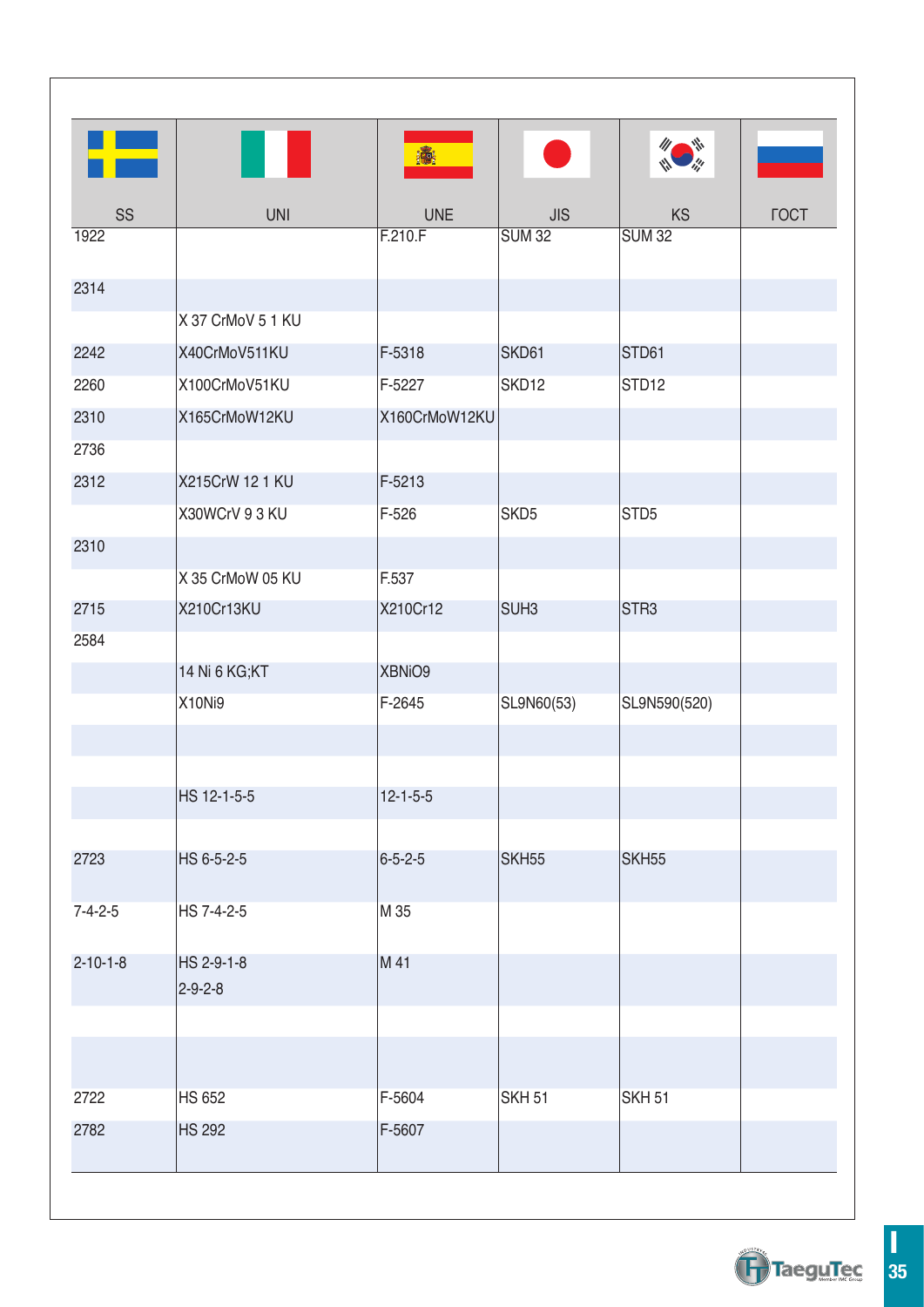#### **По стандарту VDI 3323**

|                     |                                  |                 |                         |                 | $\frac{N}{N}$ |                                 |
|---------------------|----------------------------------|-----------------|-------------------------|-----------------|---------------|---------------------------------|
| Группа<br>материала | AISI/SAE                         | Материал по DIN |                         | <b>BS</b>       | EN            | <b>AFNOR</b>                    |
| 11                  | T 1                              | 1.3355          | S 18-0-1                | BT <sub>1</sub> |               | Z 80 WCV 18-4-01                |
| 11                  | 630                              | 1.4548          |                         |                 |               | Z7CNU17-04                      |
| 11                  | HNV <sub>3</sub>                 | 1.4718          | X45CrSi 93              | 401S45          | 52            | Z45CS9                          |
| 11                  | 422                              | 1.4935          | x20 CrMoWV 12 1         |                 |               |                                 |
| 12                  | 403                              | 1.4000          | X6Cr13                  | 403 S 17        |               | Z 6 C 13                        |
| 12                  |                                  | 1.4001          | X6Cr14                  |                 |               |                                 |
| 12                  | (410S)                           | 1.4001          | X7 Cr 13                | (403 S 7)       |               | Z 8 C 13                        |
| 12                  | 405                              | 1.4002          | X6CrA12                 | 405S17          |               | <b>Z8CA12</b>                   |
| 12                  | 405                              | 1.4002          | X6 CrAI 13              | 405 S 17        |               | Z6CA13                          |
| 12                  | 416                              | 1.4005          | <b>X12CrS 13</b>        | 416 S 21        |               | Z11 CF 13                       |
| 12                  | 410; CA-15                       | 1.4006          | (G-)X10 Cr 13           | 410S21          | 56A           | Z <sub>10</sub> C <sub>13</sub> |
| 12                  | 430                              | 1.4016          | X8Cr17                  | Z8C17           |               | 430S15                          |
| 12                  | 430                              | 1.4016          | X6 Cr 17                | 430 S 15        | 60            | Z 8 C 17                        |
| 12                  |                                  | 1.4027          | G-X20Cr14               | 420 C 29        |               | Z20 C 13M                       |
| 12                  |                                  | 1.4027          | G-X 20 Cr 14            | 420 C 29        |               | Z 20 C 13M                      |
| 12                  | 420                              | 1.4028          | X30 Cr 13               | 420 S 45        |               | Z 30 C 13                       |
| 12                  |                                  | 1.4086          | G-X120Cr29              | 452C11          |               |                                 |
| 12                  | 430 F                            | 1.4104          | X12CrMoS17              | 420 S 37        |               | Z 10 CF 17                      |
| 12                  | 440B                             | 1.4112          | X90 CrMoV 18            |                 |               |                                 |
| 12                  | 434                              | 1.4113          | X6CrMo 17               | 434 S 17        |               | Z 8 CD 17.01                    |
| 12                  |                                  | 1.4340          | G-X40CrNi27 4           |                 |               |                                 |
| 12                  | S31500                           | 1.4417          | X2CrNiM0Si195           |                 |               |                                 |
| 12                  | S31500                           | 1.4417          | X2 CrNoMoSi 18 5 3      |                 |               |                                 |
| 12                  |                                  | 1.4418          | X4 CrNiMo16 5           |                 |               | Z6CND16-04-01                   |
| 12                  | XM <sub>8</sub><br>430 Ti<br>439 | 1.4510          |                         |                 |               | Z 4 CT 17                       |
| 12                  | 430tl                            | 1.4510          | X6 CrTi 17              |                 |               | Z 4 CT 17                       |
| 12                  |                                  | 1.4511          | X 6 CrNb 17(X 6 CrNb 17 |                 |               | Z 4 CNb 17                      |
| 12                  | 409                              | 1.4512          | X 6 CrTi 12             | <b>LW 19</b>    |               | Z 3 CT 12                       |
|                     |                                  |                 | (X2CrTi12)              | 409 S 19        |               |                                 |
| 12                  |                                  | 1.4720          | X20CrMo13               |                 |               |                                 |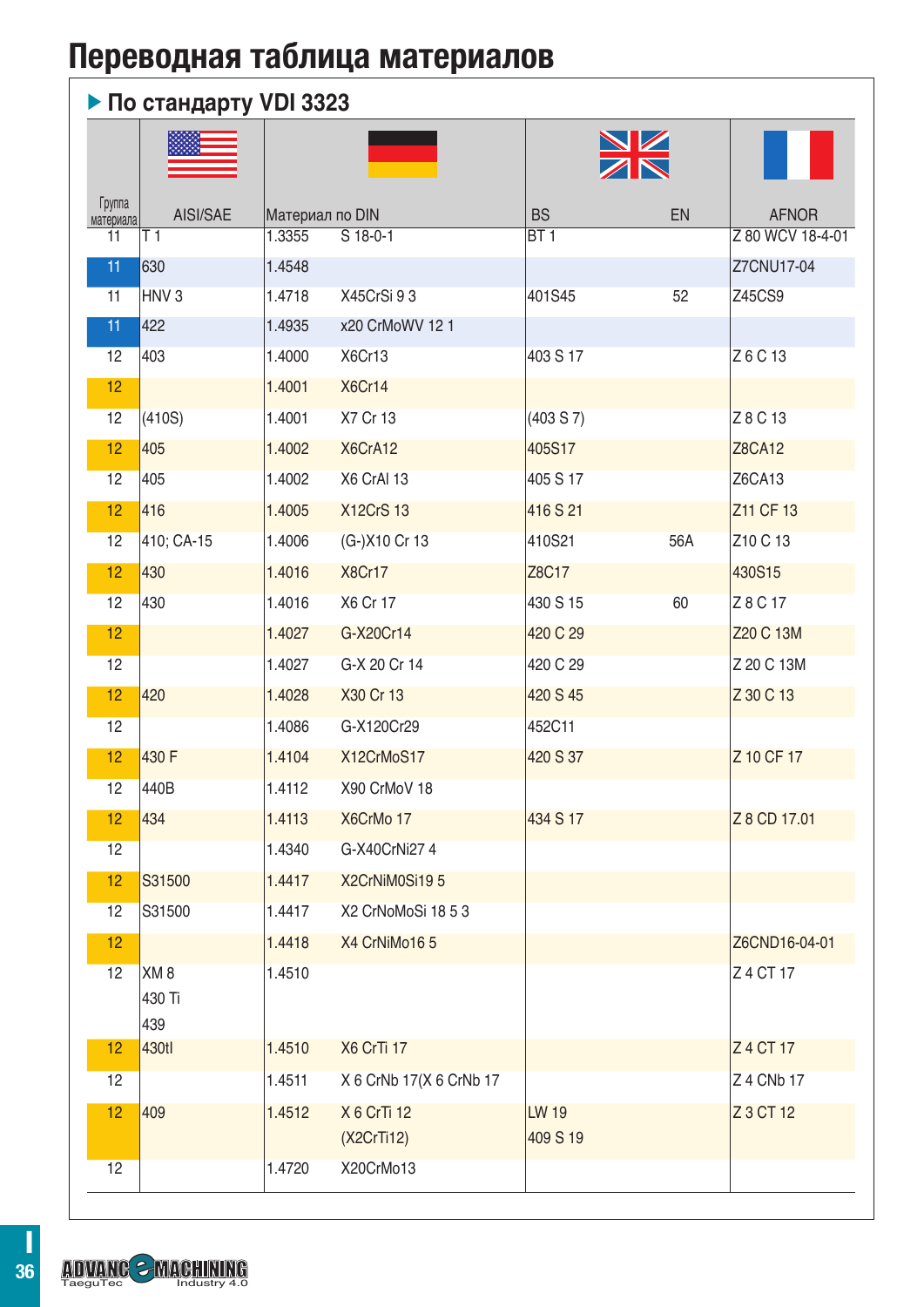| F    |                 | 鑫                             | $\bullet$        |                   |             |
|------|-----------------|-------------------------------|------------------|-------------------|-------------|
| SS   | <b>UNI</b>      | <b>UNE</b>                    | <b>JIS</b>       | KS                | <b>TOCT</b> |
|      |                 |                               |                  |                   |             |
|      |                 |                               |                  |                   |             |
|      | X45CrSi8        | F322                          | SUH <sub>1</sub> | STR <sub>1</sub>  |             |
| 2301 | X6Cr13          | F.3110                        | <b>SUS403</b>    | <b>STS 403</b>    |             |
|      |                 | F8401                         |                  |                   |             |
| 2301 |                 |                               |                  |                   |             |
|      | X6CrAI13        |                               |                  |                   |             |
| 2302 | X6CrAI13        |                               |                  |                   |             |
| 2380 | X12 CrSC13      | F-3411                        | <b>SUS 416</b>   | <b>SUS 416</b>    |             |
| 2302 | X12Cr13         | F.3401                        | <b>SUS 410</b>   | <b>SUS 410</b>    |             |
| 2320 | X8Cr17          | F.3113                        |                  |                   |             |
| 2320 | X8Cr17          | F.3113                        | <b>SUS 430</b>   | <b>SUS 430</b>    |             |
|      |                 |                               |                  |                   |             |
|      |                 |                               |                  |                   |             |
| 2304 |                 |                               |                  |                   |             |
|      |                 |                               |                  |                   |             |
| 2383 | <b>X10CrS17</b> | F.3117                        | <b>SUS430F</b>   | <b>STS 430F</b>   |             |
|      |                 |                               |                  |                   |             |
| 2325 | X8CrMo17        |                               | <b>SUS434</b>    | <b>STS 434</b>    |             |
|      |                 |                               |                  |                   |             |
| 2376 |                 |                               |                  |                   |             |
| 2376 |                 |                               |                  |                   |             |
| 2387 |                 |                               |                  |                   |             |
|      | X 6 CrTi 17     | F.3115-X 5 CrTi 17 SUS 430 LK |                  | <b>STS 430 LX</b> | 08 Ch17T    |
|      |                 |                               |                  |                   |             |
|      |                 |                               |                  |                   |             |
|      | X 6 CrNb 17     | F.3122-X 5 CrNb 17 SUS 430 LK |                  | <b>STS 430 LX</b> |             |
|      | X 6 CrTi 17     |                               | <b>SUH 409</b>   | <b>STR 409</b>    |             |
|      |                 |                               |                  |                   |             |
|      |                 |                               |                  |                   |             |

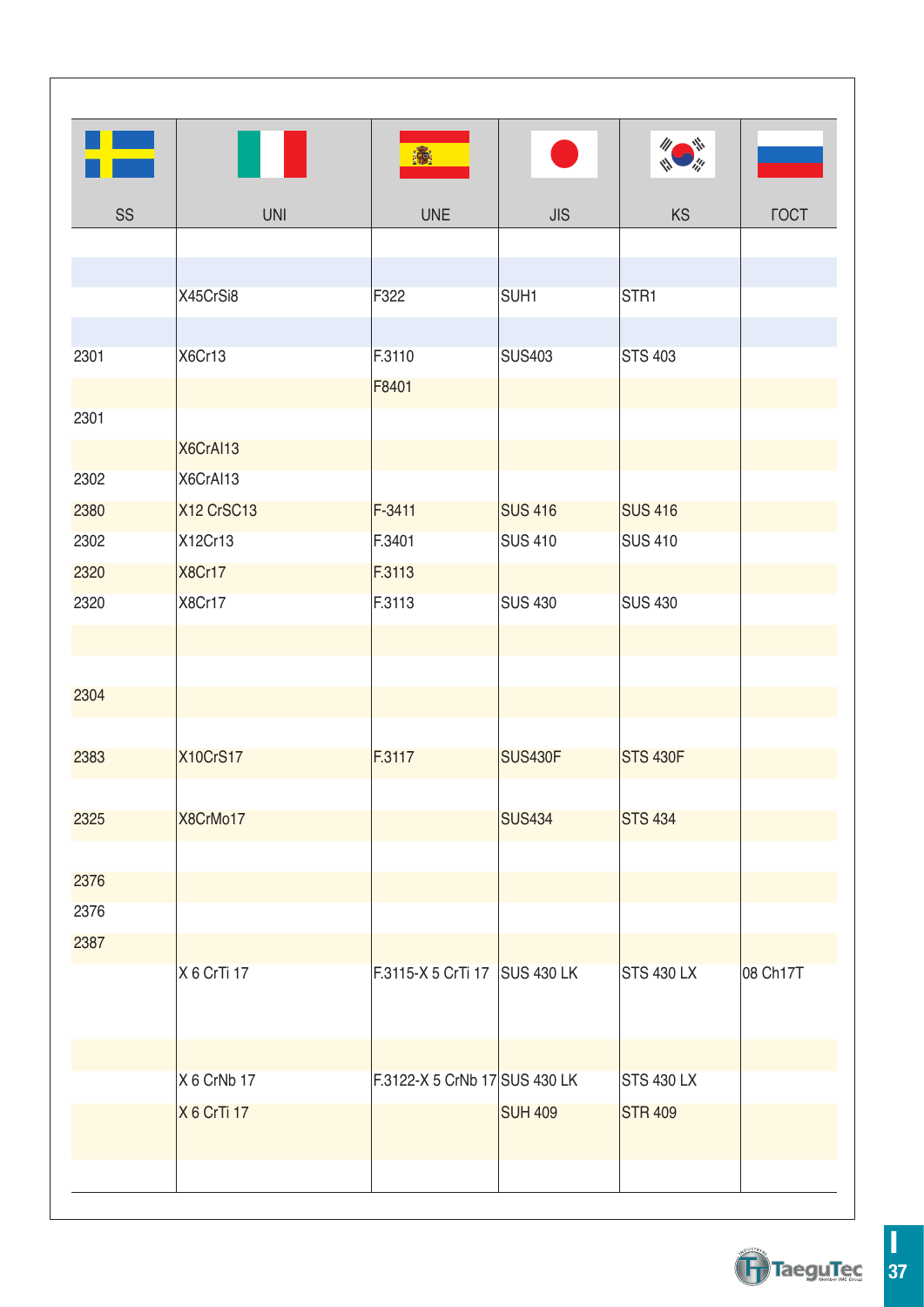#### **По стандарту VDI 3323**

| Группа<br>материала | AISI/SAE         | Материал по DIN |                                        | <b>BS</b>                                             | EN  | <b>AFNOR</b>    |
|---------------------|------------------|-----------------|----------------------------------------|-------------------------------------------------------|-----|-----------------|
| 12                  | 405              | 1.4724          | X10CrA113                              | 403S17                                                |     | Z10C13          |
| 12                  | 430              | 1.4742          | X10CrA118                              | 439S15                                                | 60  | Z10CAS18        |
| 12                  | HNV <sub>6</sub> | 1.4747          | X80CrNiSi20                            | 443S65                                                | 59  | Z80CSN20.02     |
| 12                  | 446              | 1.4749          | x18 cRn 28                             |                                                       |     |                 |
| 12                  | 446              | 1.4762          | X10CrA124                              |                                                       |     | Z10CAS24        |
| 12                  | EV <sub>8</sub>  | 1.4871          | X 53 CrMnNiN 21 9                      | 349 S 54                                              |     | Z 52 CMN 21.09  |
| 12                  | 302              |                 | x12 CrNi 189                           | 302 S 31                                              |     | Z 10 CN 18-09   |
| 12                  | 429              |                 | X10 CrNi 15                            |                                                       |     |                 |
| 13                  | 420              | 1.4021          | X20Cr13                                | 420S37                                                |     | Z 20 C 13       |
| 13                  | 420              | 1.4031          | X40 Cr 13                              |                                                       |     | Z 40 C 14       |
| 13                  |                  | 1.4034          | X46Cr13                                | 420 S 45                                              |     | Z40 C 14        |
| 13                  | 431              | 1.4057          | X20CrNi172                             | 431 S 29                                              | 57  | Z 15 CN 16.02   |
| 13                  |                  | 1.4125          | X 105 CrMo 17                          |                                                       |     | Z 100 CD 17     |
| 13                  | CA6-NM           | 1.4313          | G-X4 CrNi 13 4                         | 425 C 11                                              |     | Z 4 CND 13-04 M |
| 13                  | 630              | 1.4542          | X 5 CrNiCuNb 17 4<br>(X5CrNiCuNb 16-4) |                                                       |     |                 |
| 13                  |                  | 1.4544          |                                        | S. 524<br>S. 526                                      |     |                 |
| 13                  | 348              | 1.4546          | X5CrNiNb 18-10                         | 347 S 31<br>2 S. 130<br>2 S. 143/144/145<br>S.525/527 |     |                 |
| 13                  |                  | 1.4922          | x20cRmV12-1                            |                                                       |     |                 |
| 13                  |                  | 1.4923          | X22 CrMoV12 1                          |                                                       |     |                 |
| 14                  | 304              | 1.4301          | X 5 CrNi 189                           | 304 S 15                                              |     | Z 5 CN 18.09    |
| 14                  | 303              | 1.4305          | X10 CrNiS 189                          | 303 S 21                                              | 58M | Z 8 CNF 18-09   |
| 14                  | 304L             | 1.4306          | X2CrNi189                              | 304S12                                                |     | Z2CrNi18 10     |
| 14                  | 304L             | 1.4306          | X2 CrNi 18 10                          | 304 S 11                                              |     | Z 3 CN 19-11    |
| 14                  | $CF-8$           | 1.4308          | X6 CrNi 189                            | 304 C 15                                              | 58E | Z 6 CN 18-10 M  |
| 14                  | 301              | 1.4310          | X12CrN i177                            | 301 S 21                                              |     | Z 12 CN 17.07   |

TaeguTec Industry 4.0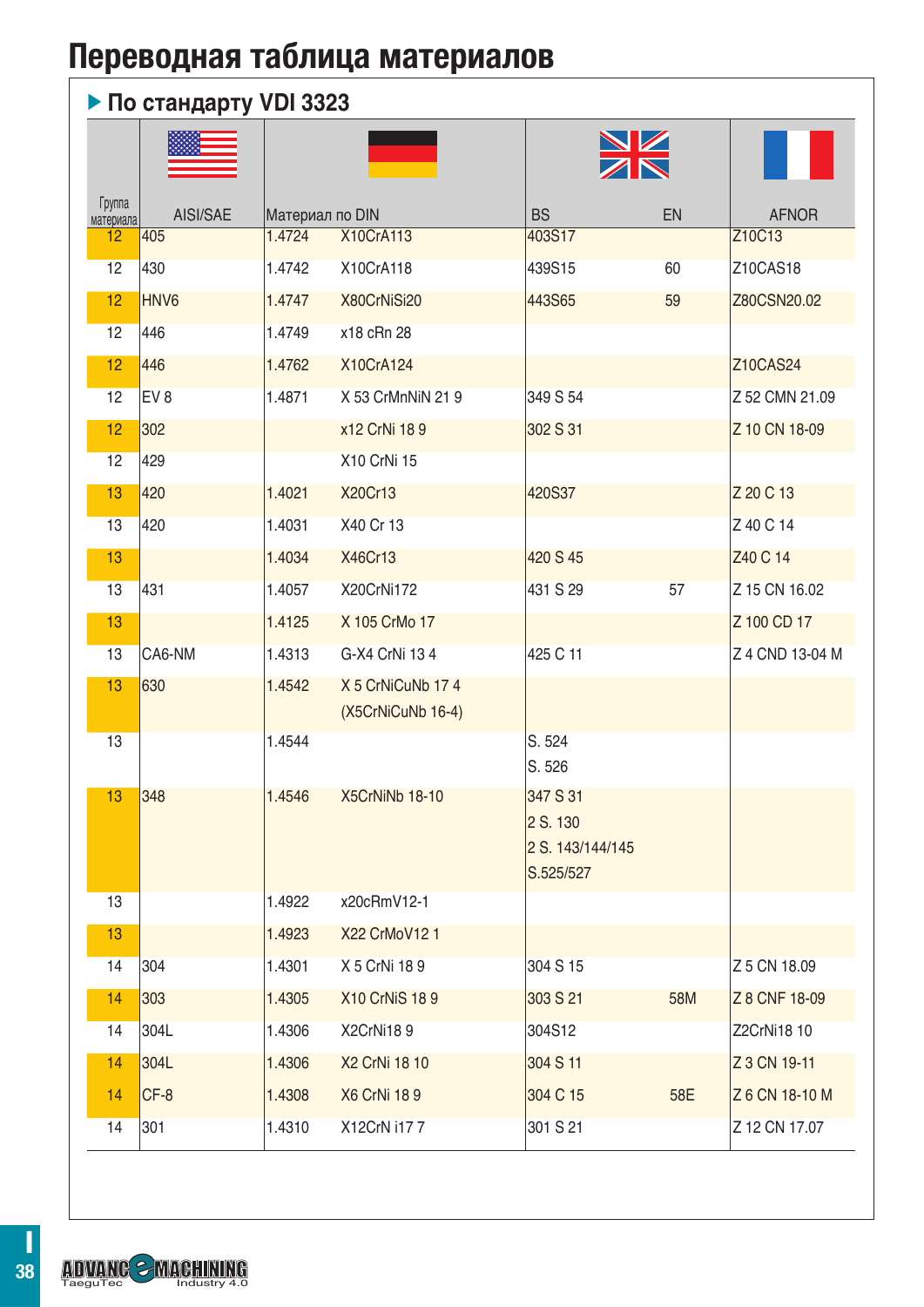| H         |                  | <b>3</b>   |                   |                   |             |
|-----------|------------------|------------|-------------------|-------------------|-------------|
| SS        | <b>UNI</b>       | <b>UNE</b> | <b>JIS</b>        | <b>KS</b>         | <b>FOCT</b> |
|           | X10CrA112        | F.311      |                   |                   |             |
|           | X8Cr17           | F.3113     | <b>SUS430</b>     | STS430            |             |
|           | X80CrSiNi20      | F.320B     | SUH <sub>4</sub>  | STR4              |             |
| 2322      | X16Cr26          |            | <b>SUH446</b>     | <b>STR446</b>     |             |
|           | X53CrMnNiN219    |            | SUH35, SUH36      | STR35, STR36      |             |
| 2330      |                  |            |                   |                   |             |
|           |                  |            |                   |                   |             |
| 2303      | 14210            |            |                   |                   |             |
| $-2304$   |                  |            |                   |                   |             |
|           | X40Cr14          | F.3405     | <b>SUS420J2</b>   | <b>STS420J2</b>   |             |
| 2321      | X16CrNi16        | F.3427     | <b>SUS431</b>     | STS431            |             |
|           | X 105 CrMo 17    |            |                   |                   |             |
| 2385      | (G)X6CrNi304     |            | SCS <sub>5</sub>  | SSC <sub>5</sub>  |             |
|           |                  |            |                   |                   |             |
|           | X 6 CrNiTi 18 11 |            |                   |                   | 08Ch 18N12T |
|           | X 6 CrNiNb 18 11 |            |                   |                   |             |
|           |                  |            |                   |                   |             |
| 2317      | x20cRmOnl 12 01  |            |                   |                   |             |
|           |                  |            |                   |                   |             |
| 2332;2333 |                  |            |                   |                   |             |
| 2346      | X10CrNiS18.09    | F.3508     | <b>SUS303</b>     | <b>STS303</b>     |             |
| 2352      | x2cRnI18 11      | F.3503     | SCS <sub>19</sub> | SSC <sub>19</sub> |             |
| 2352      | X2CrNi18 11      |            |                   |                   |             |
| 2333      |                  |            | <b>SUS304L</b>    | STS304L           |             |
| 2331      | X2CrNi18 07      | F.3517     |                   |                   |             |

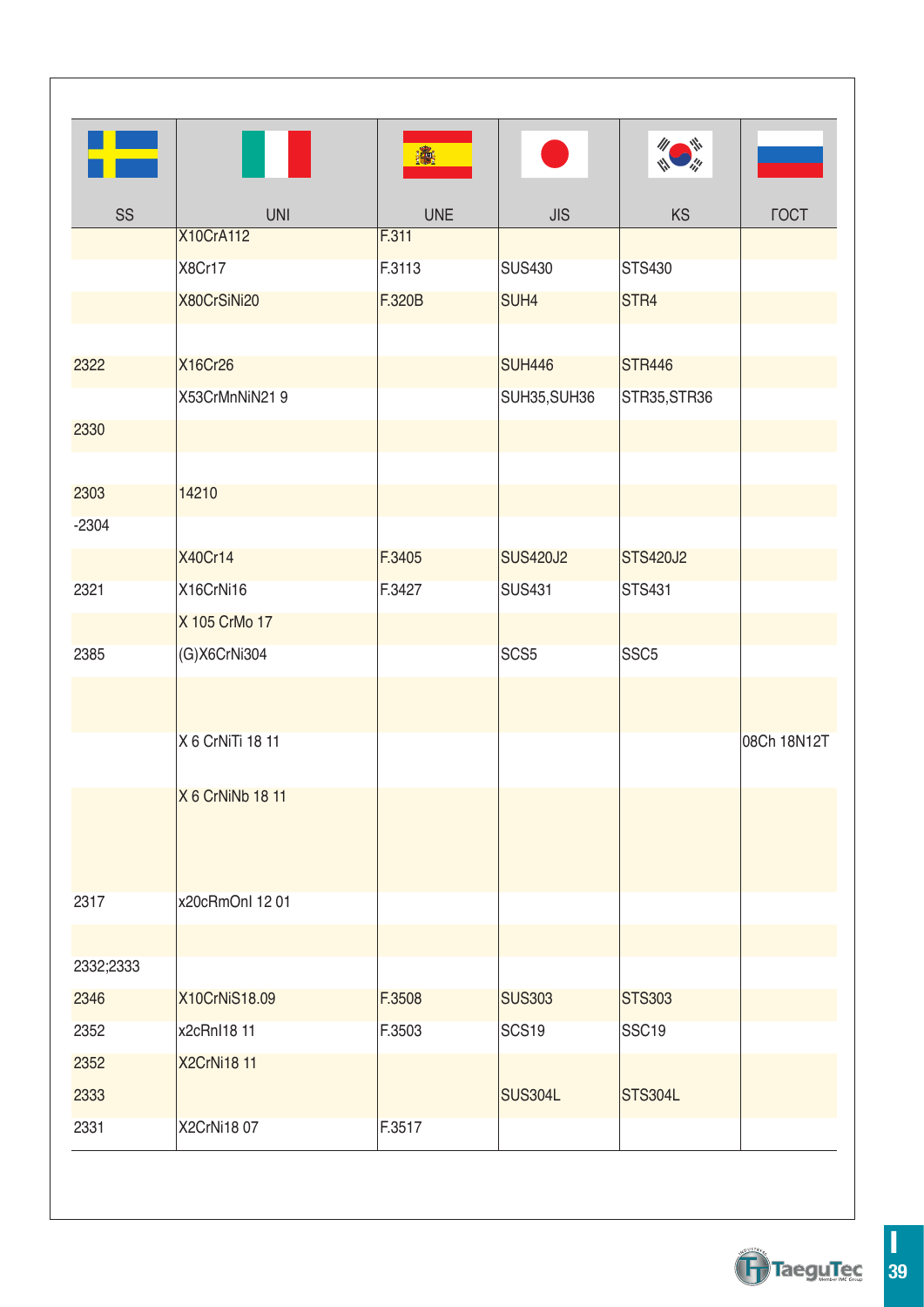### **По стандарту VDI 3323**

|                     |          |        |                                                                | $\frac{\sum\limits_{k}}{k}$                                                            |     |                                                                                                                                |
|---------------------|----------|--------|----------------------------------------------------------------|----------------------------------------------------------------------------------------|-----|--------------------------------------------------------------------------------------------------------------------------------|
| Группа<br>материала | AISI/SAE |        | Материал по DIN                                                | <b>BS</b>                                                                              | EN  | <b>AFNOR</b>                                                                                                                   |
| 14                  | 304 LN   | 1.4311 | <b>X2 CrNiN 18 10</b>                                          | 304 S 62                                                                               |     | Z 2 CN18.10                                                                                                                    |
| 14                  |          | 1.4312 | G-X10CrNi188                                                   | 302C25                                                                                 |     | Z10CN18.9M                                                                                                                     |
| 14                  | 305      | 1.4312 | X8 CrNi 18 12                                                  | 305 S 19                                                                               |     |                                                                                                                                |
| 14                  |          | 1.4332 | X2 CrNi 18-8                                                   |                                                                                        |     |                                                                                                                                |
| 14                  | 304      | 1.4350 | X5CrNi189                                                      | 304S15                                                                                 | 58E | Z6CN18.09                                                                                                                      |
| 14                  | S32304   | 1.4362 | <b>X2 CrNiN 23 4</b>                                           |                                                                                        |     | Z 2 CN 23-04 AZ                                                                                                                |
| 14                  | 202      | 1.4371 | X3 CrMnNiN 188 8 7                                             | 284 S 16                                                                               |     | Z 8 CMN<br>18-08-05                                                                                                            |
| 14                  | 316      | 1.4401 | X 5 CrNiMo 17 12 2<br>(X4 CrNiMo 17 -12-2)                     | 316 S 13<br>316 S 17<br>316 S 19<br>316 S 31<br>316 S 33                               |     | Z 3 CND 17 -11-01<br>Z 6 CND 17-11<br>Z 6 CND 17-11-02<br>Z 7 CND 17-11-02<br>Z 7 CND 17-12-02                                 |
| 14                  | 316L     | 1.4404 | X2 CrNiMo 17 13 2<br>(X2 CrNiMo 17-12-2)<br>GX 2 CrNiMoN 18-10 | 316 S 11, 316 S 13<br>316 S 14, 316 S 31;<br>316 S 42, S.537;316<br>C 12, T.75, S. 161 |     | Z 2 CND 17-12<br>Z 2 CND 18-13<br>Z 3 CND 17-11-02<br>Z <sub>3</sub> CND<br>17-12-02 FF<br>Z 3 CND 18-12-03<br>Z 3 CND 19.10 M |
| 14                  | 316LN    | 1.4406 | X2 CrNiMoN 17 12 2<br>(X2CrNiMoN 18-10)                        | 316 S 61<br>316 S 63                                                                   |     | Z2 CND 17-12 AZ                                                                                                                |
| 14                  | CF-8M    | 1.4408 | GX 5 CrNiMoN 7 12 2<br>G-X 6 CrNiMo 18 10                      | 316 C 16 (LT 196)<br>ANC <sub>4</sub> B                                                |     |                                                                                                                                |
| 14                  |          | 1.4410 | G-X10CrNiMo189                                                 |                                                                                        |     | Z5CNaD20.12M                                                                                                                   |
| 14                  | 316 Ln   | 1.4429 | X2 CrNiMo 17 -13-3                                             | 316 S 62                                                                               |     | Z 2 CND 17-13 Az                                                                                                               |
| 14                  | 316L     | 1.4435 | X2 CrNiMo18 14 3                                               | 316 S 11:316 S 13<br>316 S 14;316 S 31<br>LW 22<br>LWCF <sub>22</sub>                  |     | Z 3 CND 17-12-03<br>Z 3 CND 18-14-03                                                                                           |
| 14                  | 316      | 1.4436 | X 5 CrNiMo 17 13 3<br>(X4CRNIMO 17-13-3)                       | 316 S 19; 316 S 31<br>316 S 33<br><b>LW 23</b><br>LWCF <sub>23</sub>                   |     | Z 6 CND 18-12-03<br>Z 7 CND 18-12-03                                                                                           |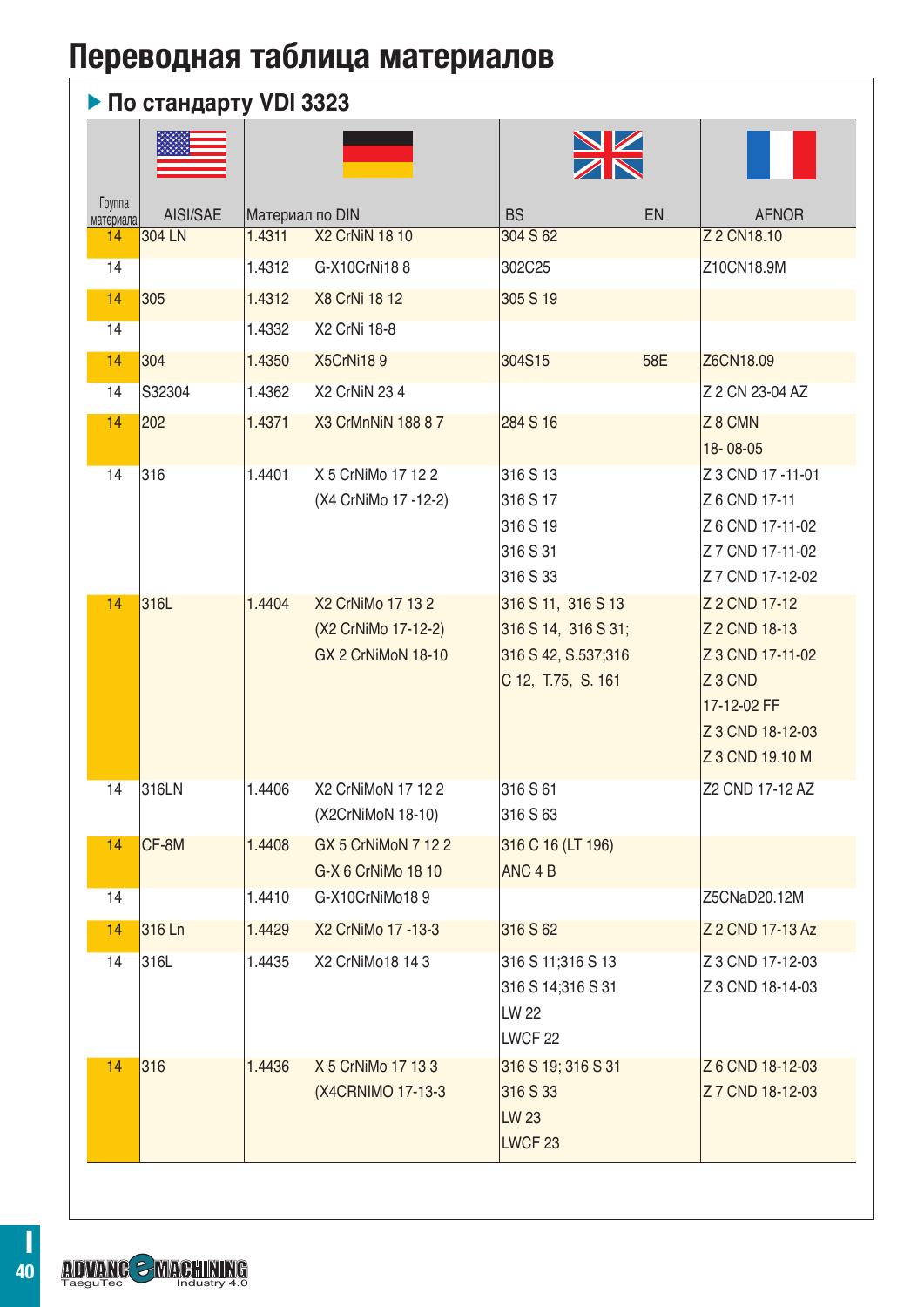|      |                    | 編                                     |                  |                   |               |
|------|--------------------|---------------------------------------|------------------|-------------------|---------------|
| SS   | <b>UNI</b>         | <b>UNE</b>                            | <b>JIS</b>       | <b>KS</b>         | <b>TOCT</b>   |
| 2371 | X2CrNiN1810        |                                       | SUS304LN         | STS304LN          |               |
|      |                    |                                       |                  |                   |               |
|      |                    |                                       |                  |                   |               |
|      |                    |                                       |                  |                   |               |
| 2332 | <b>X5CrNi18 10</b> | F.3551                                | <b>SUS304</b>    | <b>STS304</b>     |               |
|      |                    |                                       |                  |                   |               |
|      |                    |                                       |                  |                   |               |
|      |                    |                                       |                  |                   |               |
| 2347 | X 5 CrNiMo 17 12   | F.3534-X 5 CrNiMo<br>17122            | <b>SUS 316</b>   | <b>STS 316</b>    |               |
|      |                    |                                       |                  |                   |               |
|      |                    |                                       |                  |                   |               |
|      |                    |                                       |                  |                   |               |
| 2348 | X 2 CrNiMo 17 12   | F.3533 - X 2 CrNiMo<br>17 13 2        |                  |                   |               |
|      | G-X 2 CrNiMo 19 11 | F.3537 - X 2 CrNiMo                   | <b>SUS 316 L</b> | <b>STS 316 L</b>  |               |
|      |                    | 17 13 3                               |                  |                   |               |
|      |                    |                                       |                  |                   |               |
|      |                    |                                       |                  |                   |               |
|      |                    |                                       |                  |                   |               |
|      | X 2 CrNiMoN 17 12  | F.3542-X 2 CrNiMoN<br>17122           | SUS316LN         | STS316LN          |               |
| 2343 |                    | F.8414-AM-X7                          |                  |                   | 07 Ch         |
|      |                    | <b>CrNiMo 20 10</b>                   | <b>SCS 14</b>    | <b>SSC 14</b>     | 18N10G2S2MSL  |
| 2328 |                    |                                       |                  |                   |               |
| 2375 | X 2 CrNiMoN 17 13  | F.3543-X 2 CrNiMoN 17 13 3 SUS 316 LN |                  | <b>STS 316 LN</b> |               |
| 2375 | X 2 CrNiMoN 17 13  | F.3533-X 2 CrNiMo                     |                  |                   |               |
|      |                    | 17 13 2                               | <b>SUS 316 L</b> | <b>STS 316 L</b>  | O3 Ch 17N14M3 |
|      |                    |                                       |                  |                   |               |
| 2343 | X 5 CrNiMo 117 13  | F.3543-X 5 CrNiMo 17 12 2             | <b>SUS 316</b>   | <b>STS 316</b>    |               |
|      | X 8 cRnlmO 17 13   | F.3538-X 5 CrNiMo 17 13               |                  |                   |               |
|      |                    |                                       |                  |                   |               |
|      |                    |                                       |                  |                   |               |

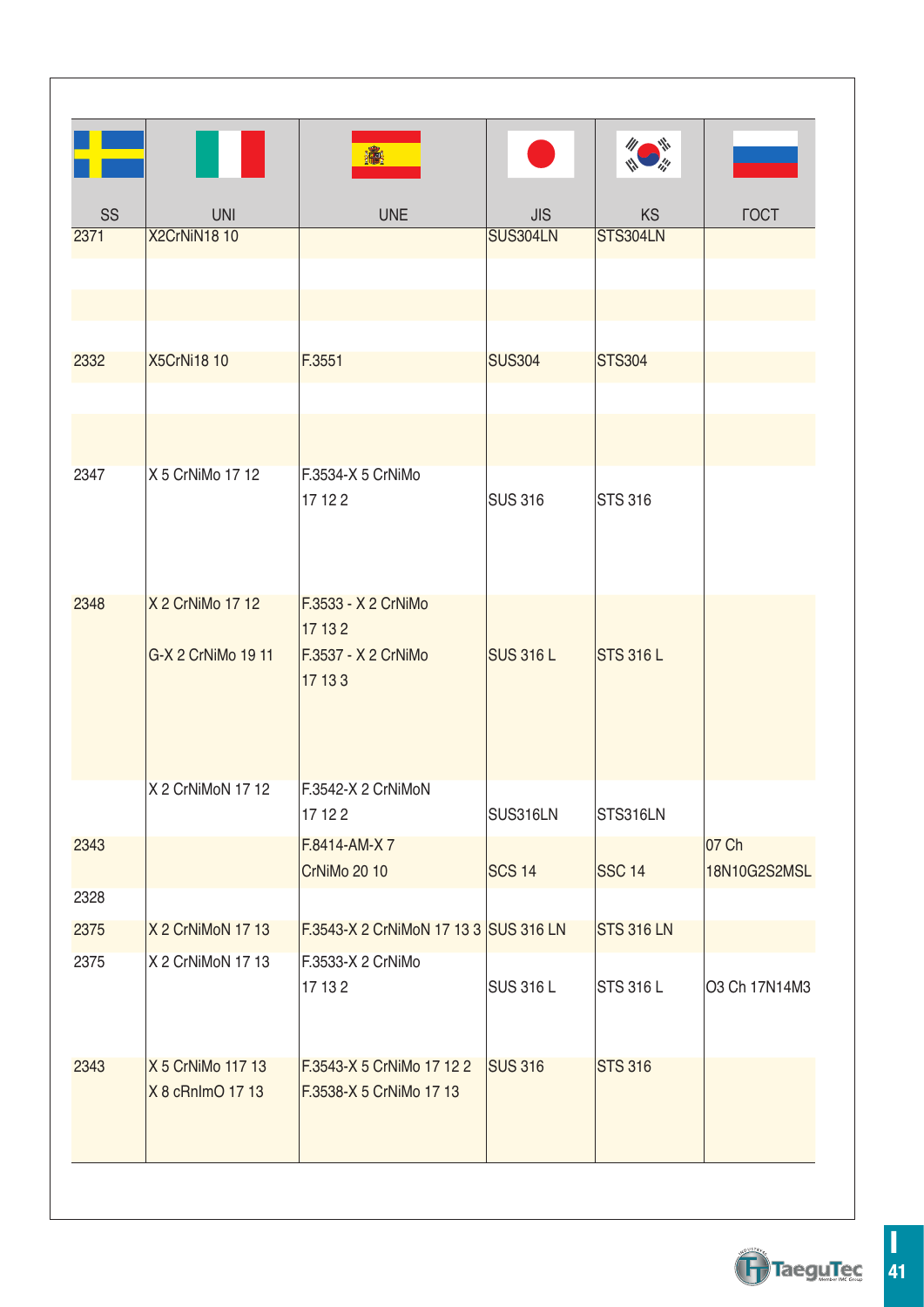### **По стандарту VDI 3323**

|                     |                    |                  |                                         | $\frac{\sum\limits_{k}}{2}$                                     |     |                                                                  |
|---------------------|--------------------|------------------|-----------------------------------------|-----------------------------------------------------------------|-----|------------------------------------------------------------------|
| Группа<br>материала | AISI/SAE           | Материал по DIN  |                                         | <b>BS</b>                                                       | EN  | <b>AFNOR</b>                                                     |
| 14                  | 317L               | 1.4438           | X2 CrNiMo 18 16 4<br>(X2CrNiMo 18-15-4) | 317 S 12                                                        |     | Z 2 CND 19-15-04<br>z 3 cnd 19-15-04                             |
| 14                  | (s31726)           | 1.4439           | X2 CrNiMoN 17 13 5                      |                                                                 |     | Z <sub>3</sub> CND<br>18-14-06 AZ                                |
| 14                  |                    | 1.4440           | X 2 CrNiMo 18 13                        |                                                                 |     |                                                                  |
| 14                  | 317                | 1.4449           | X5 CrNiMo 17 13 3                       | 317 S 16                                                        |     |                                                                  |
| 14                  | 329                | 1.4449<br>1.4460 | X 4 CrNiMo 27 5 2<br>(X3CrNiMo27-5-2)   |                                                                 |     | (Z 3 CND 25-07 Az)<br>Z 5 CND 27-05 Az                           |
| 14                  | 329                | 1.4460           | X8CrNiMo275                             |                                                                 |     |                                                                  |
| 14                  |                    | 1.4462           | X2CrNiMoN22 53                          | 318 S 13                                                        |     | Z 3 CND 22-05 Az<br>(Z 2 CND 24 -08 Az)<br>(Z 3 CND 25-06-03 Az) |
| 14                  |                    | 1.4500           | G-X7NiCrMoCuNb25 20                     |                                                                 |     | 23NCDU25.20M                                                     |
| 14                  | 17-7PH             | 1.4504           |                                         | 316S111                                                         |     |                                                                  |
| 14                  | 443<br>444         | 1.4521           | X2CrMoTi18-2                            | 317 S 16                                                        |     |                                                                  |
| 14                  | <b>UNS N 08904</b> | 1.4539           | X1NiCrMoCuN25-20-5                      |                                                                 |     | Z 2 NCDU 25-20                                                   |
| 14                  | CN-7M              | 1.4539           | (G-)X1 NiCrMoCu 25 20 5                 |                                                                 |     | Z1 NCDU 25-02 M                                                  |
| 14                  | 321                | 1.4541           | Z 6 CrNiTi 18-10                        | 321 S 31<br>321 S 51 (1010;1105)<br>LW 24<br>LWCF <sub>24</sub> |     | Z 6 CNT 18-10                                                    |
| 14                  | 630                | 1.4542           | X5 CrNiCuNb 174<br>(X5 CrNiChNb 16-4)   |                                                                 |     | Z 7 CNU 15-05<br>Z 7 CNU 17-04                                   |
| 14                  | 17-4PH             | 1.4542           |                                         |                                                                 |     | Z7CNU17-04                                                       |
| 14                  | S31254             | 1.4547           | X1 CrNiMoN 20 18 7                      |                                                                 |     |                                                                  |
| 14                  | 17-4PH             | 1.4548           |                                         |                                                                 |     | Z7CNU17-04                                                       |
| 14                  | 347                | 1.4550           | <b>X6 CrNiNb 18 10</b>                  | 347 S 17                                                        | 58F | Z 6 CNNb 18.10                                                   |
| 14                  |                    | 1.4552           | G-X7CrNiNb189                           |                                                                 |     | Z4CNNb19.10M                                                     |
| 14                  | <b>17-7PH</b>      | 1.4568           |                                         | 316S111                                                         |     |                                                                  |
| 14                  | 316tTi             | 1.4571           | X6 CrNiMoTi 17 12 2                     | 320 S 31                                                        |     | Z 6 CNDT 17-12002                                                |
| 14                  |                    | 1.4581           | G-X 5 CrNiMoNb                          | 318 C 17                                                        |     | Z 4 CNDNb 18.12 M                                                |
| 14                  | 318                | 1.4583           | X 10CrNiMoNb 18 12                      | 303 S 21                                                        |     | Z15CNS20.12                                                      |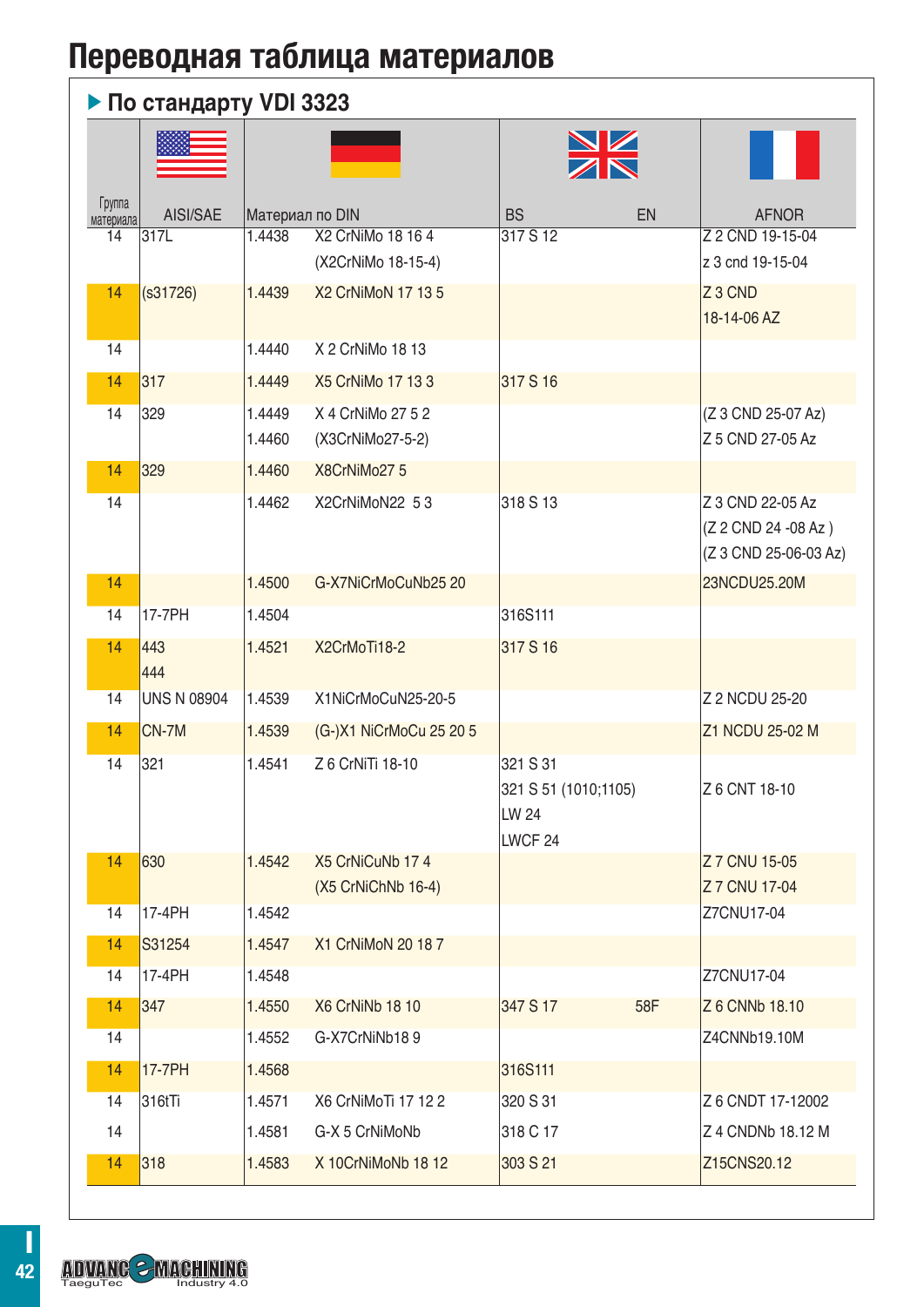| ÷<br>SS<br><b>UNE</b><br><b>KS</b><br><b>TOCT</b><br><b>UNI</b><br><b>JIS</b><br>X2CrNiMo18 16<br><b>SUS317L</b><br><b>STS317L</b><br>f.3539-x 2 cRnImO 18 16 4<br>2367<br>X 5 CrNiMo 18 15<br><b>SUS 317</b><br><b>STS 317</b><br>F.3309-X 8 CrNiMo 17 12 2<br>2324<br>F.3552-X 8 CrNiMo 18 16 4<br>SUS 329 J 1<br>STS 329 J 1<br>2377<br><b>SUS 329 J3L</b><br>STS 329 J3L<br>Z8CNA17-07<br>X2CrNiMo1712<br><b>STS 444</b><br>2326<br>F.3123-X 2 CrMoTiNb 18 2<br><b>SUS 444</b><br>2562<br>2564<br>X 6 CrNiTi 18 11<br>F.3523 - X 6 CrNiTi<br><b>STS 321</b><br>2337<br><b>SUS 321</b><br>06Ch18N10T<br>18 10<br>08Ch18N10T<br>09Ch18N10T<br>12Ch18N10T<br><b>SSC 24</b><br><b>SCS 24</b><br><b>SUS 630</b><br><b>STS 630</b><br>2378<br>X6CrNiNb18 11<br>F.3552<br><b>SUS347</b><br><b>STS347</b><br>2338<br>Z8CNA17-07<br>X2CrNiMo1712<br>2350<br>x15cRnIsl2 12 |  |  |  |
|----------------------------------------------------------------------------------------------------------------------------------------------------------------------------------------------------------------------------------------------------------------------------------------------------------------------------------------------------------------------------------------------------------------------------------------------------------------------------------------------------------------------------------------------------------------------------------------------------------------------------------------------------------------------------------------------------------------------------------------------------------------------------------------------------------------------------------------------------------------------|--|--|--|
|                                                                                                                                                                                                                                                                                                                                                                                                                                                                                                                                                                                                                                                                                                                                                                                                                                                                      |  |  |  |
|                                                                                                                                                                                                                                                                                                                                                                                                                                                                                                                                                                                                                                                                                                                                                                                                                                                                      |  |  |  |
|                                                                                                                                                                                                                                                                                                                                                                                                                                                                                                                                                                                                                                                                                                                                                                                                                                                                      |  |  |  |
|                                                                                                                                                                                                                                                                                                                                                                                                                                                                                                                                                                                                                                                                                                                                                                                                                                                                      |  |  |  |
|                                                                                                                                                                                                                                                                                                                                                                                                                                                                                                                                                                                                                                                                                                                                                                                                                                                                      |  |  |  |
|                                                                                                                                                                                                                                                                                                                                                                                                                                                                                                                                                                                                                                                                                                                                                                                                                                                                      |  |  |  |
|                                                                                                                                                                                                                                                                                                                                                                                                                                                                                                                                                                                                                                                                                                                                                                                                                                                                      |  |  |  |
|                                                                                                                                                                                                                                                                                                                                                                                                                                                                                                                                                                                                                                                                                                                                                                                                                                                                      |  |  |  |
|                                                                                                                                                                                                                                                                                                                                                                                                                                                                                                                                                                                                                                                                                                                                                                                                                                                                      |  |  |  |
|                                                                                                                                                                                                                                                                                                                                                                                                                                                                                                                                                                                                                                                                                                                                                                                                                                                                      |  |  |  |
|                                                                                                                                                                                                                                                                                                                                                                                                                                                                                                                                                                                                                                                                                                                                                                                                                                                                      |  |  |  |
|                                                                                                                                                                                                                                                                                                                                                                                                                                                                                                                                                                                                                                                                                                                                                                                                                                                                      |  |  |  |
|                                                                                                                                                                                                                                                                                                                                                                                                                                                                                                                                                                                                                                                                                                                                                                                                                                                                      |  |  |  |
|                                                                                                                                                                                                                                                                                                                                                                                                                                                                                                                                                                                                                                                                                                                                                                                                                                                                      |  |  |  |
|                                                                                                                                                                                                                                                                                                                                                                                                                                                                                                                                                                                                                                                                                                                                                                                                                                                                      |  |  |  |
|                                                                                                                                                                                                                                                                                                                                                                                                                                                                                                                                                                                                                                                                                                                                                                                                                                                                      |  |  |  |
|                                                                                                                                                                                                                                                                                                                                                                                                                                                                                                                                                                                                                                                                                                                                                                                                                                                                      |  |  |  |
|                                                                                                                                                                                                                                                                                                                                                                                                                                                                                                                                                                                                                                                                                                                                                                                                                                                                      |  |  |  |
|                                                                                                                                                                                                                                                                                                                                                                                                                                                                                                                                                                                                                                                                                                                                                                                                                                                                      |  |  |  |

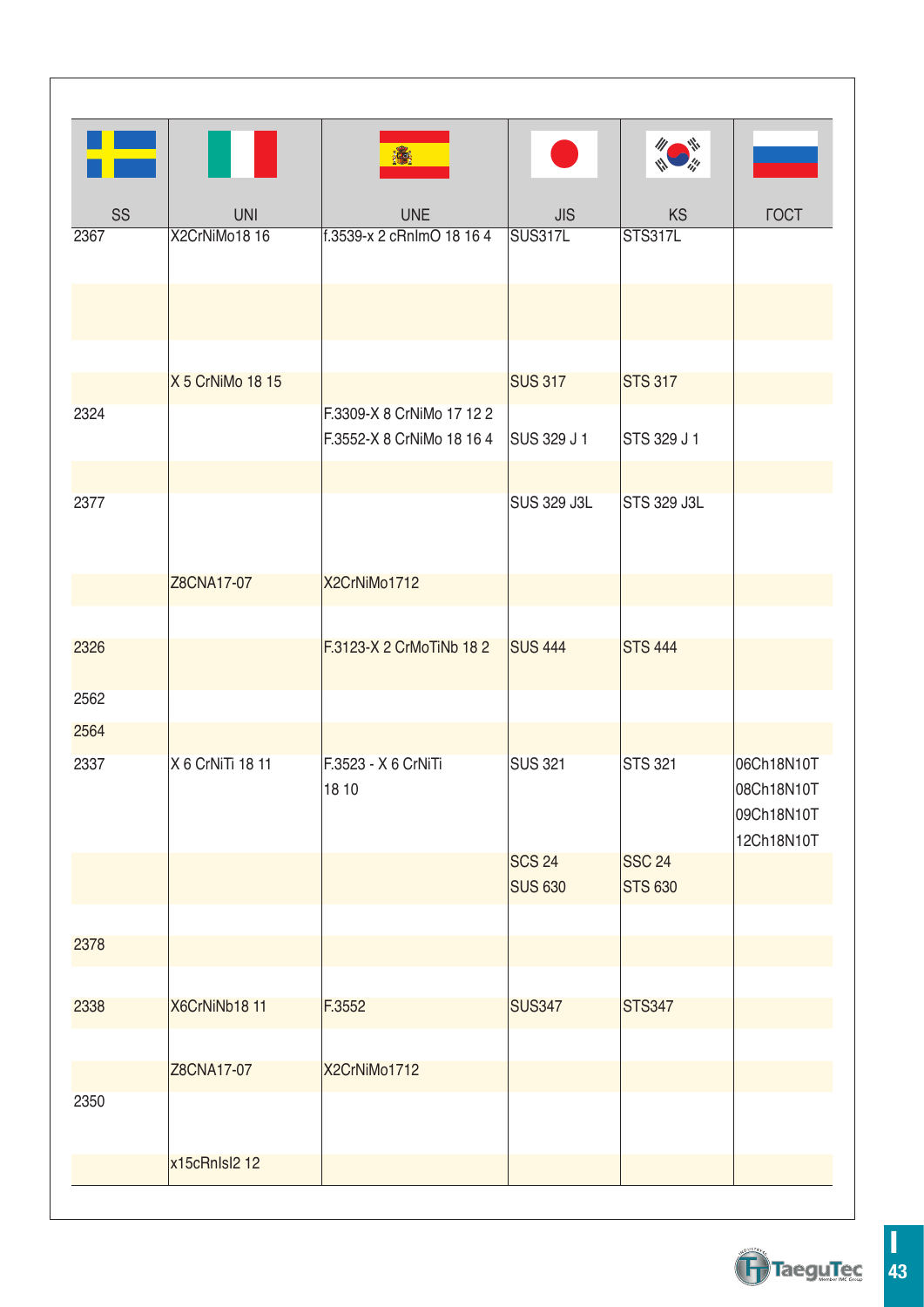### **По стандарту VDI 3323**

|                     |                |        |                       | $\frac{N}{N}$   |                 |                      |
|---------------------|----------------|--------|-----------------------|-----------------|-----------------|----------------------|
| Группа<br>материала | AISI/SAE       |        | Материал по DIN       | <b>BS</b>       | EN              | <b>AFNOR</b>         |
| 14                  |                | 1.4585 | G-X7CrNiMoCuNb18 18   |                 |                 |                      |
| 14                  |                | 1.4821 | X20CrNiSi254          |                 |                 | Z20CNS25.04          |
| 14                  |                | 1.4823 | G-X40CrNiSi274        |                 |                 |                      |
| 14                  | 309            | 1.4828 | X15CrNiSi20 12        | 309 S 24        | 58 <sub>C</sub> | Z15CNS20.12          |
| 14                  | 309S           | 1.4833 | X6 CrNi 22 13         | 309 S 13        |                 | Z 15 CN 24-13        |
| 14                  | 310 S          | 1.4845 | X12 CrNi 25 21        | 310S24          |                 | Z 12 CN 25-20        |
| 14                  | 321            | 1.4878 | X6 CrNiTi 189         | 32 1 S 20       | 58B             | Z 6 CNT 18-12 (B)    |
| 14                  | Ss30415        | 1.4891 | X5 CrNiNb 18 10       |                 |                 | Z20CNS25.04          |
| 14                  | S30815         | 1.4893 | X8 CrNiNb 11          |                 |                 |                      |
| 14                  | 304H           | 1.4948 | X6 CrNi 18 11         | 304 S 51        |                 | Z 5 CN 18-09         |
| 14                  | 660            | 1.498  | X5 NiCrTi 25 15       |                 |                 | Zz 8 nctv 25-15 b ff |
| 14                  |                |        | <b>X5 NiCrN 35 25</b> |                 |                 |                      |
| 14                  | S31753         |        | X2 CrNiMoN 18 13 4    |                 |                 |                      |
| 14                  |                |        | X2 CrNiMoN 25 22 7    |                 |                 |                      |
| 15                  | CLASS20        | 0.6010 | GG <sub>10</sub>      |                 |                 | Ft10D                |
| 15                  | A48-20B        | 0.6010 | GG-10                 |                 |                 | <b>Ft 10 D</b>       |
| 15                  | <b>NO 25 B</b> | 0.6015 | GG 15                 | Grade 150       |                 | Ft 15 D              |
| 15                  | CLASS25        | 0.6015 | GG 15                 | Grade 150       |                 | <b>Ft 15D</b>        |
| 15                  | A48 25 B       | 0.6015 | GG 15                 | Grade 150       |                 | Ft 15 D              |
| 15                  | A48-30B        | 0.6020 | GG-20                 | Grade 220       |                 | <b>Ft 20 D</b>       |
| 15                  | <b>NO 30 B</b> | 0.6020 | GG 20                 | Grade 220       |                 | Ft 20 D              |
| 15                  | A436 Type 2    | 0.6660 | GGL-NiCr202           | L-NiCuCr202     |                 | <b>L-NC 202</b>      |
| 15                  | 60-40-18       | 0.7040 | GGG 40                | SNG 420/12      |                 | FCS 400-12           |
| 15                  | No 20 B        |        | <b>GG 10</b>          |                 |                 | <b>Ft 10 D</b>       |
| 16                  | CLASS30        | 0.6020 | GG 20                 | Grade 220       |                 | <b>Ft 20D</b>        |
| 16                  | CLASS45        | 0.6030 | <b>GG 30</b>          | Grade 300       |                 | <b>Ft 30D</b>        |
| 16                  | A48-45 B       | 0.6030 |                       | Grade 350       |                 | <b>Ft 30D</b>        |
| 16                  | A48-50         | 0.6035 | GG-35                 | Grade 350       |                 | <b>Ft 35 D</b>       |
| 16                  | A48-60 B       | 0.6040 | GG40                  | Grade 400       |                 | Ft 40 D              |
| 16                  | 100/70/03      | 0.7070 | <b>GGG-70</b>         | <b>SNG700/2</b> |                 | FGS 700-2            |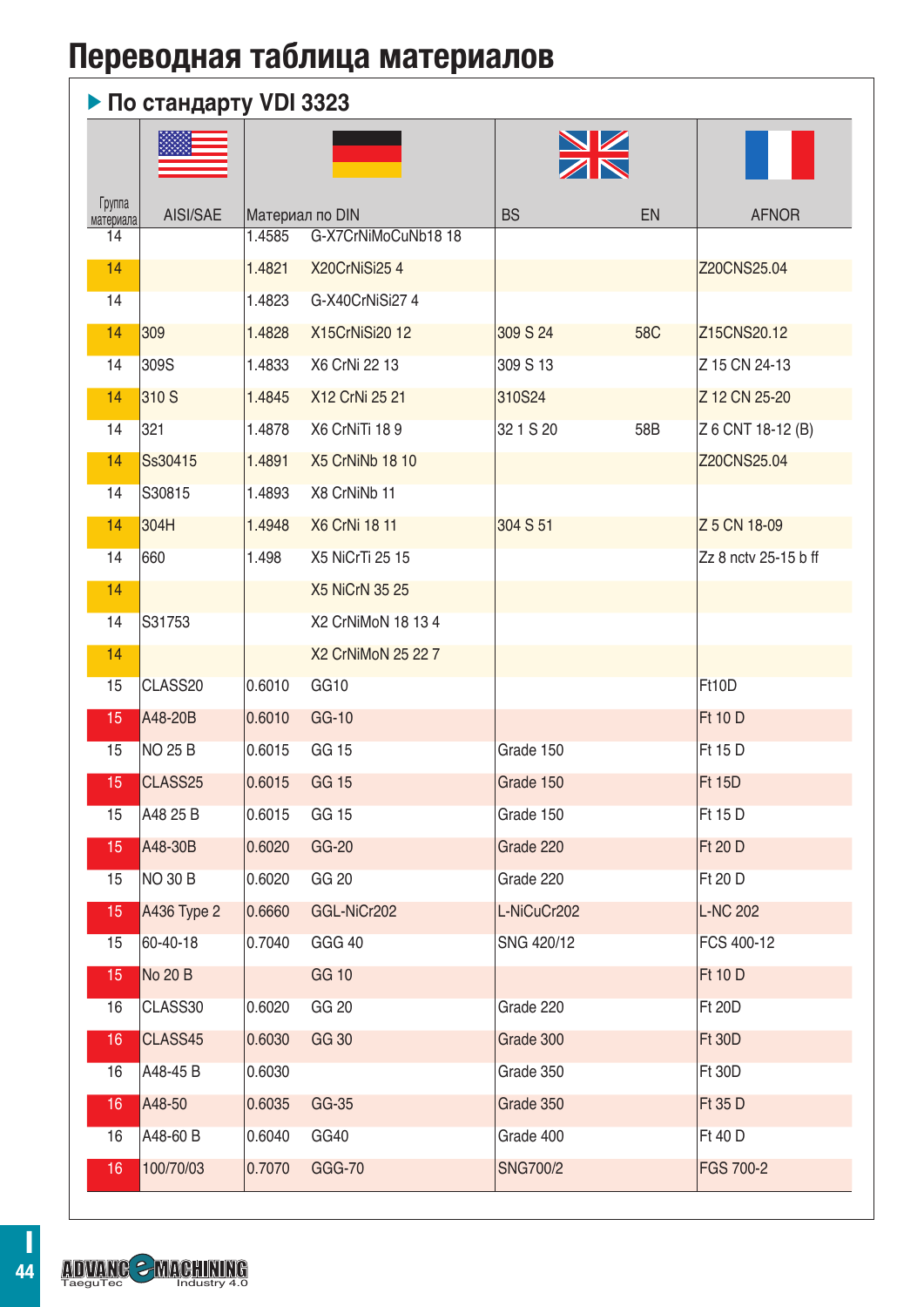

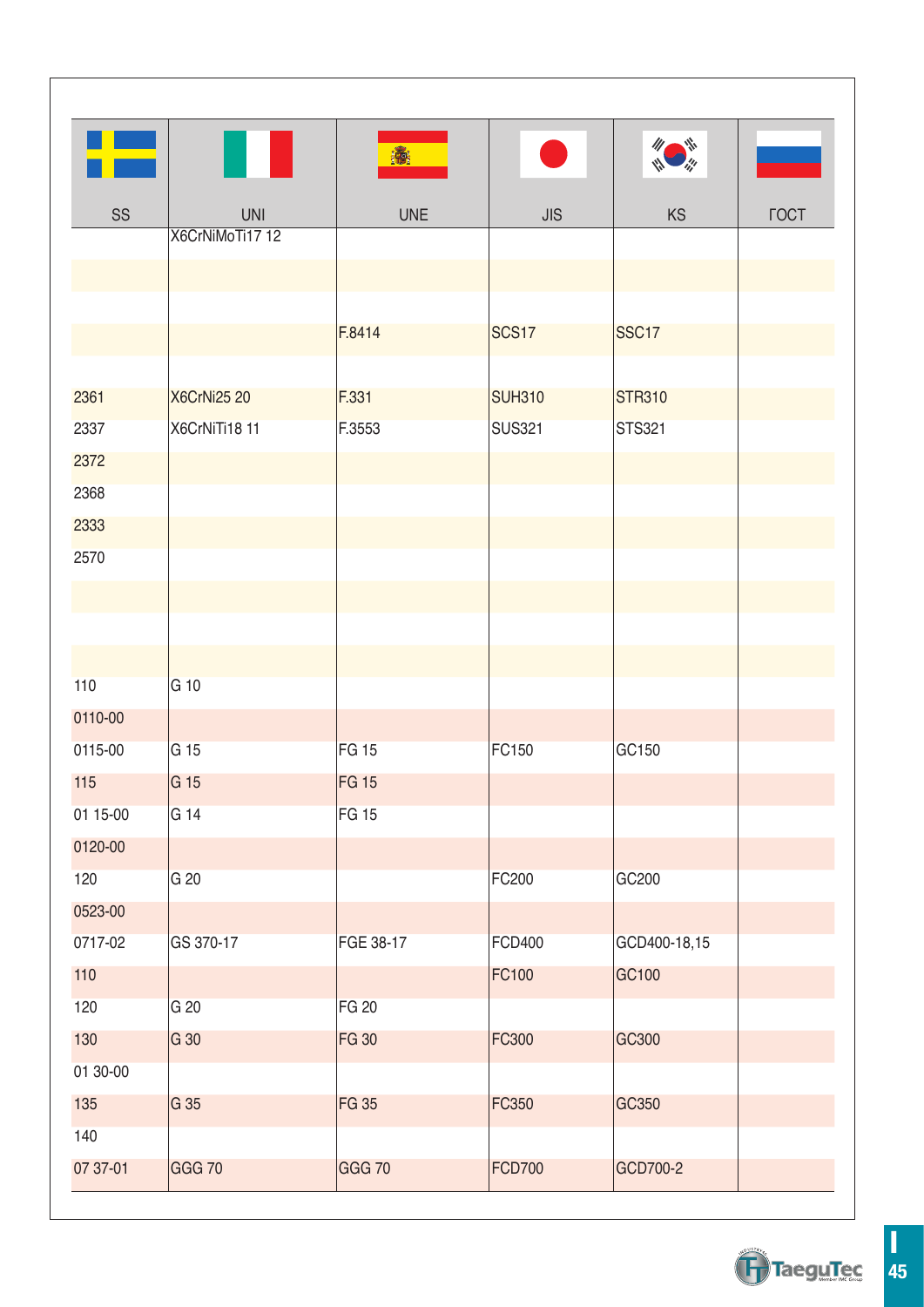### **По стандарту VDI 3323**

|                     |            |                  |                            | $\frac{\sum\limits_{k}}{2}$ |    |                  |
|---------------------|------------|------------------|----------------------------|-----------------------------|----|------------------|
| Группа<br>материала | AISI/SAE   | Материал по DIN  |                            | <b>BS</b>                   | EN | <b>AFNOR</b>     |
| 16                  |            | 1.4829<br>0.7033 | X 12 CrNi 22 12<br>GGG35.3 |                             |    |                  |
| 17<br>17            |            | 0.7033           | GGG-35.3                   | 350/22 L 40                 |    | FGS 370/17       |
| 17                  |            |                  | GGG-40                     | SNG 420/12                  |    |                  |
|                     | 60-40-18   | 0.7040           |                            |                             |    | FGS 400-12       |
| 17                  | 60/40/18   | 0.7043           | GGG-40.3                   | 370/7                       |    | FGS 370/17       |
| 17                  | 80-55-06   | 0.7050           | GGG50                      | SNG500/7                    |    | <b>FGS 500/7</b> |
| 17                  | 65-45-12   | 0.7050           | GGG-50                     | SNG 500/7                   |    | FGS 500-7        |
| 17                  |            | 0.7652           | GGG-NiMn 137               | S-NiMn 137                  |    | S-Mn 137         |
| 17                  | A43D2      | 0.7660           | GGG-NiCr 20 2              | Grade S6                    |    | S-NC 202         |
| 17                  |            |                  | GGG 40.3                   | SNG 370/17                  |    | FGS 370-17       |
| 18                  | A48-40 B   | 0.6025           | GG25                       | Grade260                    |    | Ft 25 D          |
| 18                  |            | 0.7060           | GGG60                      | SNG600/3                    |    | FGS600-3         |
| 18                  | 80/55/06   | 0.7060           | GGG-60                     | 600/3                       |    | FGS 600/3        |
| 18                  | A48 40 B   |                  |                            |                             |    |                  |
| 19                  |            | 0.8055           | GTW55                      |                             |    |                  |
| 19                  | 32510      | 0.8135           | GTS-35-10                  | B 340/12                    |    | MN35-10          |
| 19                  | A47-32510  | 0.8135           | GTS-35-10                  | B 340/2                     |    | Mn 35-10         |
| 19                  | A220-40010 | 0.8145           | GTS-45-06                  | P 440/7                     |    | Mn 450-6         |
| 19                  |            |                  | GTS-35                     | B 340/12                    |    |                  |
| 19                  |            |                  |                            | 8 290/6                     |    | MN 32-8          |
| 19                  | 32510      |                  | GTS-35                     | B340/12                     |    | MN 35-10         |
| 20                  |            | 0.8035           | GTM-35                     | W340/3                      |    | <b>MB35-7</b>    |
| 20                  |            | 0.8040           | GTW-40                     | W410/4                      |    | MB40-10          |
| 20                  |            | 0.8045           |                            |                             |    |                  |
| 20                  |            | 0.8065           | GTMW-65                    |                             |    |                  |
| 20                  | A220-50005 | 0.8155           | GTS-55-04                  | P 510/4                     |    | Mn 550-4         |
| 20                  | 50005      | 0.8155           | GTS-55-04                  | P 510/4                     |    | MP 50-5          |
| 20                  | 70003      | 0.8165           | GTS-65-02                  | P 570/3                     |    | Mn 650-3         |
| 20                  | 90001      | 0.8170           | GTS-70-02                  | P 690/2                     |    | Mn 700-2         |
| 20                  | A220-90001 | 0.8170           | GTS-70-02                  |                             |    | Mn 700-2         |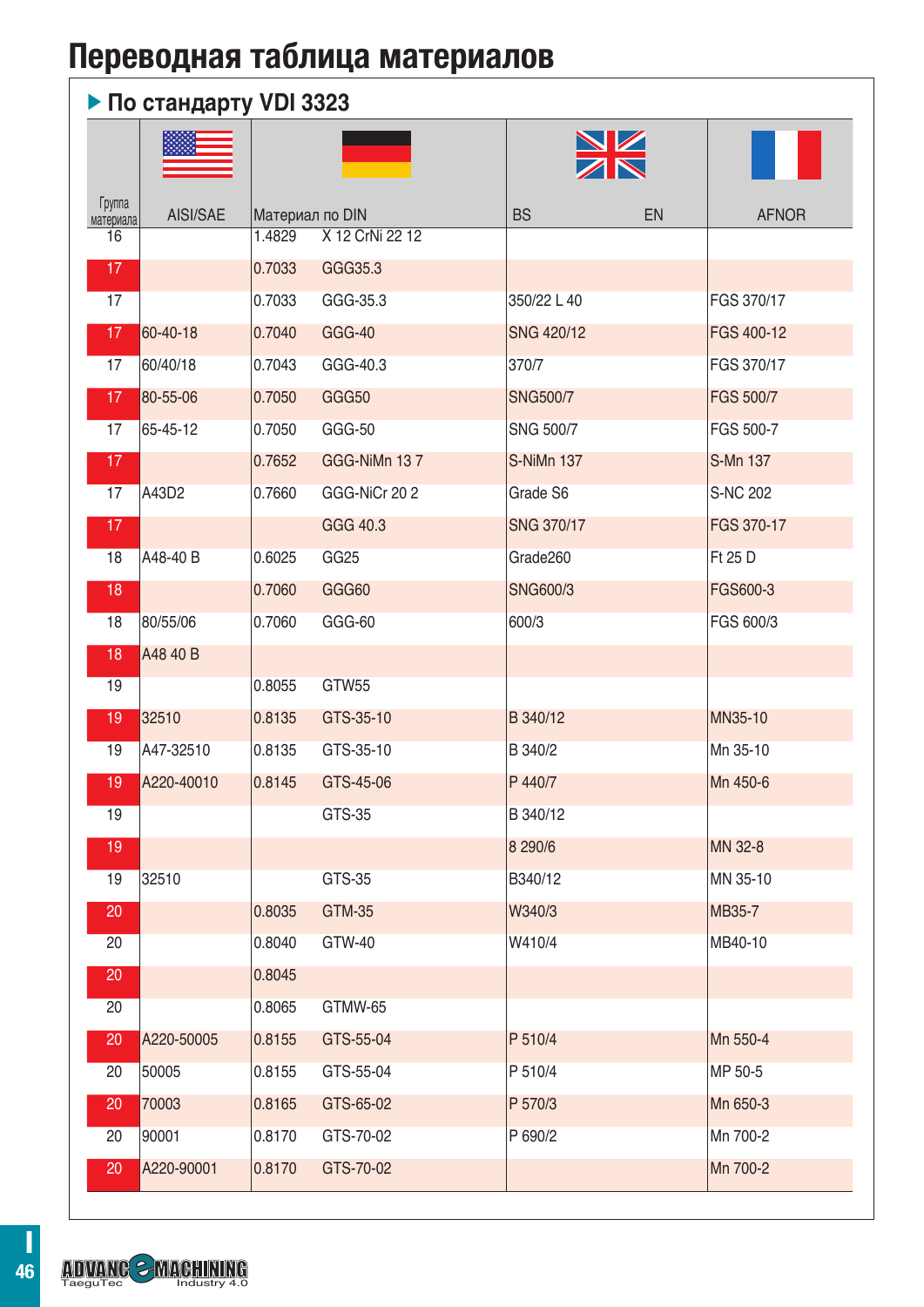| H        |               | 翕             |                |                |             |
|----------|---------------|---------------|----------------|----------------|-------------|
| SS       | <b>UNI</b>    | <b>UNE</b>    | <b>JIS</b>     | <b>KS</b>      | <b>TOCT</b> |
|          |               |               |                |                |             |
| 0717-15  |               |               |                |                |             |
| 0717-15  |               |               |                |                |             |
| 0717-02  |               |               |                |                |             |
| 0717-15  |               |               |                |                |             |
| 0727-02  | <b>GGG 50</b> |               |                |                |             |
|          | 0727-02       |               | <b>FCD 500</b> | GCD 500-7      |             |
|          |               |               |                |                |             |
| 0772-00  |               |               |                |                |             |
| 0776-00  |               |               |                |                |             |
| 0717-12  |               |               |                |                |             |
| 125      | G 25          | <b>FG 25</b>  | FC250          | GC250          |             |
| 07 32-03 | GGG 60        | GGG 60        |                |                |             |
| 0727-03  |               |               | <b>FCD600</b>  | GCD600-3       |             |
|          |               |               |                |                |             |
|          |               | <b>GTW 55</b> |                |                |             |
| 810      |               | <b>GTS 35</b> |                |                |             |
| 0815-00  |               |               |                |                |             |
|          | 0852-00       | <b>GMN 45</b> |                |                | FCMW370     |
|          |               |               |                |                |             |
| 0810-00  |               |               |                |                |             |
| 814      |               |               | AC4A           | AC4A           |             |
| 08 15    |               |               | FCMW330        | FCMW330        |             |
| 852      |               | <b>GTM 35</b> |                |                |             |
|          | GTB40         | GTM 40        |                |                |             |
|          | GMB45         | <b>GTM 45</b> |                |                |             |
|          |               | GTM 65        |                |                |             |
| 0854-00  |               |               |                |                |             |
| 0854-00  | <b>GMN 55</b> |               | FCMP490        | <b>PMC 490</b> |             |
| 0856-00  | <b>GMN 65</b> |               | <b>FCMP590</b> | <b>PMC 590</b> |             |
|          |               |               |                |                |             |

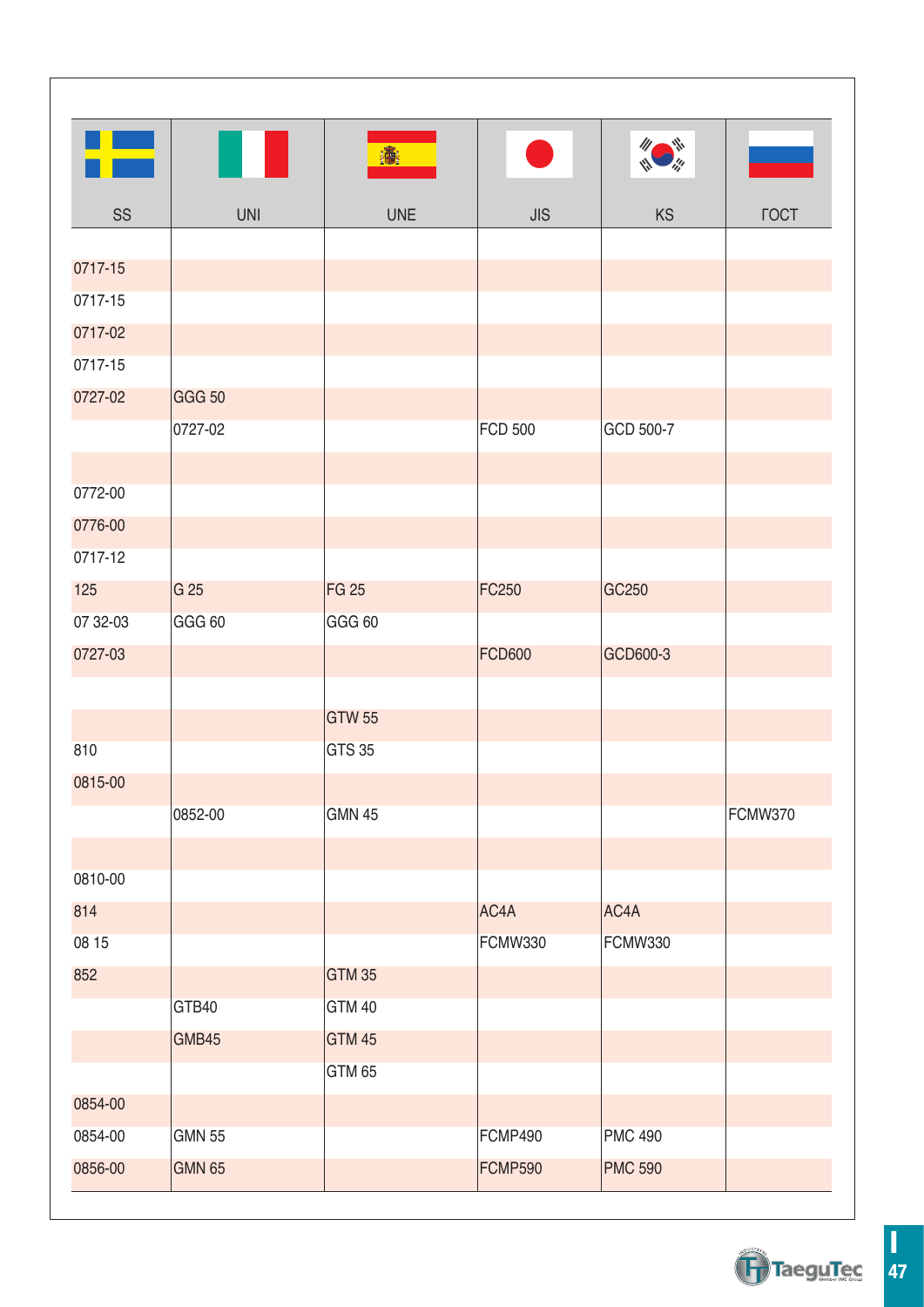|                     |              |        |                 | $\frac{N}{N}$     |    |                     |
|---------------------|--------------|--------|-----------------|-------------------|----|---------------------|
| Группа<br>материала | AISI/SAE     |        | Материал по DIN | <b>BS</b>         | EN | <b>AFNOR</b>        |
| $\overline{20}$     |              | 0.8170 | GTS-70-02       | IP 70-2           |    |                     |
| 20                  | 1022         |        |                 |                   |    |                     |
|                     | 1518         | 1.1133 | 20Mn5           | 120 M 19          |    | 20 M 5              |
| 20                  | 1035         | 1.1183 | Cf 35 (C35G)    | 080 A 35          |    | <b>XC 38 H 1 TS</b> |
| 20                  | 400 10       |        | <b>GTS-45</b>   | P440/7            |    |                     |
| 20                  | 70003        |        | GTS-65          | P 570/3           |    | MP 60-3             |
| 21                  | AI99         | 3.0205 |                 |                   |    |                     |
| 21                  | 1000         | 3.0255 | AI99.5          | L31/34/36         |    | A59050C             |
| 21                  |              | 3.3315 | AlMg1           |                   |    |                     |
| 22                  |              | 3.1325 | AlCuMg 1        |                   |    |                     |
| $\overline{22}$     |              | 3.1655 | <b>AICuSiPb</b> |                   |    |                     |
| 22                  |              | 3.2315 | AlMgSi1         |                   |    |                     |
| 21                  | 7050         | 3.4345 | AlZnMgCuO,5     | L 86              |    | AZ 4 GU/9051        |
| 23                  |              | 3.2381 | G-AISi 10 Mg    |                   |    |                     |
| 23                  |              | 3.2382 | GD-AISi10Mg     |                   |    |                     |
| 23                  |              | 3.2581 | G-AISi12        |                   |    |                     |
| 23                  |              | 3.3561 | G-AIMg 5        |                   |    |                     |
| 23                  | <b>ZE 41</b> | 3.5101 | G-MgZn4sE1Zr1   | MAG <sub>5</sub>  |    |                     |
| 23                  | EZ 33        | 3.5103 | MgSE3Zn27r1     | MAG <sub>6</sub>  |    | G-TR3Z2             |
| 23                  | AZ 81        | 3.5812 | G-MgAl8Zn1      | NMAG <sub>1</sub> |    |                     |
| 23                  | AZ 91        | 3.5912 | G-MgAl9Zn1      | MAG7              |    |                     |
| 24                  |              | 2.1871 | G-AICu 4 TiMg   |                   |    |                     |
| 24                  |              | 3.1754 | G-AICu5Ni1,5    |                   |    |                     |
| 24                  |              | 3.2163 | G-AISi9Cu3      |                   |    |                     |
| 24                  | 4218 B       | 3.2371 | G-AISi 7 Mg     |                   |    |                     |
| 24                  | SC64D        | 3.2373 | G-AISI9MGWA     |                   |    | A-S7G               |
| $\overline{24}$     |              | 3.2373 | G-AISi 9 Mg     |                   |    |                     |
| 24                  | QE 22        | 3.5106 | G-MgAg3SE2Zr1   | mag 12            |    |                     |
| $\overline{24}$     | GD-AISI12    |        | G-ALMG5         | LM <sub>5</sub>   |    | A-SU12              |
| 23-24               | A360.2       | 3.2383 | G-AISi0Mg(Cu)   | LM9               |    |                     |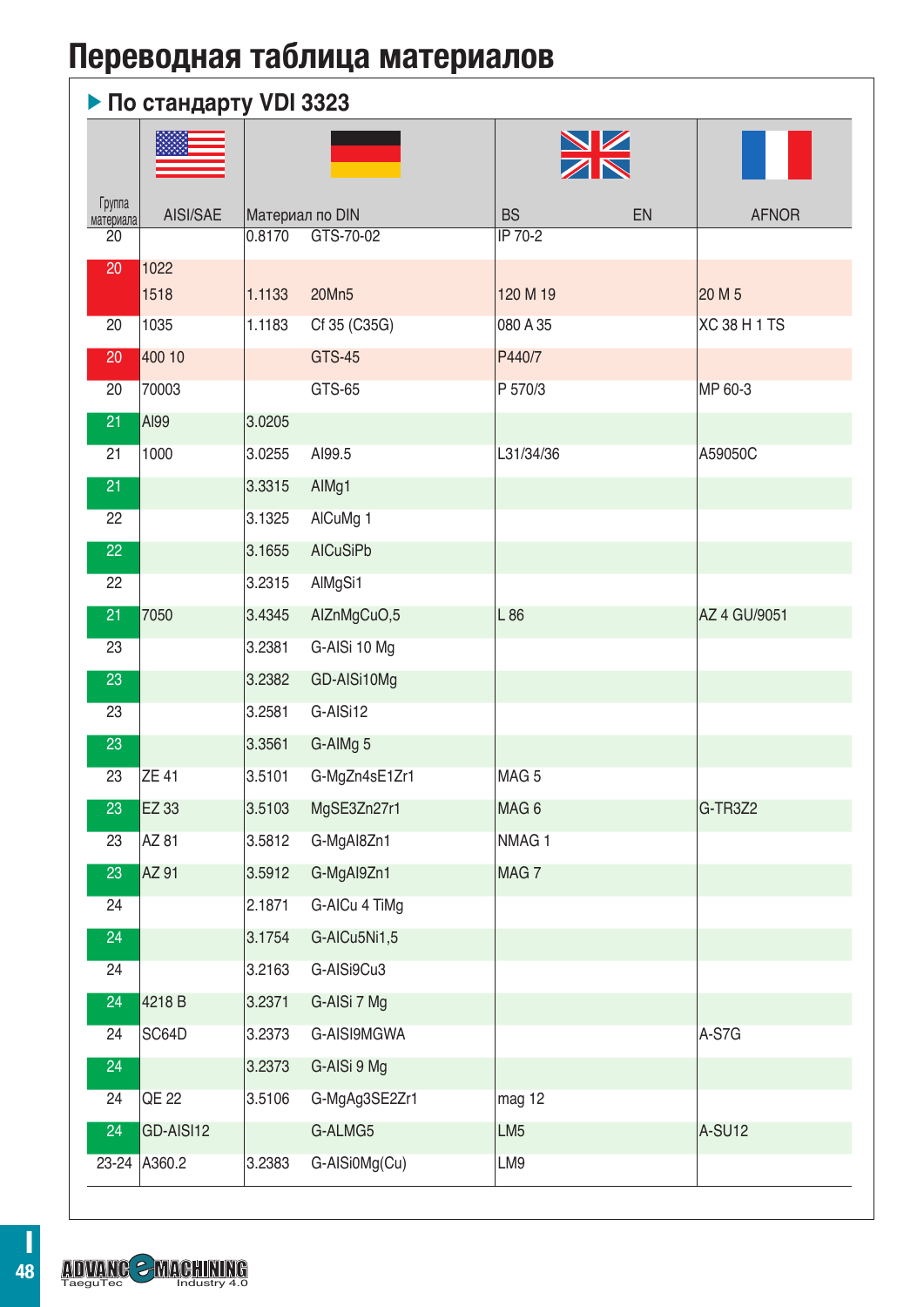| 鑫<br><b>UNE</b><br><b>SS</b><br><b>UNI</b><br>JIS<br><b>KS</b><br><b>TOCT</b><br>GMN 70<br>FCMP690<br><b>PMC 690</b><br>0862-00<br>0864-00<br>2132<br>G 22 Mn 3<br>20 Mn 7<br>F.1515-20 Mn 6<br><b>SMnC 420</b><br><b>SMnC 420</b><br>C 36; C 38<br>35<br>S 35 C<br>SM 35 C<br>1572<br>08 52<br>858<br>FCMP540<br><b>PMC 540</b><br>811-04<br>4231<br>C <sub>4</sub> BS<br>C <sub>4</sub> BS<br>4252<br>4253 |  |  |  |
|--------------------------------------------------------------------------------------------------------------------------------------------------------------------------------------------------------------------------------------------------------------------------------------------------------------------------------------------------------------------------------------------------------------|--|--|--|
|                                                                                                                                                                                                                                                                                                                                                                                                              |  |  |  |
|                                                                                                                                                                                                                                                                                                                                                                                                              |  |  |  |
|                                                                                                                                                                                                                                                                                                                                                                                                              |  |  |  |
|                                                                                                                                                                                                                                                                                                                                                                                                              |  |  |  |
|                                                                                                                                                                                                                                                                                                                                                                                                              |  |  |  |
|                                                                                                                                                                                                                                                                                                                                                                                                              |  |  |  |
|                                                                                                                                                                                                                                                                                                                                                                                                              |  |  |  |
|                                                                                                                                                                                                                                                                                                                                                                                                              |  |  |  |
|                                                                                                                                                                                                                                                                                                                                                                                                              |  |  |  |
|                                                                                                                                                                                                                                                                                                                                                                                                              |  |  |  |
|                                                                                                                                                                                                                                                                                                                                                                                                              |  |  |  |
|                                                                                                                                                                                                                                                                                                                                                                                                              |  |  |  |
|                                                                                                                                                                                                                                                                                                                                                                                                              |  |  |  |
|                                                                                                                                                                                                                                                                                                                                                                                                              |  |  |  |
|                                                                                                                                                                                                                                                                                                                                                                                                              |  |  |  |
|                                                                                                                                                                                                                                                                                                                                                                                                              |  |  |  |
|                                                                                                                                                                                                                                                                                                                                                                                                              |  |  |  |
|                                                                                                                                                                                                                                                                                                                                                                                                              |  |  |  |
|                                                                                                                                                                                                                                                                                                                                                                                                              |  |  |  |
|                                                                                                                                                                                                                                                                                                                                                                                                              |  |  |  |
|                                                                                                                                                                                                                                                                                                                                                                                                              |  |  |  |
|                                                                                                                                                                                                                                                                                                                                                                                                              |  |  |  |
|                                                                                                                                                                                                                                                                                                                                                                                                              |  |  |  |
|                                                                                                                                                                                                                                                                                                                                                                                                              |  |  |  |
|                                                                                                                                                                                                                                                                                                                                                                                                              |  |  |  |
|                                                                                                                                                                                                                                                                                                                                                                                                              |  |  |  |
|                                                                                                                                                                                                                                                                                                                                                                                                              |  |  |  |
|                                                                                                                                                                                                                                                                                                                                                                                                              |  |  |  |
|                                                                                                                                                                                                                                                                                                                                                                                                              |  |  |  |
|                                                                                                                                                                                                                                                                                                                                                                                                              |  |  |  |
|                                                                                                                                                                                                                                                                                                                                                                                                              |  |  |  |
|                                                                                                                                                                                                                                                                                                                                                                                                              |  |  |  |

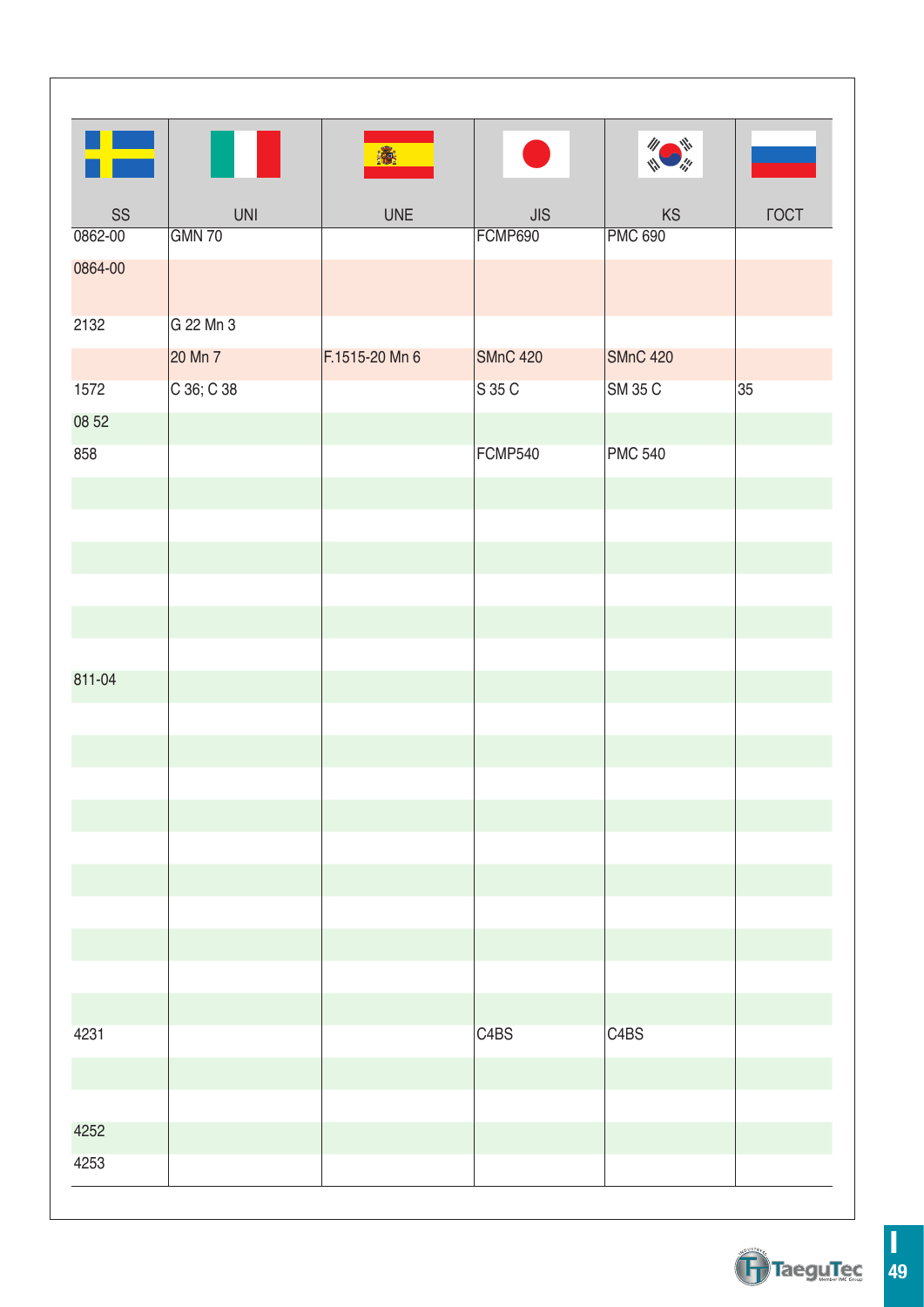#### $\blacktriangleright$   $\P$ <sub>0</sub>  $C$ <sup>TAH</sup> JAH DI 3323

|                     | , , , , , , , , , , , , | .               |                      |                  |                  |
|---------------------|-------------------------|-----------------|----------------------|------------------|------------------|
| Группа<br>материала | AISI/SAE                | Материал по DIN |                      | <b>BS</b><br>EN  | <b>AFNOR</b>     |
| $23 - 24$           | A356-72                 |                 |                      | 2789;1973        | NF A32-201       |
| 23-24               | 356.1                   |                 |                      | LM25             |                  |
|                     | 23-24 A413.2            |                 | G-AISi12             | LM6              |                  |
|                     | 23-24 A413.1            |                 | G-AISi 12 (Cu)       | LM20             |                  |
| $23 - 24$           | A413.0                  |                 | GD-AISi12            |                  |                  |
| 23-24               | A380.1                  |                 | GD-AISi8Cu3          | LM24             |                  |
| 26                  | C93200                  | 2.1090          | G-CuSn 7 5 pb        |                  | U-E 7 Z 5 pb 4   |
| 26                  | C83600                  | 2.1096          | G-CuSn5ZnPb          | LG <sub>2</sub>  |                  |
| 26                  | C83600                  | 2.1098          | G-CuSn 2 Znpb        |                  |                  |
| 26                  | C23000                  | 2.1182          | G-CuPb15Sn           | LB1              | U-pb $15E8$      |
| 26                  | C93800                  | 2.1182          | G-CuPb15Sn           |                  | Uu-PB 15e 8      |
| 27                  |                         | 2.0240          | CuZn 15              |                  |                  |
| 27                  | C27200                  | 2.0321          | CuZn 37              | cz 108           | CuZn 36, CuZn 37 |
| 27                  | C27700                  | 2.0321          | CuZn 37              | cz 108           | CuZn 36, CuZn 37 |
| 27                  |                         | 2.0590          | G-CuZn40Fe           |                  |                  |
| 27                  | C 86500                 | 2.0592          | G-CuZn 35 AI 1       | U-Z 36 N 3       | HTB <sub>1</sub> |
| 27                  | C 86200                 | 2.0596          | G-CuZn 34 AI 2       | HTB <sub>1</sub> | U-Z 36 N 3       |
| 27                  | C 18200                 | 2.1293          | CuCrZr               | CC 102           | U-Cr 0.8 Zr      |
| 28                  |                         | 2.0060          | $E-Cu57$             |                  |                  |
| 28                  |                         | 2.0375          | CuZn36Pb3            |                  |                  |
| 28                  | C 94100                 | 2.0596          | G-CuZn 34 AI 2       | HTB <sub>1</sub> | U-Z 36 N 3       |
| 28                  | C 63000                 | 2.0966          | CuAI 10 Ni 5 Fe 4    | Ca 104           | <b>U-A 10 N</b>  |
| 28                  | B-148-52                | 2.0975          | G-CuAl 10 Ni         |                  |                  |
| 28                  | C 90700                 | 2.105           | G-CuSn 10            | CT <sub>1</sub>  |                  |
| 28                  | C 90800                 | 2.1052          | G-CuSn 12            | pb <sub>2</sub>  | <b>UE 12 P</b>   |
| 28                  | C 81500                 | 2.1292          | G-CuCrF 35           | CC1-FF           |                  |
| 28                  |                         | 2.4764          | CoCr20W15Ni          |                  |                  |
| 31                  | N 08800                 | 1.4558          | X 2 NiCrAITi 32 20   | <b>NA15</b>      |                  |
| 31                  | N 08031                 | 1.4562          | X 1 NiCrMoCu 32 28 7 |                  |                  |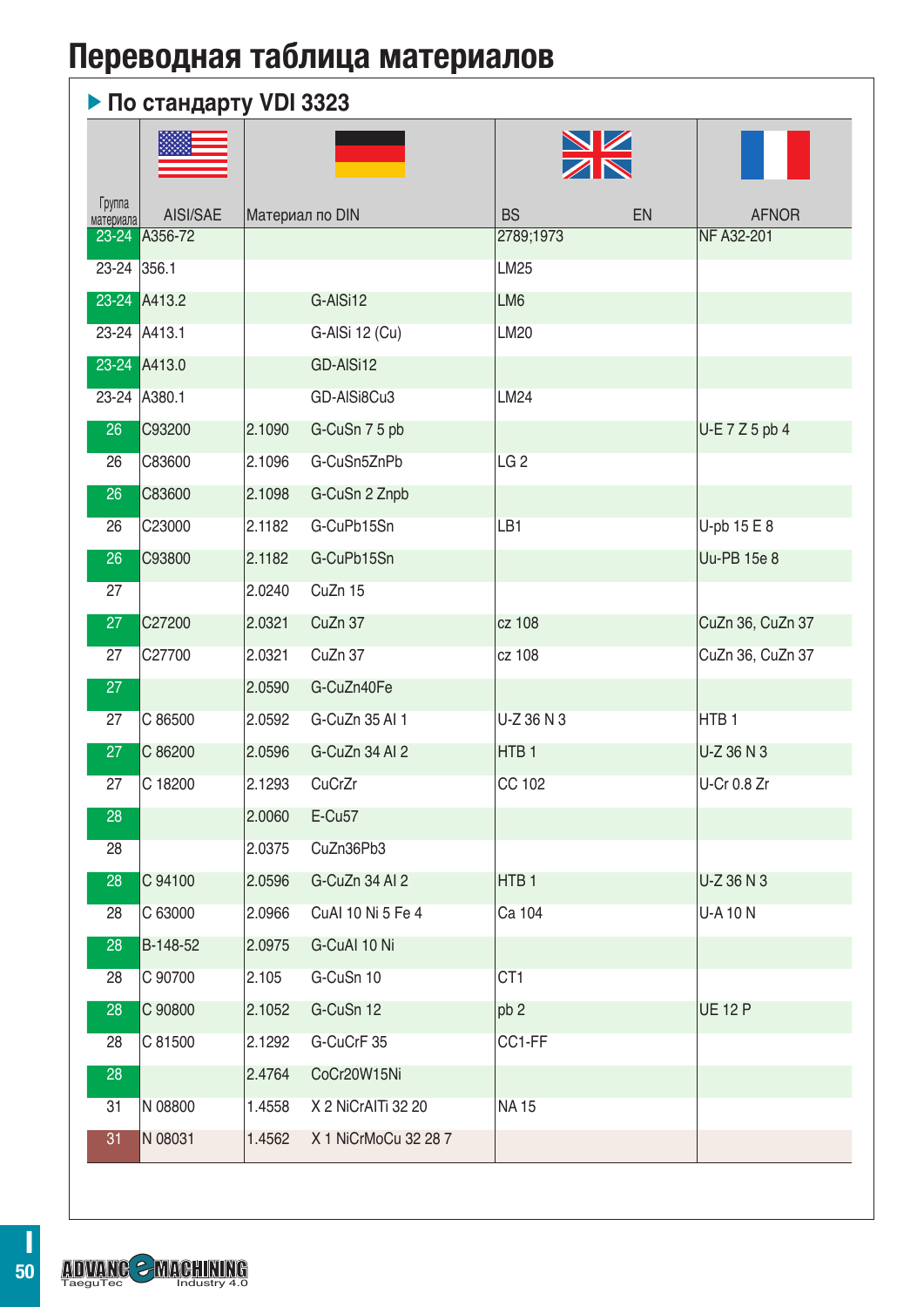| E            |            | 禽          | <b>Service Service</b> |                                    |             |
|--------------|------------|------------|------------------------|------------------------------------|-------------|
| SS           | <b>UNI</b> | <b>UNE</b> | JIS                    | $\mathsf{KS}% _{\mathsf{K}}^{(k)}$ | <b>FOCT</b> |
|              |            |            |                        |                                    |             |
| 4244<br>4261 |            |            | A5052                  | A5052P                             |             |
| 4260         |            |            | ADC12                  | ALDC12                             |             |
| 4247         |            |            | A6061                  | A6061P                             |             |
| 4250         |            |            | A7075                  | A7075P                             |             |
|              |            |            |                        |                                    |             |
|              |            |            |                        |                                    |             |
|              |            |            |                        |                                    |             |
|              |            |            |                        |                                    |             |
|              |            |            |                        |                                    |             |
|              |            |            |                        |                                    |             |
|              | C 2700     |            |                        |                                    |             |
|              | C 2720     |            |                        |                                    |             |
|              |            |            |                        |                                    |             |
|              |            |            |                        |                                    |             |
|              |            |            |                        |                                    |             |
|              |            |            |                        |                                    |             |
|              |            |            |                        |                                    |             |
|              |            |            |                        |                                    |             |
|              |            |            |                        |                                    |             |
|              |            |            |                        |                                    |             |
|              |            |            |                        |                                    |             |
|              |            |            |                        |                                    |             |
|              |            |            |                        |                                    |             |
|              |            |            |                        |                                    |             |
|              |            |            |                        |                                    |             |
|              |            |            |                        |                                    |             |

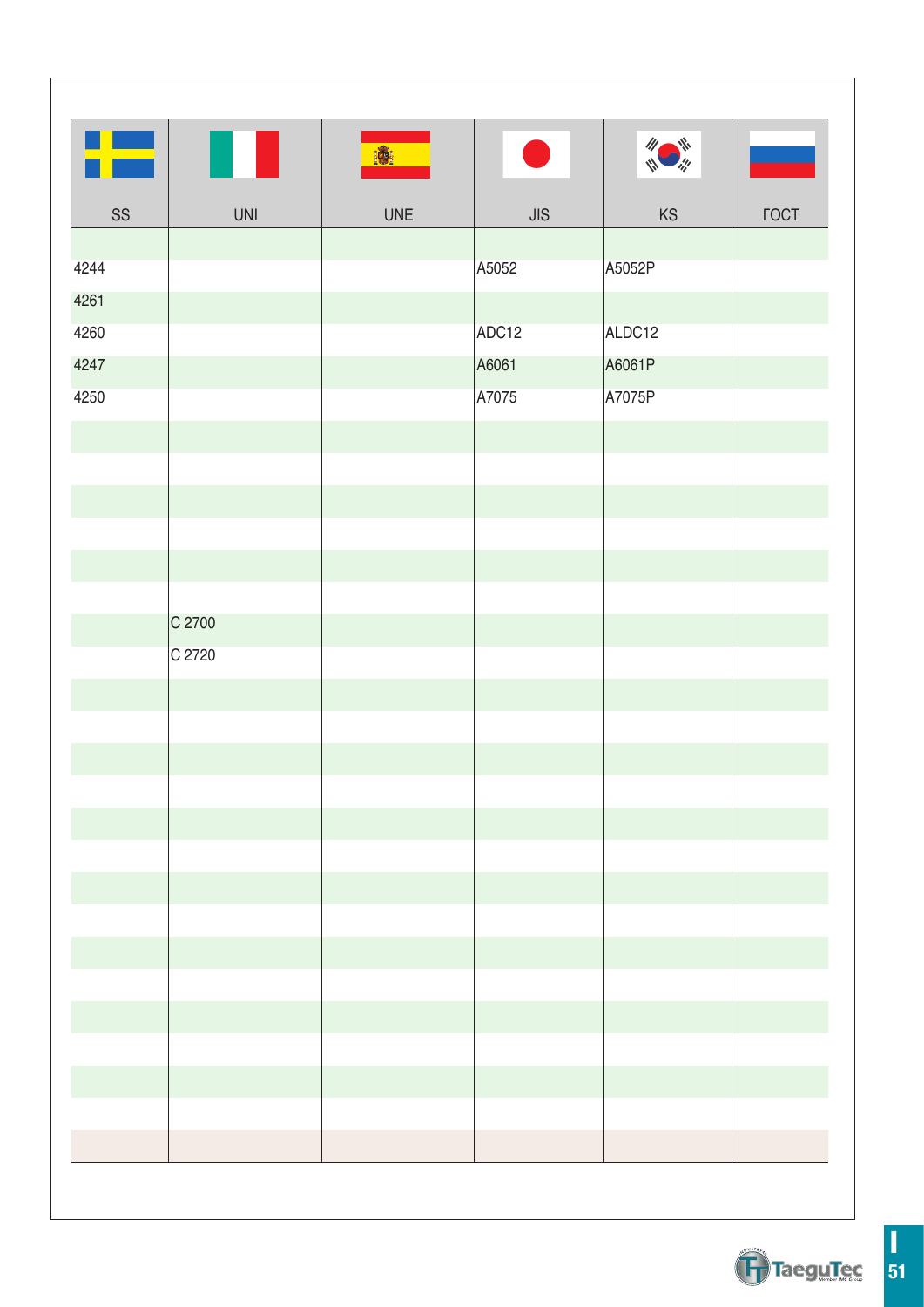#### $\blacktriangleright$  По стандарту VDI 3323

|                     |                    |                 |                       | $\frac{\sum\limits_{k}}{2}$ |    |                     |
|---------------------|--------------------|-----------------|-----------------------|-----------------------------|----|---------------------|
| Группа<br>материала | AISI/SAE           | Материал по DIN |                       | <b>BS</b>                   | EN | <b>AFNOR</b>        |
| 31                  | N 08028            | 1.4563          | X 1 NiCrMoCuN 32 27 4 |                             |    |                     |
| 31                  | N 08330            | 1.4564          | X 12 NiCrSi 36 16     | <b>NA17</b>                 |    | Z 12 NCS 35.16      |
| 31                  | 330                | 1.4564          | X12 NiCrSi 36 16      | <b>NA17</b>                 |    | Z 12 NCS 37.18      |
| 31                  |                    | 1.4865          | G-X40NiCrSi38 18      | 330 C 40                    |    |                     |
| 31                  |                    | 1.4958          | X 5 NiCrAITi 31 20    |                             |    |                     |
| 31                  | <b>AMS 5544</b>    | LW2.4668        | NiCr19NbMo            |                             |    | <b>NC20K14</b>      |
| 32                  |                    | 1.4977          | X 40 CoCrNi 20 20     |                             |    | Z 42 CNKDWNb        |
| 33                  | Monel 400          | 2.4360          | NiCu30Fe              | <b>NA13</b>                 |    | <b>NU30</b>         |
| 33                  | 5390A              | 2.4603          |                       |                             |    | NC22FeD             |
| 33                  | Hastelloy C-4      | 2.4610          | NiMo16cR16Ti          |                             |    |                     |
| 33                  | Nimonic 75         | 2.4630          | NiCr20Ti              | HR 5,203-4                  |    | <b>NC 20 T</b>      |
| 33                  |                    | 2.4630          | NiCr <sub>20</sub> Ti | HR5,203-4                   |    | NC <sub>20</sub> T  |
| 33                  | Inconel 690        | 2.4642          | NiC29Fe               |                             |    | Nnc 30 Fe           |
| $\overline{33}$     | Inconel 625        | 2.4856          | NiCr22Mo9Nb           | <b>NA21</b>                 |    | NC 22 FeDNb         |
| 33                  | 5666               | 2.4856          | NiCr22Mo9Nb           |                             |    | Inconel 625         |
| 33                  | Incoloy 825        | 2.4858          | NiCr <sub>21</sub> Mo | <b>NA16</b>                 |    | NC 21 Fe DU         |
| 34                  | Monel k-500        | 2.4375          | NiCu30 Al             | <b>NA18</b>                 |    | <b>NU 30 AT</b>     |
| 34                  | 4676               | 2.4375          | NiCu30AI              | 3072-76                     |    |                     |
| 34                  |                    | 2.4631          | NiCr20TiAI            | Hr40;601                    |    | NC <sub>20</sub> TA |
| 34                  | Inconel 718        | 2.4668          | NiCr19FeNbMo          |                             |    | NC 19 Fe Nb         |
| 34                  | Inconel            | 2.4694          | NiCr16fE7TiAl         |                             |    |                     |
| 34                  |                    | 2.4955          | NiFe25Cr20NbTi        |                             |    |                     |
| 34                  | 5383               | LM2.4668        | NiCr19Fe19NbMo        | HR <sub>8</sub>             |    | NC19eNB             |
| 34                  | 5391               | LW2 4670        | S-NiCr13A16MoNb       | 3146-3                      |    | NC <sub>12</sub> AD |
| 34                  | 5660               | LW2.4662        | NiFe35Cr14MoTi        |                             |    | ZSNCDT42            |
| 34                  | 5537C              | LW2.4964        | CoCr20W15Ni           |                             |    | KC20WN              |
| 34                  | AMS 5772           |                 | C0Cr22W14Ni           |                             |    | KC22WN              |
| 35                  | Inconel X-750      | 2.4669          | NiCr15Fe7TiAl         |                             |    | NC 15 TNb A         |
| 35                  | <b>Hastelloy B</b> | 2.4685          | G-NiMo28              |                             |    |                     |
| 35                  | Hastelloy C        | 2.4810          | G-NiMo30              |                             |    |                     |

Π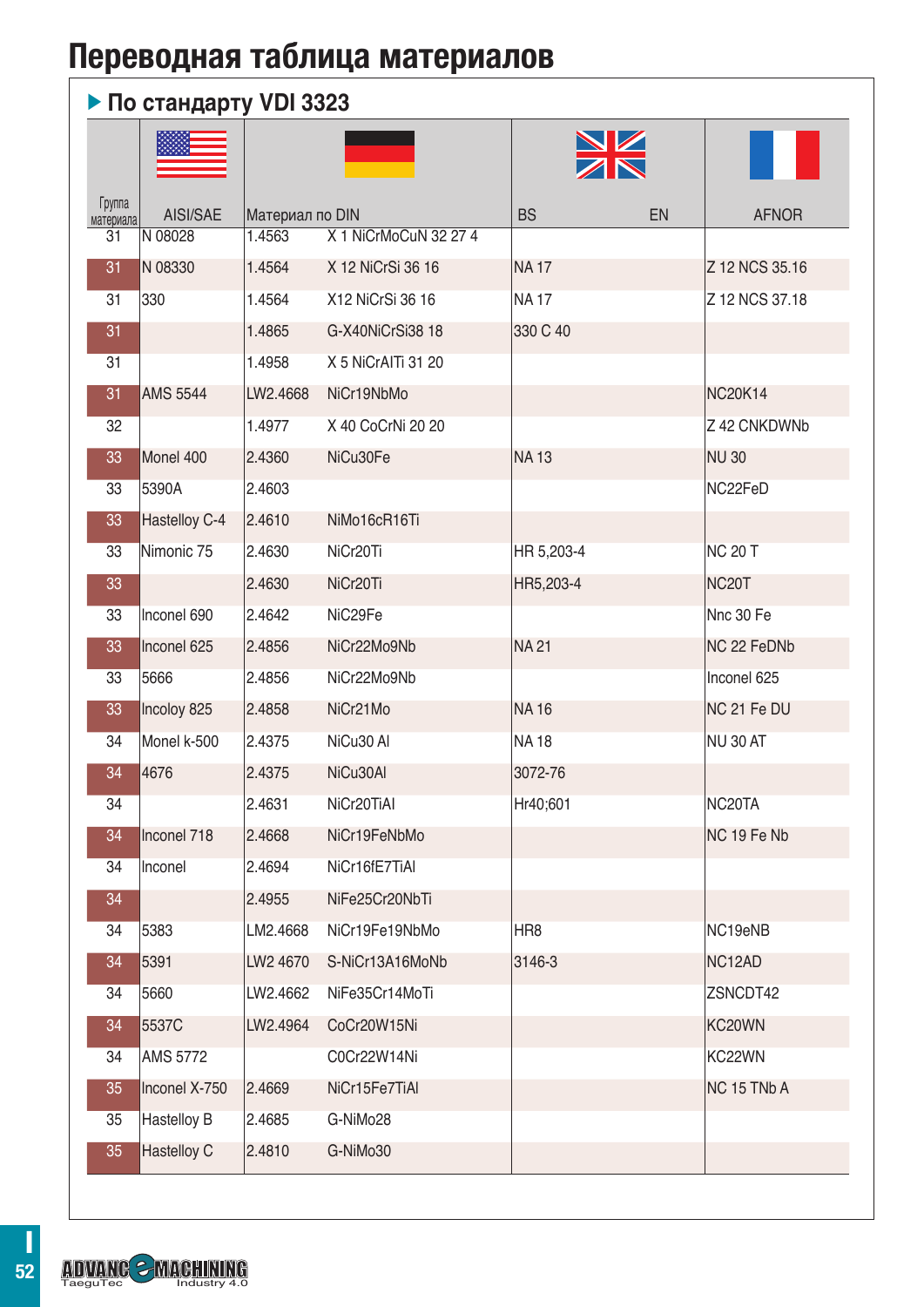| ł۳            |               | <b>8</b>   | a sa salah sahiji désa di kacamatan Sulawesi Kabupatén Bandung Kabupatén Sulawesi Kabupatén Sulawesi Kabupatén | 40 草           |              |
|---------------|---------------|------------|----------------------------------------------------------------------------------------------------------------|----------------|--------------|
| $\texttt{SS}$ | UNI           | <b>UNE</b> | JIS                                                                                                            | KS             | $\Gamma$ OCT |
| 2584          |               |            |                                                                                                                |                |              |
|               |               |            |                                                                                                                |                |              |
|               |               |            | SUH330                                                                                                         | <b>STR 330</b> |              |
|               | XG50NiCr39 19 |            | SCH <sub>15</sub>                                                                                              | HRSC 15        |              |
|               |               |            |                                                                                                                |                |              |
|               |               |            |                                                                                                                |                |              |
|               |               |            |                                                                                                                |                |              |
|               |               |            |                                                                                                                |                |              |
|               |               |            |                                                                                                                |                |              |
|               |               |            |                                                                                                                |                |              |
|               |               |            |                                                                                                                |                |              |
|               |               |            |                                                                                                                |                |              |
|               |               |            |                                                                                                                |                |              |
|               |               |            |                                                                                                                |                |              |
|               |               |            |                                                                                                                |                |              |
|               |               |            |                                                                                                                |                |              |
|               |               |            |                                                                                                                |                |              |
|               |               |            |                                                                                                                |                |              |
|               |               |            |                                                                                                                |                |              |
|               |               |            |                                                                                                                |                |              |
|               |               |            |                                                                                                                |                |              |
|               |               |            |                                                                                                                |                |              |
|               |               |            |                                                                                                                |                |              |
|               |               |            |                                                                                                                |                |              |
|               |               |            |                                                                                                                |                |              |
|               |               |            |                                                                                                                |                |              |
|               |               |            |                                                                                                                |                |              |
|               |               |            |                                                                                                                |                |              |
|               |               |            |                                                                                                                |                |              |

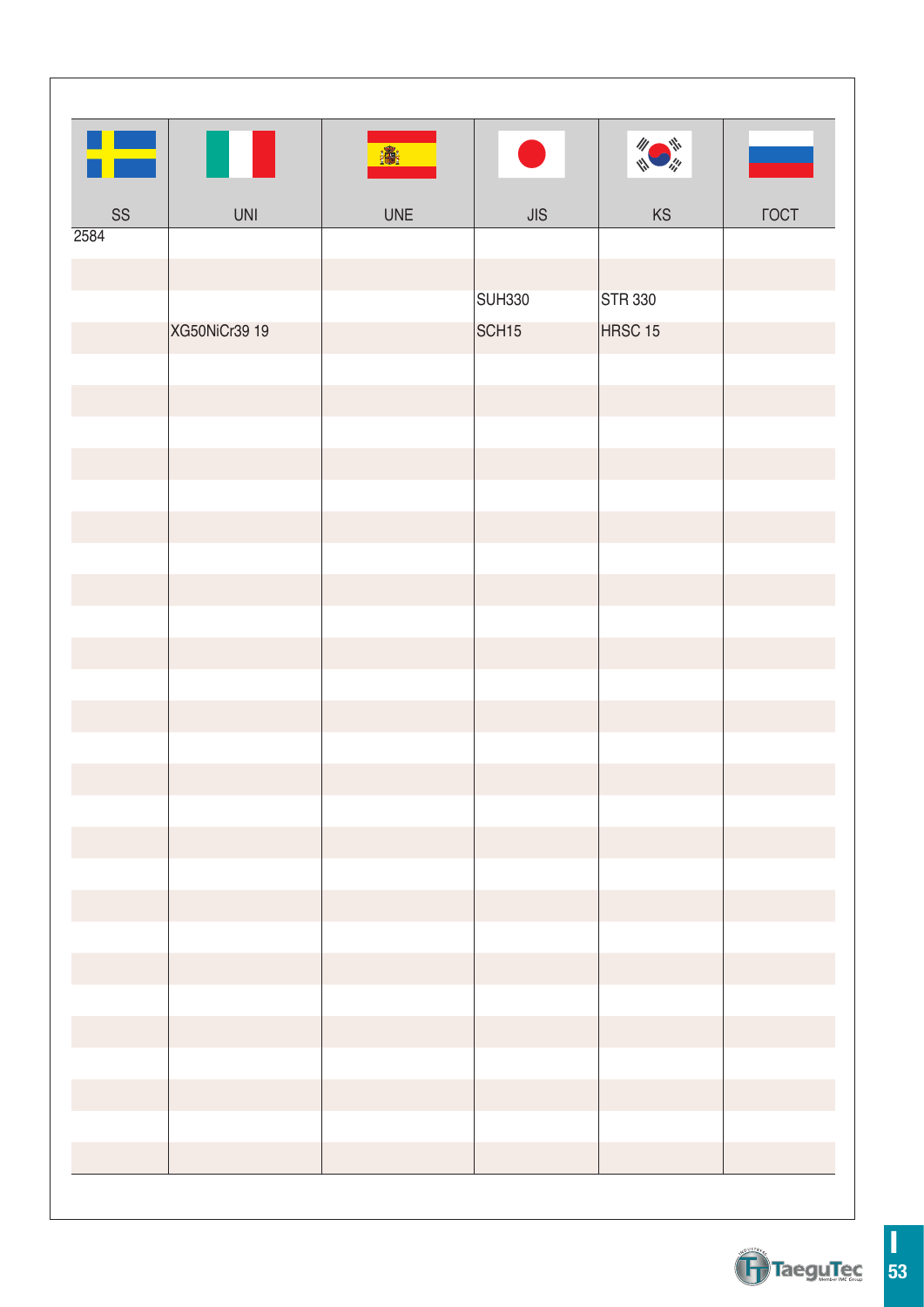### **По стандарту VDI 3323**

|                     |                    |                 |                           | $\frac{\sum\limits_{k}}{k}$ |                           |
|---------------------|--------------------|-----------------|---------------------------|-----------------------------|---------------------------|
| Группа<br>материала | AISI/SAE           | Материал по DIN |                           | <b>BS</b>                   | <b>EN</b><br><b>AFNOR</b> |
| 35                  | <b>AMS 5399</b>    | 2.4973          | NiCr19Co11MoTi            |                             | NC19KDT                   |
| 35                  |                    | 3.7115          | TiAl5Sn2                  |                             |                           |
| 36                  | R 50250            | 3.7025          | Ti 1                      | 2 TA 1                      |                           |
| 36                  | R 52250            | 3.7225          | Ti 1 pd                   | TP <sub>1</sub>             |                           |
| 36                  | AMS 5397           |                 | LW2 4674 NiCo15Cr10MoAITi |                             |                           |
| 37                  |                    | 3.7124          | TiCu <sub>2</sub>         | 2 TA 21-24                  |                           |
| 37                  | R 54620            | 3.7145          | TiAl6Sn2Zr4Mo2Si          |                             |                           |
| 37                  |                    | 3.7165          | TiAI6V4                   | TA 10-13;TA 28              | TA6V                      |
| 37                  |                    | 3.7185          | TiAl4Mo4Sn2               | TA 45-51; TA 57             |                           |
| 37                  |                    | 3.7195          | TiAI 3 V 2.5              |                             |                           |
| 37                  |                    |                 | TiAl4Mo4Sn4Si0.5          |                             |                           |
| 37                  | <b>AMS R54520</b>  |                 | <b>TiAI5Sn2.5</b>         | TA14/17                     | $T-A5E$                   |
| 37                  | <b>AMS R56400</b>  |                 | TiAI6V4                   | TA10-13/TA28                | T-A6V                     |
| 37                  | <b>AMS R56401</b>  |                 | TiAI6V4ELI                | <b>TA11</b>                 |                           |
| 38                  | W 1                | 1.1545          | C105W1                    | BW 1A                       | Y1105                     |
| 38                  | W210               | 1.1545          | C105W1                    | BW <sub>2</sub>             | Y120                      |
| 38                  |                    | 1.2762          | 75 CrMoNiW 67             |                             |                           |
| 38                  | 440C               | 1.4125          | X105 CrMo 17              |                             | Z 100 CD 17               |
| 38                  |                    | 1.6746          | 32 nlcRmO 14 5            | 832 M 31                    | 35 NCD 14                 |
| 40                  | Ni-Hard 2          | 0.9620          | G-X 260 NiCr 4 2          | Grade 2 A                   |                           |
| 40                  | Ni-Hard 1          | 0.9625          | G-X 330 Ni Cr 4 2         | Grade 2 B                   |                           |
| 40                  | Ni-Hard 4          | 0.9630          | G-X 300 CrNiSi 9 5 2      |                             |                           |
| 40                  |                    | 0.9640          | G-X 300 CrMoNi 15 2 1     |                             |                           |
| 40                  | A 532 III A 25% Cr | 0.9650          | G-X 260 Cr 27             | Grade 3 D                   |                           |
| 40                  | A 532 III A 25% Cr | 0.9655          | G-X 300 CrNMo 27 1        | Grade 3 E                   |                           |
| 40                  |                    | 1.2419          | 105 WCr 6                 | 105WC 13                    |                           |
| 40                  | 310                | 1.4841          | X15 CrNiSi 25 20          | 314 S31                     | Z 15 CNS 25-20            |
| 41                  |                    | 0.9635          | G-X 300 CrMo 153          |                             |                           |
| 41                  |                    | 0.9645          | G-X 260 CrMoNi 20 2 1     |                             |                           |
| 41                  |                    | 0.9655          | G-X 300 CrNMo 27 1        |                             |                           |

**ADVANC - MACHINING**